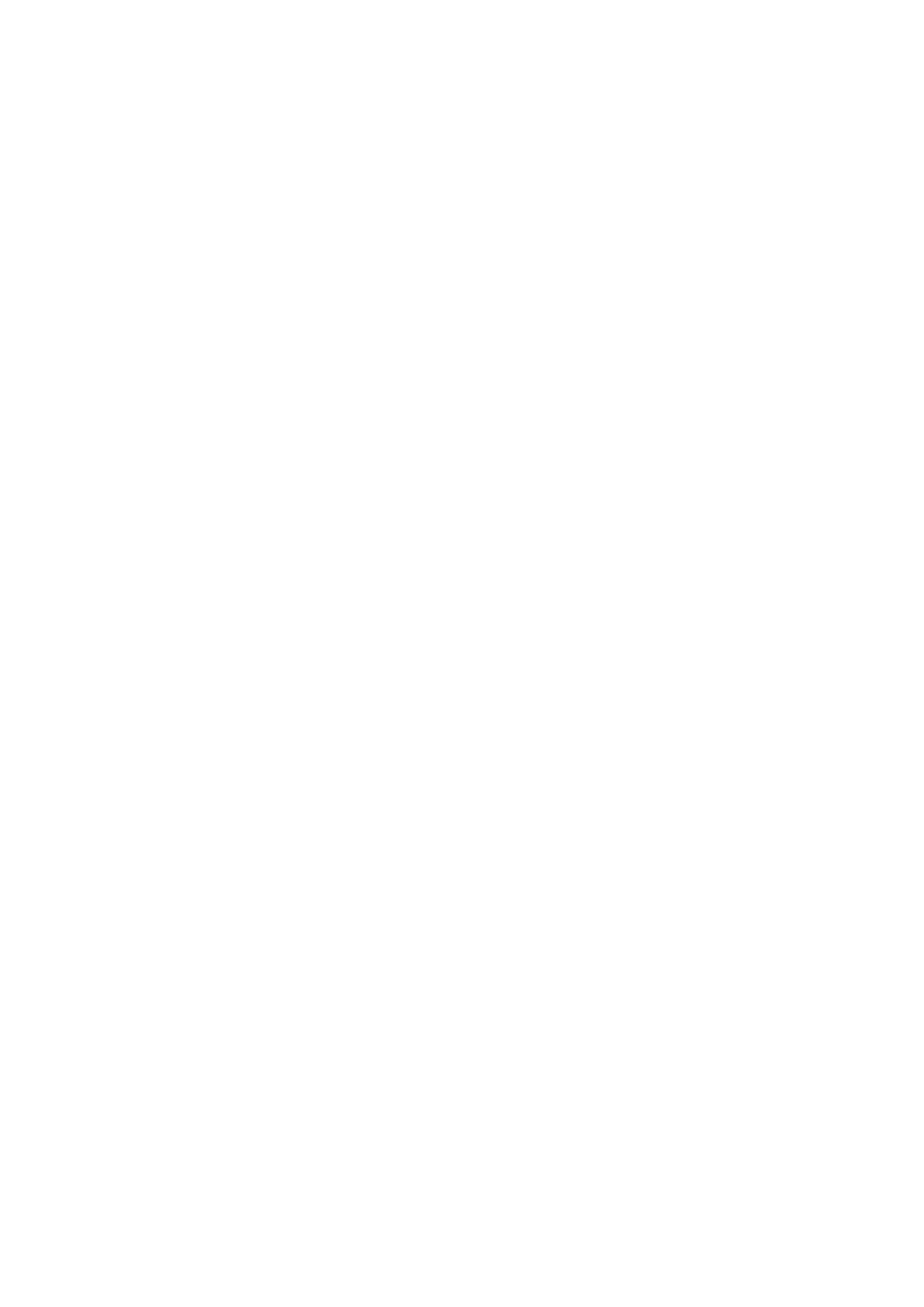| AEAT/ENV/R/2882 Issue 1                           |                                                                                                                                                        | End User GHG Inventories for England, Scotland<br>Wales and Northern Ireland: 1990, 2003 to 2007 |  |
|---------------------------------------------------|--------------------------------------------------------------------------------------------------------------------------------------------------------|--------------------------------------------------------------------------------------------------|--|
| <b>Title</b>                                      | End User GHG Inventories for England, Scotland, Wales and Northern<br>Ireland: 1990, 2003 to 2007                                                      |                                                                                                  |  |
| <b>Customers</b>                                  | Department of Energy and Climate Change,<br>The Scottish Government, The Welsh Assembly Government,<br>The Northern Ireland Department of Environment. |                                                                                                  |  |
| Confidentiality,<br>copyright and<br>reproduction | Crown Copyright                                                                                                                                        |                                                                                                  |  |
| <b>Report Number</b>                              | AEAT/ENV/R/2882                                                                                                                                        |                                                                                                  |  |
| <b>NAEI Reference</b>                             | 45322/2007/CD6435/GT                                                                                                                                   |                                                                                                  |  |
|                                                   |                                                                                                                                                        |                                                                                                  |  |
|                                                   | <b>AEA</b><br>The Gemini Building<br>Fermi Avenue<br>Didcot<br>Oxfordshire<br><b>OX11 0QS</b>                                                          |                                                                                                  |  |
|                                                   | Tel: 0870 190 6584<br>Fax: 0870 190 6607                                                                                                               |                                                                                                  |  |
|                                                   |                                                                                                                                                        | AEA is a trading name of AEA Technology plc                                                      |  |
|                                                   |                                                                                                                                                        | AEA is certified to ISO9001 and ISO14001                                                         |  |
| <b>Authors</b>                                    | Names                                                                                                                                                  | John Abbott, Joanna Jackson, Glen Thistlethwaite,<br>Jenny Thomas                                |  |
| <b>Approved by</b>                                | Name                                                                                                                                                   | Joanna Jackson                                                                                   |  |
|                                                   | Signature                                                                                                                                              | achiar                                                                                           |  |
|                                                   | Date                                                                                                                                                   | 12 November 2009                                                                                 |  |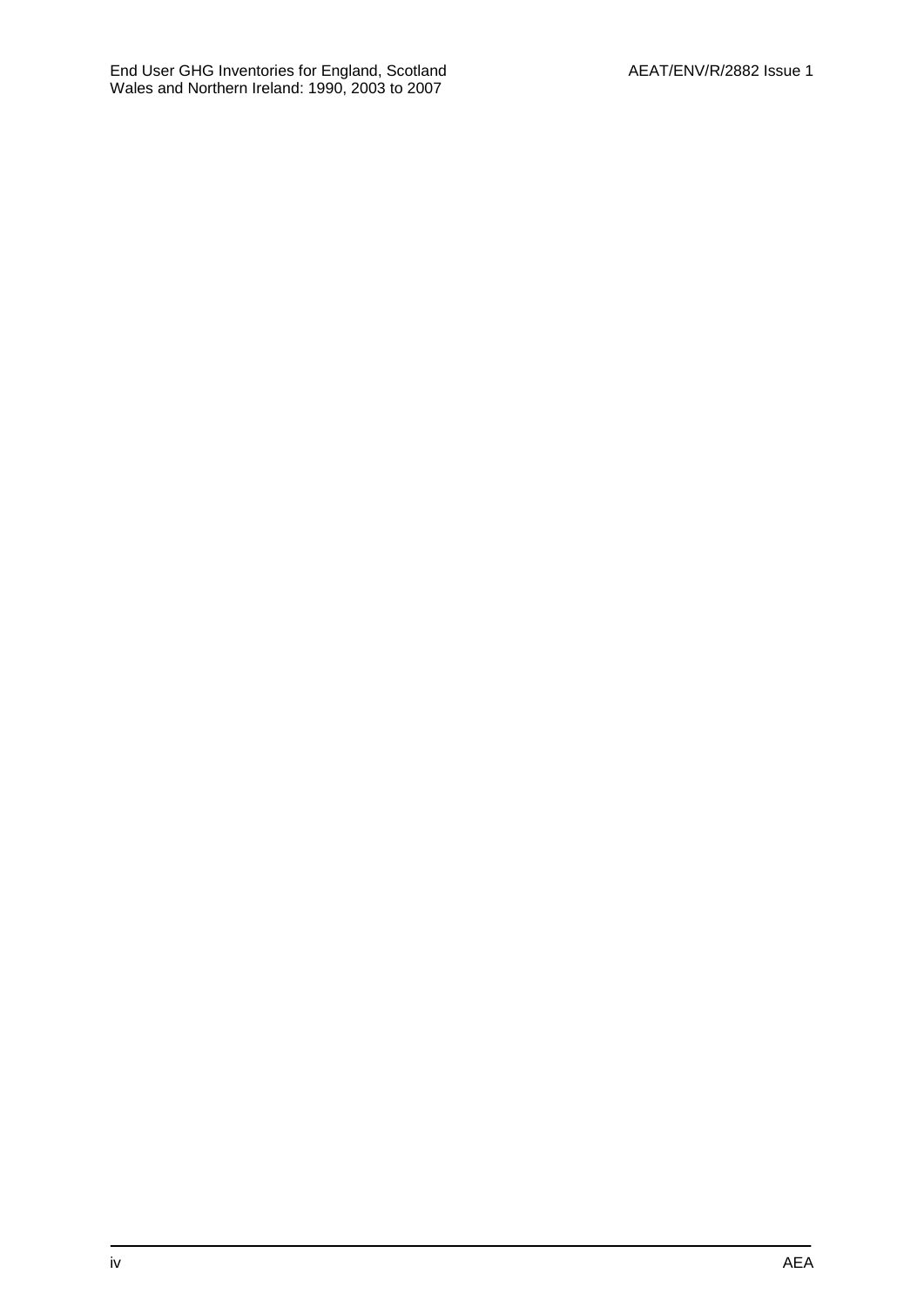# **Executive Summary**

The climate change policy agenda has been changing rapidly at Devolved Administration Government level within the UK in the last year, with significant new challenges to data management and reporting now developing through new legislation, strategy documents and policy instruments. The Climate Change (Scotland) Act (2009), the One Wales Commitment and associated Welsh Strategy (2008), and the Northern Ireland Executive's Programme for Government (2008-11), outline each of the Devolved Administrations' aims, objectives and duties in reducing GHG emissions.

Each of the devolved Governments tailor their climate change policy legislation and policies to target their specific local and regional priorities. The development of end user GHG inventories enables better interrogation of the impacts of energy efficiency policies, as these impact upon both primary and secondary fuel use within the UK and DAs. The development of end user inventories provides a different picture of consumption patterns within the UK, compared to the production-based data presented in the recent by source inventory report, "*Greenhouse Gas Inventories for England, Scotland, Wales and Northern Ireland 1990-2007*" (AEA, 2009).

This report presents estimates of end user greenhouse gas emission inventories for the constituent countries of the UK. Separate end user greenhouse gas emission inventories have been estimated for England, Scotland, Wales and Northern Ireland for the years 1990 and 2003 to 2007. The greenhouse gases reported are:

- Carbon dioxide  $(CO_2)$ <br>• Methane  $(CH_4)$
- $\bullet$  Methane
- Nitrous oxide  $(N_2O)$
- Hydrofluorocarbons (HFCs)
- Perfluorocarbons (PFCs)
- Sulphur hexafluoride  $(SF_6)$

The estimates are consistent with the data presented within the 2007 UK Greenhouse Gas Inventory (Jackson et al., 2009), and the report "*Greenhouse Gas Inventories for England, Scotland, Wales and Northern Ireland 1990-2007*" (AEA, 2009).

The purpose of the end user calculations is to allocate emissions from fuel and electricity producers to the energy users; this allows the emission estimates for a consumer of energy to include the emissions from the production of the refined fuel or electricity they use.

Emissions from offshore sources are not allocated to any country in the disaggregated inventories, and are reported separately within an "Unallocated" inventory category. These offshore emissions are primarily those from oil and gas exploration and production activities, i.e. energy supply activities. The end user calculation allocates these emissions to end use sectors in each of the DAs according to fuel use patterns.

#### **Data Sources and Inventory Methodology**

The DA end user GHG inventories are derived from the DA by source GHG inventories as a starting point. These are compiled, where possible, using the same methodology has been used to calculate emission estimates as for the UK Inventory. However, for many emission sources the data available for constituent country emissions are less detailed than for the UK as a whole, and for some sources country-level data are not available at all.

In particular, complete sets of fuel consumption data are not available for England, Wales, Scotland or Northern Ireland. In order to make emission estimates for fuel consumption, therefore, the available data has been supplemented with surrogate statistics.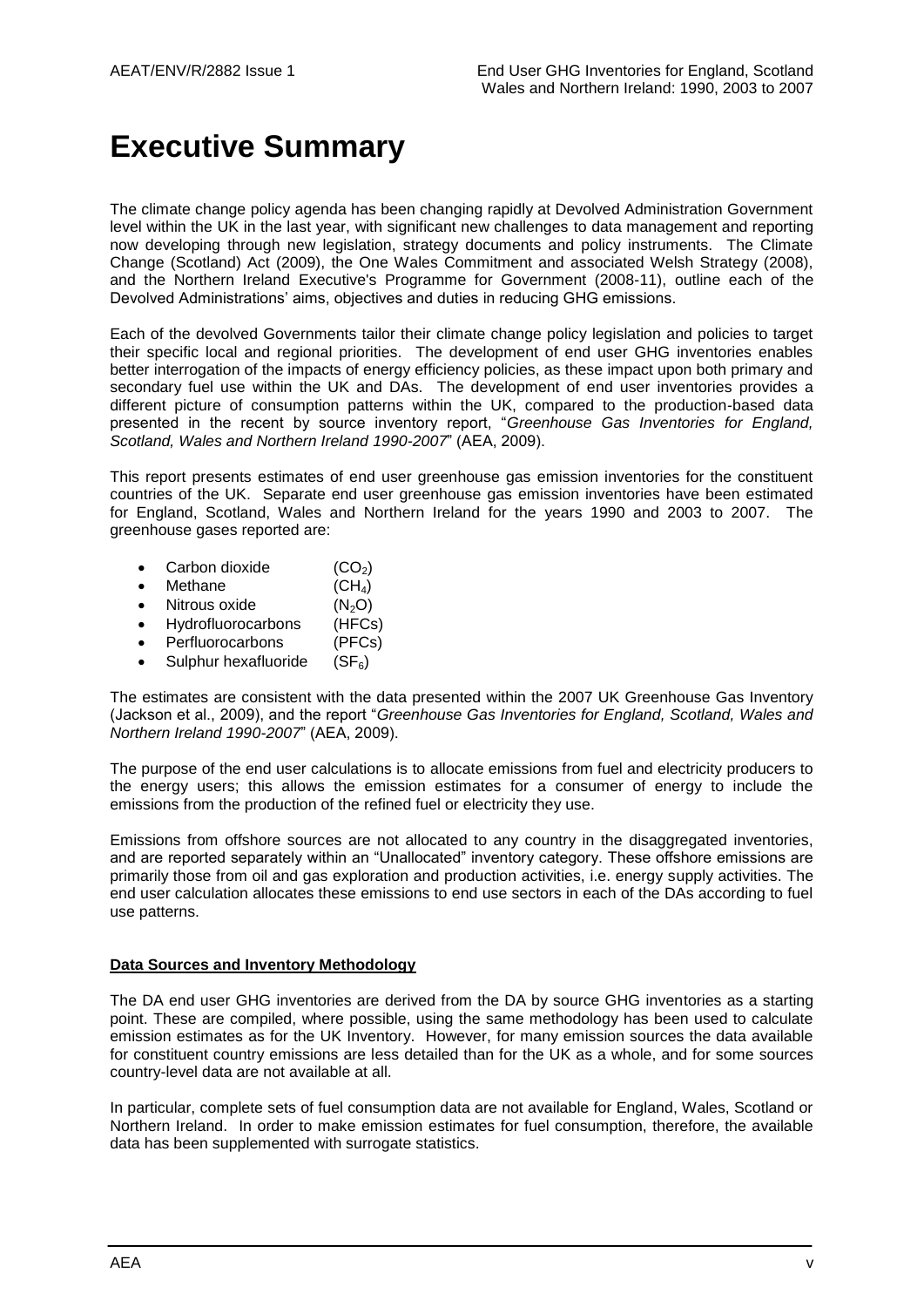End User GHG Inventories for England, Scotland AEAT/ENV/R/2882 Issue 1 Wales and Northern Ireland: 1990, 2003 to 2007

Regional energy statistics are published annually by the Department for Energy and Climate Change (DECC) within the quarterly *Energy Trends<sup>1</sup>* publication. These regional statistics are limited in their detail when compared to UK-level energy statistics, but do provide estimated fuel use data for England, Scotland, Wales and Northern Ireland for the following source sectors:

- Industry and Commercial
- **Agriculture**
- Residential

The DECC regional energy statistics have been developed in recent years to provide estimates of fuel use and  $CO<sub>2</sub>$  emissions data at Local Authority (LA) level across the UK. The latest available data include LA solid and liquid fuel use estimates for 2003 to 2006, with gas and electricity data also being available up to 2007.

The additional data requirements for the DA end user inventories include:

- Electricity use by sector by DA
- Transfers of electricity between the DAs
- Transfers of other fuels between the DAs

Activity data on the DA-specific electricity generation, consumption and imports-exports balance (within the UK and to/from Europe) are available from the DECC publication "Energy Trends." This is not available for all years, and the sector breakdown is limited and therefore other data or surrogate statistics have been used to fill any gaps. It has not been possible to find data about the transfers of other fuels. These data gaps lead to additional uncertainty within the estimates.

Note that the end user methodology for the electricity sector is based on the available data on the DAspecific, year-specific generation fuel mix of the electricity supply. Therefore, where a DA may have a lower than UK-average carbon intensity of electricity generation (e.g. due to a high proportion of renewable or nuclear generation) then the emissions distributed for the users of that electricity (either directly within the DA, or via the exports to other DAs) will be associated with lower  $CO<sub>2</sub>$  emissions than if a UK-average electricity generation factor was applied. Conversely, where the DA electricity generation fuel mix has a higher than UK-average carbon intensity, then the emissions from end users will be higher than if a UK-average factor was applied.

#### **DA End User GHG Inventories: Summary of Results**

The end user analysis presents a different distribution pattern of emissions between the DAs when compared against the by source inventory approach. The allocation of emissions to England and Northern Ireland is higher in the end user inventories, whereas the allocation to Wales and Scotland is lower. There are no emissions that remain unallocated, since all of the offshore emissions are from energy supply sources (i.e. from the oil and gas exploration and production sector) and these emissions are all allocated on to the end user sectors within the DAs.

The study shows that the UK distribution of regional net GHG emissions by end user in 2007, expressed in terms of total  $CO<sub>2</sub>$  equivalent emissions of the "basket of 6" GHGs, is:

*(The share of the "by source" GHG inventories in 2007 is indicated in brackets.)*

| $\bullet$ | England          | 81.5%   | (77.8%)   |
|-----------|------------------|---------|-----------|
| $\bullet$ | Scotland         | 7.9%    | $(8.6\%)$ |
| $\bullet$ | Wales            | 6.8%    | $(7.4\%)$ |
|           | Northern Ireland | 3.8%    | $(3.4\%)$ |
|           | Unallocated      | $0.0\%$ | $(2.8\%)$ |

<sup>1&</sup>lt;br>The latest available data are taken from the December 2008 Energy Trends,<http://www.berr.gov.uk/files/file49202.pdf>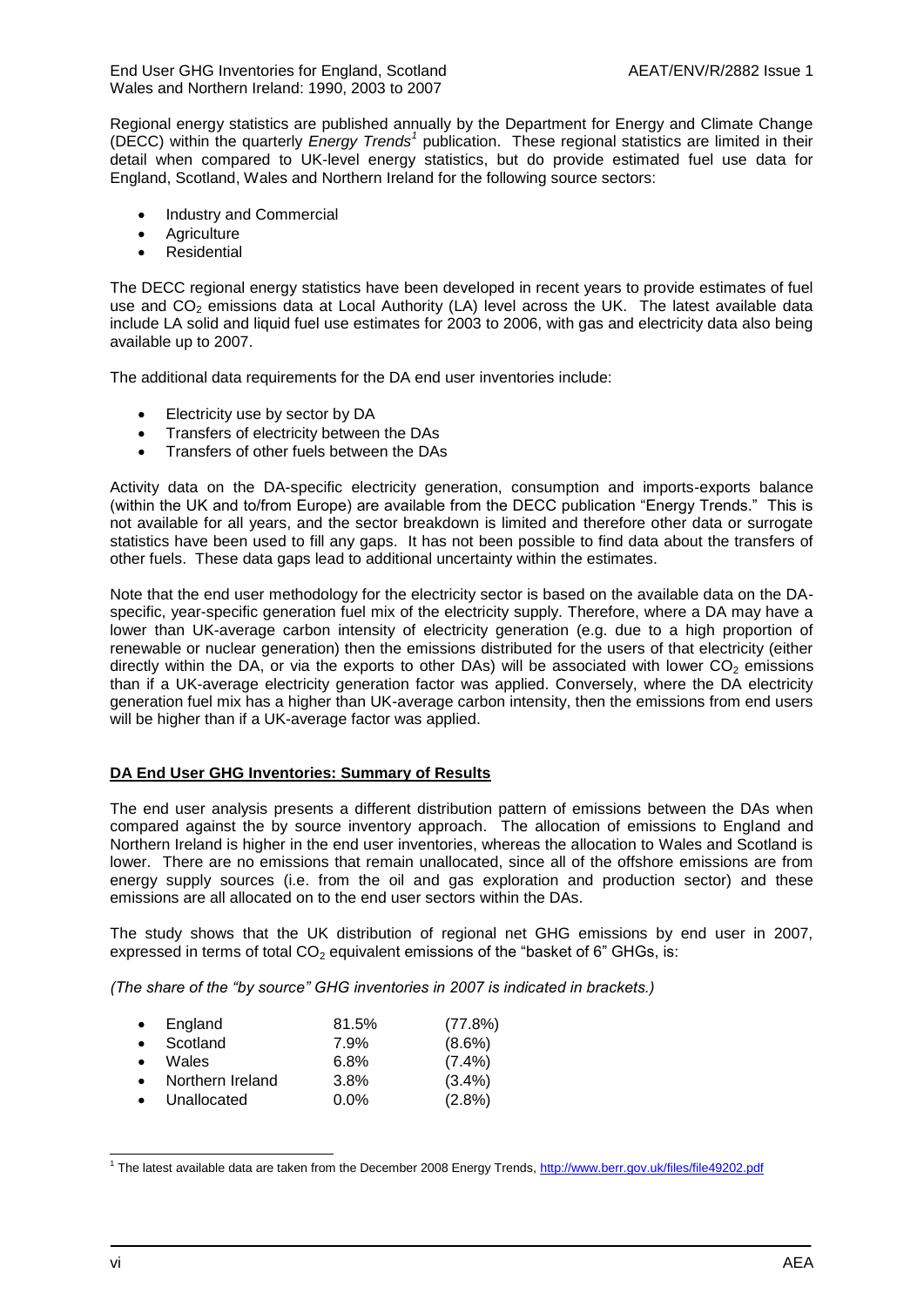For the reasons highlighted above, and explored further within the report, the uncertainties associated with these emissions are high, and the results should therefore be treated as indicative. It must be noted that this is the first time that DA end user GHG inventories have been compiled using the methodology presented in this report. The challenges to DA end user inventory data accuracy outlined above indicate that further research is needed to augment the current approach and data, to reduce uncertainties in future work.

The key study recommendations for future research include:

- Research to improve DA-specific energy production and consumption data across all fuels, aimed at the delivery of complete and detailed energy balance information for England, Scotland, Wales and Northern Ireland.
- Development of information on fuel transfers between DAs, especially for the non-electricity fuels. To reduce the uncertainties in the DA end user model outputs, more information is needed on the production of refined fuels (petroleum fuels from refineries, solid fuel from collieries, gas production) and the transfers around the UK to point of consumption.
- Research and development of energy data reporting systems to deliver more detailed (i.e. DAspecific and sector-specific) electricity consumption data. Ongoing research by DECC may deliver such improvements for recent years. Further work to identify more suitable data to improve the "regional drivers" for electricity use in 1990 is also needed, to improve the sector estimates from the base year.
- Through consultation with the oil and gas industry and regulators, it may be possible to derive more detailed emission allocations to the (i) oil and (ii) gas industries from the emissions reported by the upstream extraction and production sector. Currently there is limited detailed information on these emissions sources and how to best allocate the energy sector emissions equitably amongst end users of refined oils and gaseous fuels.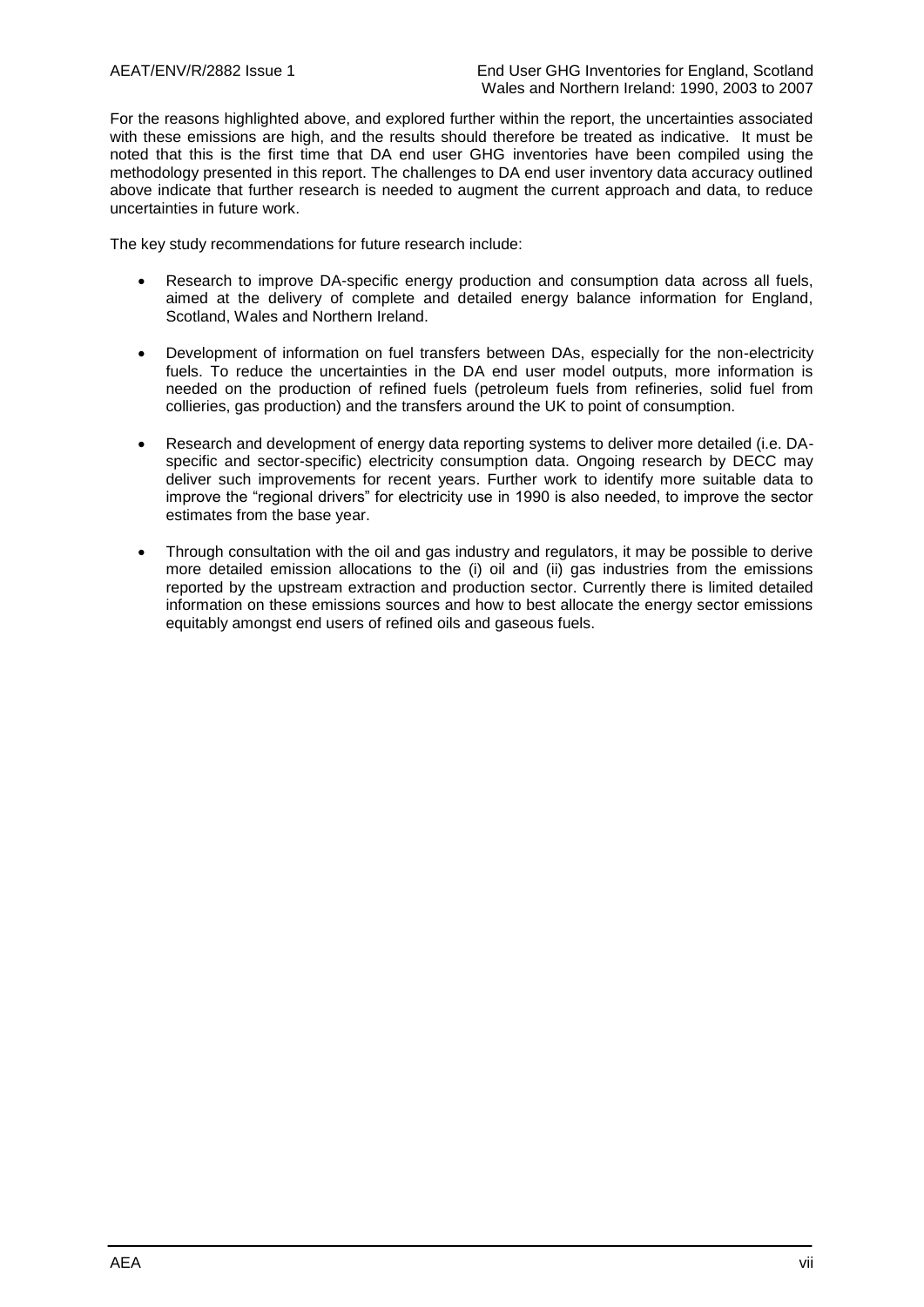### **Glossary**

| <b>Annual Business Inquiry</b>                                                                                  |
|-----------------------------------------------------------------------------------------------------------------|
| <b>Association of Train Operating Companies</b>                                                                 |
| (UK) Department for Business, Enterprise & Regulatory Reform                                                    |
| Combined heat and power                                                                                         |
| Devolved Administration                                                                                         |
| (UK) Department of Energy & Climate Change                                                                      |
| (UK) Department of Environment, Food and Rural Affairs                                                          |
| Digest of UK Energy Statistics                                                                                  |
| <b>European Union Emissions Trading Scheme</b>                                                                  |
| European Union Monitoring Mechanism                                                                             |
| Flue gas desulphurisation                                                                                       |
| Greenhouse gases                                                                                                |
| Greenhouse gas inventory                                                                                        |
| Gross Value Added (economic activity indicator)                                                                 |
| Giga Watt Hour (unit of energy)                                                                                 |
| Global Warming Potential (radiative forcing rating of a GHG, relative to $CO2 = 1$ )                            |
| Inter-Departmental Analysts Group                                                                               |
| Integrated Pollution Prevention and Control                                                                     |
| Intergovernmental Panel on Climate Change                                                                       |
| Inventory of Statutory Releases (the DoE's inventory of annual emissions from IPPC<br>regulated industry in NI) |
| Kilo tonne of carbon                                                                                            |
| Kilo tonne of carbon dioxide                                                                                    |
| Kilo tonne of carbon-equivalent (amount of a GHG having accounted for GWP)                                      |
| Kilo tonne of carbon dioxide-equivalent (having accounted for the GWP)                                          |
| Local Authority Integrated Pollution Prevention and Control                                                     |
| Liquefied petroleum gas                                                                                         |
| Major Power Producers (i.e. power station operators)                                                            |
| National Air Emissions Inventory                                                                                |
| Northern Ireland                                                                                                |
| <b>Office for National Statistics</b>                                                                           |
| <b>Scottish Government</b>                                                                                      |
| United Nations Framework Convention on Climate Change                                                           |
| <b>Welsh Assembly Government</b>                                                                                |
|                                                                                                                 |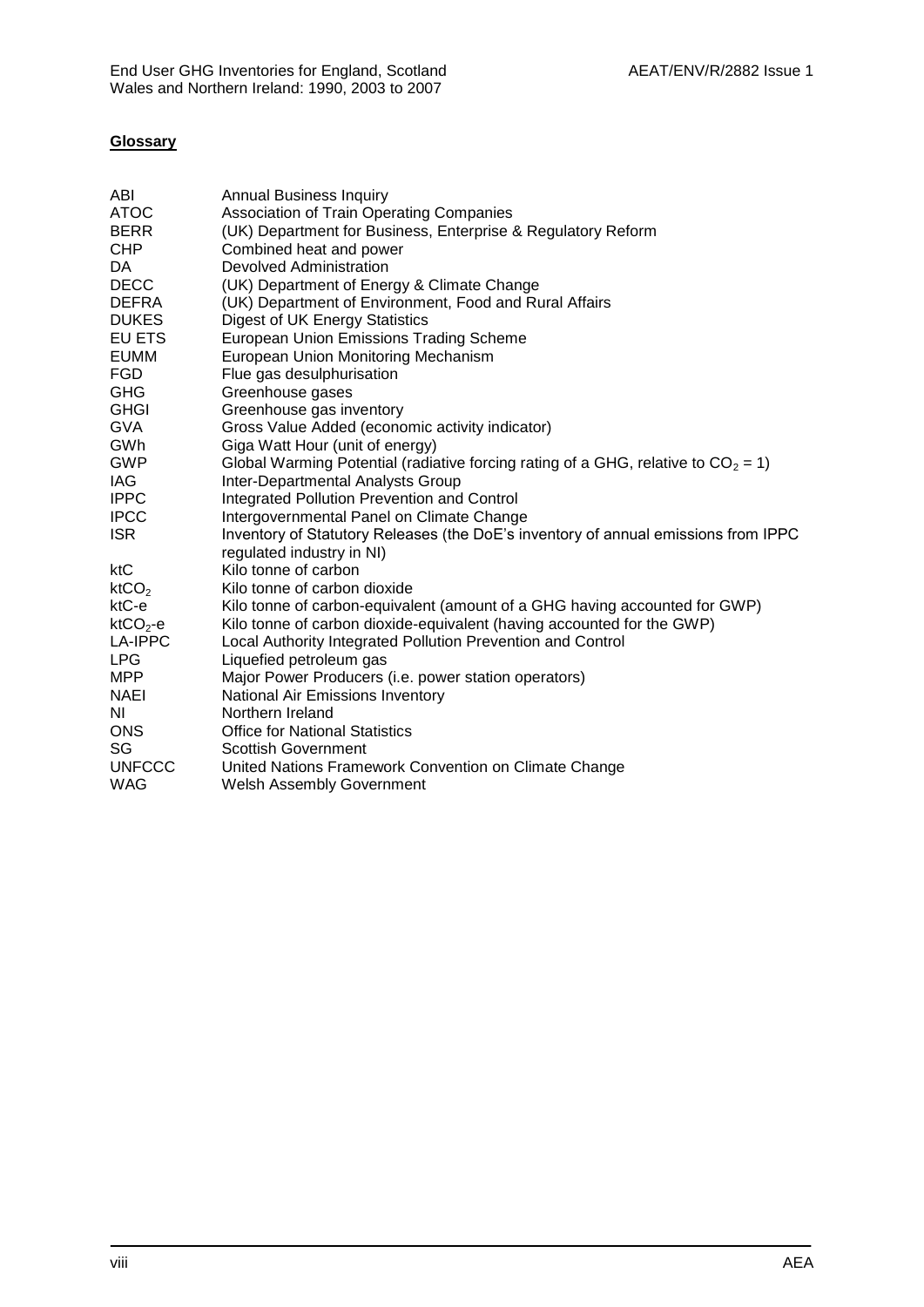### **Contacts**

This work forms part of the Climate & Energy: Science and Analysis Research Programme of the Department for Energy and Climate Change.

Science policy enquiries should be directed to Helen Champion, CESA Division, Department for Energy and Climate Change, Area 6D, 3 Whitehall Place, London SW1A 2HH, UK.

Tel: +44 (0) 300 068 5569, E-mail[: helen.champion@decc.gsi.gov.uk](mailto:helen.champion@decc.gsi.gov.uk)

Technical enquiries should be directed to Glen Thistlethwaite, AEA Group, Gemini Building, Fermi Avenue, Harwell, Didcot, Oxfordshire, OX11 0QR, UK.

Tel: +44 (0) 870 190 6584, E-mail[: glen.thistlethwaite@aeat.co.uk](mailto:glen.thistlethwaite@aeat.co.uk)

A copy of this report and related data may be found on the website maintained by AEA for DECC:

[http://www.naei.org.uk](http://www.naei.org.uk/)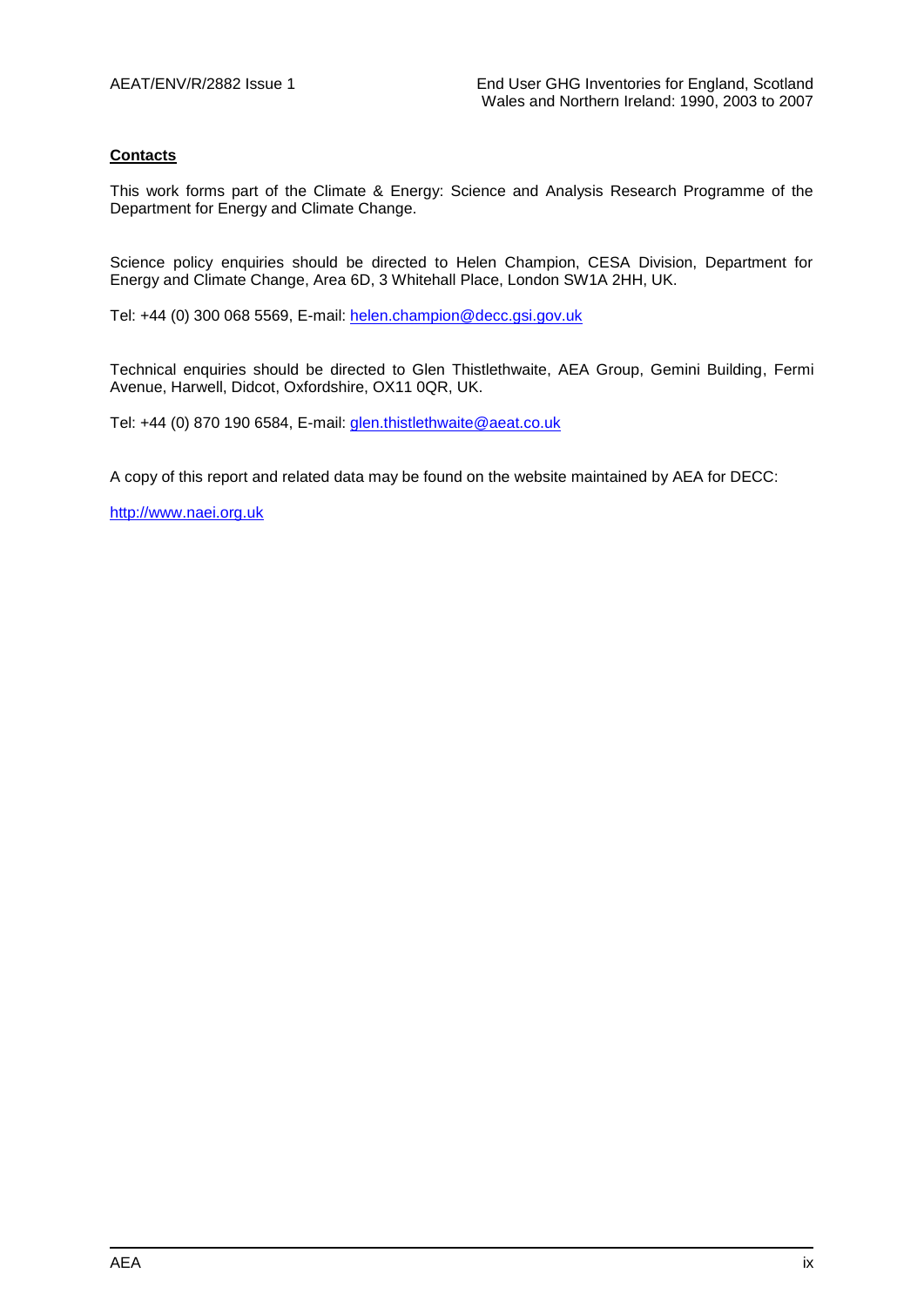# **Table of Contents**

| 1            |               | <b>Introduction</b>                                                        |                |
|--------------|---------------|----------------------------------------------------------------------------|----------------|
|              | 1.1           | Background: DA End User GHG Inventories                                    | 1              |
|              | 1.2           | Definition of an End User Inventory                                        | $\overline{2}$ |
|              | 1.3           | Key Source Sectors Re-Distributed To Generate the End User GHG Inventories | 2              |
| $\mathbf{2}$ |               | <b>Methodology</b>                                                         | 3              |
|              | 2.1           | Overview of the End User Calculation Method                                | 3              |
|              | $2.2^{\circ}$ | DA End User Emission Calculator: Design, Method and Assumptions            | 4              |
|              | 2.3           | Data Sources                                                               | 10             |
| 3            |               | <b>Results and Discussion</b>                                              | 14             |
|              | 3.1           | DA End User GHG Emissions Data                                             | 14             |
|              | 3.2           | Sector Analysis                                                            | 24             |
|              | 3.3           | Data Uncertainties and Recommendations for Future Research                 | 29             |
| 4            |               | <b>References</b>                                                          | 32             |
| 5            |               | <b>Acknowledgements</b>                                                    | 34             |

### **Appendices**

| Appendix 1 | End User GHG Inventories for England, Scotland, Wales and Northern Ireland: 1990, |
|------------|-----------------------------------------------------------------------------------|
|            | 2003-2007                                                                         |
| Appendix 2 | End User Model Sensitivity Analysis to Non-electricity Fuel Assumptions           |

- Appendix 3 DA End User Model: Screenshots of Calculation Sheets<br>Appendix 4 Energy Sector End User Breakdown: Electricity and Non
- Energy Sector End User Breakdown: Electricity and Non-Electricity Data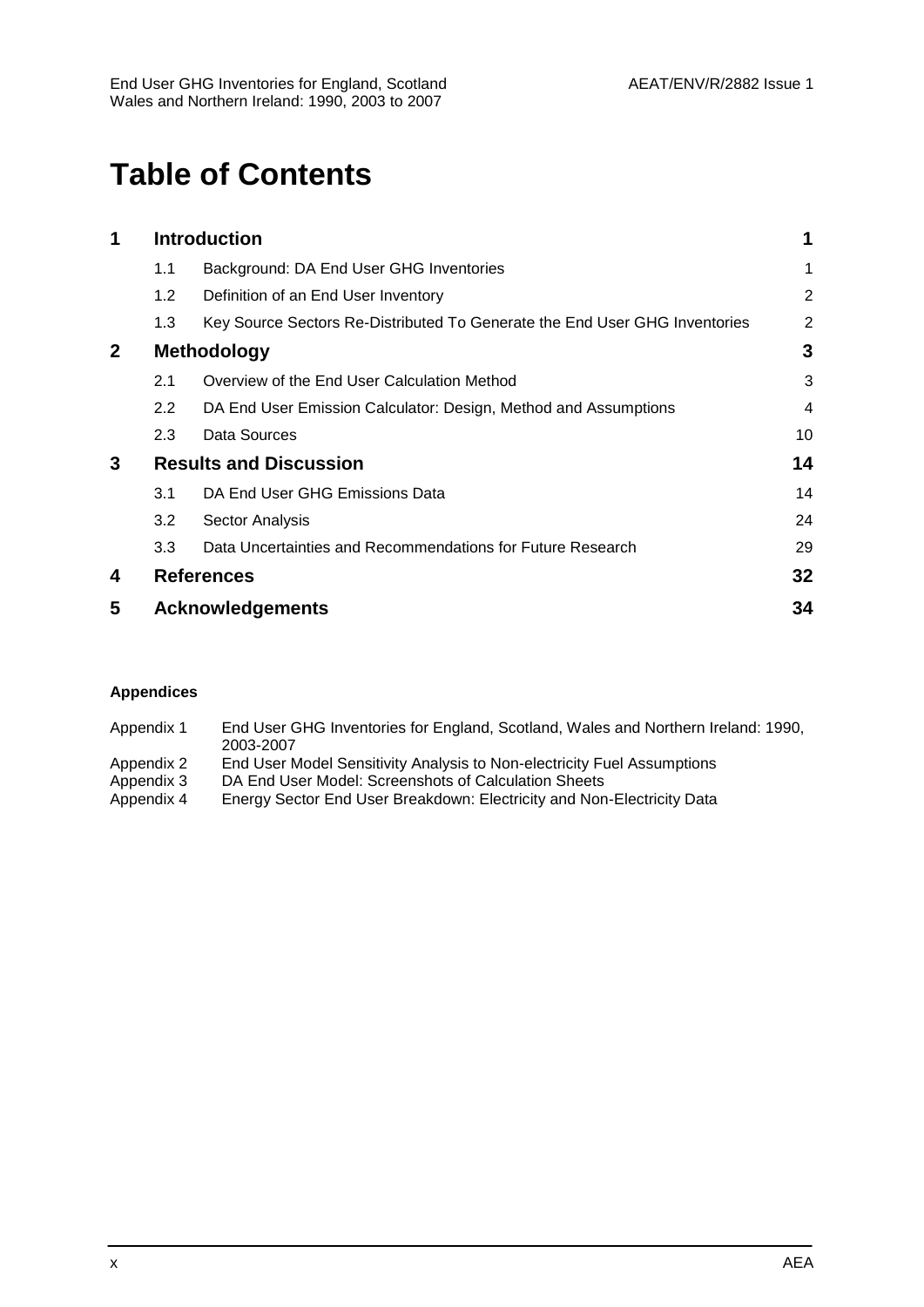### **Tables**

| Table 2.2    | Energy Sector Emission Sources and Fuels Used for their Re-distribution | 6  |
|--------------|-------------------------------------------------------------------------|----|
| Table 2.3    | DA End User Model Calculation Steps                                     |    |
| Table 2.4    | DA Sector Electricity Consumption: Regional Drivers                     | 12 |
| Table 3.1.1a | England End User GHG Inventories: 1990, 2003 to 2007 (kt $CO2$ -e)      | 16 |
| Table 3.1.1b | Emission Trends by Sector: England End User GHG Inventories             | 16 |
| Table 3.1.2a | Scotland End User GHG Inventories: 1990, 2003 to 2007 (kt $CO2$ -e)     | 18 |
| Table 3.1.2b | Emission Trends by Sector: Scotland End User GHG Inventories            | 18 |
| Table 3.1.3a | Wales End User GHG Inventories: 1990, 2003 to 2007 (kt $CO2$ -e)        | 20 |
| Table 3.1.3b | Emission Trends by Sector: Wales End User GHG Inventories               | 20 |
| Table 3.1.4a | Northern Ireland End User GHG Inventories: 1990, 2003 to 2007           |    |
|              | (kt CO <sub>2</sub> -e)                                                 | 22 |
| Table 3.1.4b | Emission Trends by Sector: Northern Ireland End User GHG Inventories    | 22 |
| Table 3.2.1  | Commercial Sector DA End Users Data: 1990, 2003-2007                    | 24 |
| Table 3.2.2  | Domestic Sector DA End Users Data: 1990, 2003-2007                      | 25 |
| Table 3.2.3  | Public Sector DA End Users Data: 1990, 2003-2007                        | 26 |
| Table 3.2.4  | Road Transport DA End Users Data: 1990, 2003-2007                       | 27 |
| Table 3.2.5  | Industrial Combustion DA End Users Data: 1990, 2003-2007                | 28 |
|              |                                                                         |    |

### **Figures**

| Figure $2.1$ :      | Energy Flows in an End User Model                                               | 4  |
|---------------------|---------------------------------------------------------------------------------|----|
| <b>Figure 3.1.1</b> | England End User GHG Emissions: 1990, 2003-2007 (kt $CO2$ -e)                   | 17 |
| Figure $3.1.2$      | Scotland End User GHG Emissions: 1990, 2003-2007 (kt $CO2$ -e)                  | 19 |
| Figure 3.1.3        | Wales End User GHG Emissions: 1990, 2003-2007 (kt $CO2$ -e)                     | 21 |
| Figure $3.1.4$      | Northern Ireland End User GHG Emissions: 1990, 2003-2007 (ktCO <sub>2</sub> -e) | 23 |

| <b>Document Revision History</b>                                                         |                                                  |  |
|------------------------------------------------------------------------------------------|--------------------------------------------------|--|
| Version                                                                                  | Comment                                          |  |
| Draft for comment                                                                        | Initial draft sent to DECC and DAs for feedback. |  |
| First Issue of report, including amendments from stakeholder feedback.<br><b>Issue</b> 1 |                                                  |  |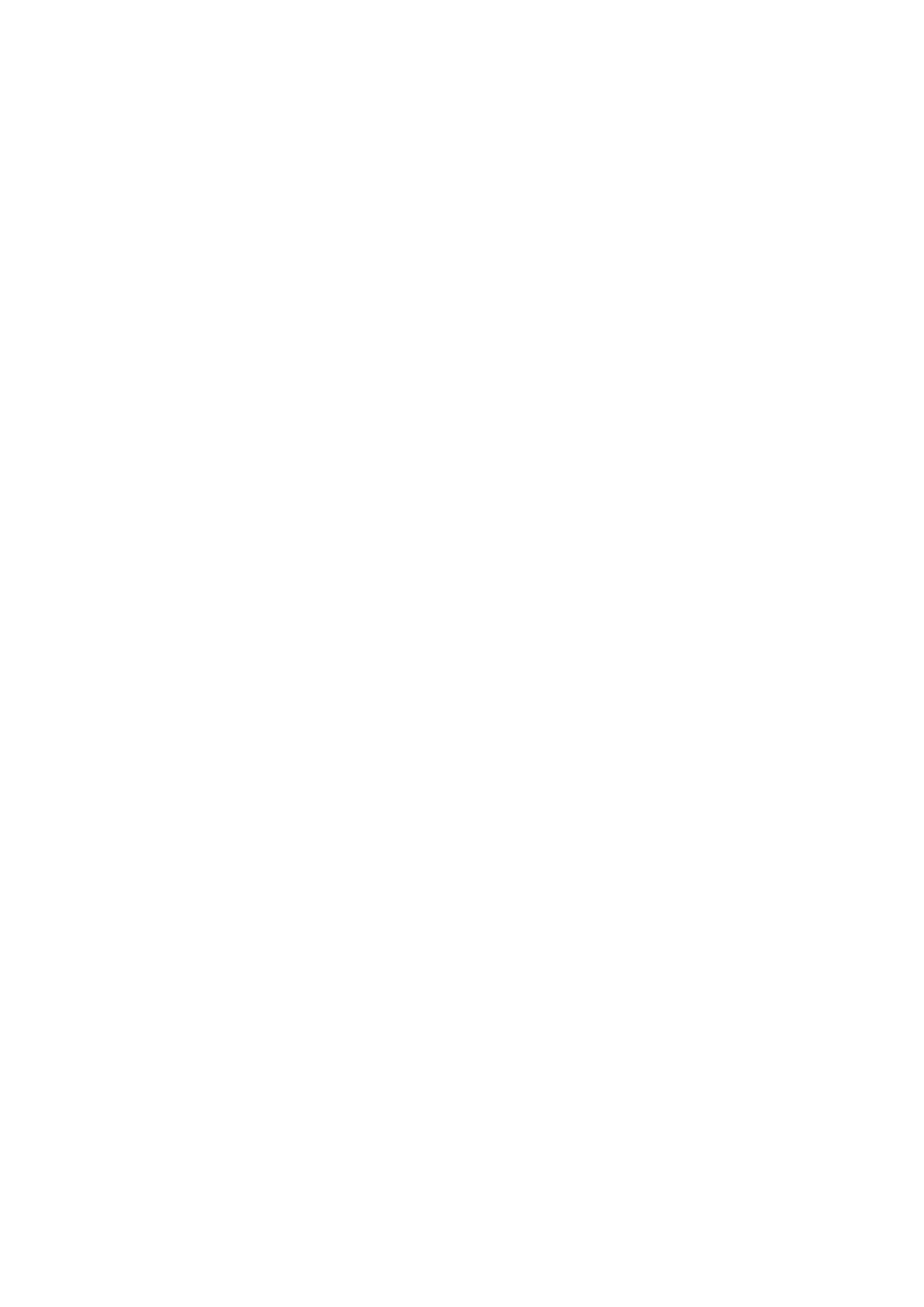# <span id="page-12-0"></span>**1 Introduction**

# <span id="page-12-1"></span>**1.1 Background: DA End User GHG Inventories**

In 1999, the Department of Environment, Transport and the Regions, together with the Department of Environment for Northern Ireland, the Scottish Executive and the National Assembly for Wales funded a joint research project carried out by AEA Energy & Environment to provide the first estimates of  $CO<sub>2</sub>$ ,  $CH<sub>4</sub>$ , N<sub>2</sub>O, HFCs, PFCs and SF<sub>6</sub> inventories for the four Constituent Countries of the UK for 1990 and 1995. Over recent years this information has been annually updated and the GHG Inventories for the Devolved Administrations (DAs) now presents annual emission estimates for 1990, 1995 and 1998 to 2007. This enables comparison of current emissions against the Base Years of the Kyoto Protocol (1990 for  $CO<sub>2</sub>$ ,  $CH<sub>4</sub>$ , N<sub>2</sub>O; 1995 for the fluorinated gases) to review progress within the UK towards emission reduction targets under the Kyoto Protocol.

Following devolution, the responsibility for the implementation of policies and measures to address climate change and enable the UK to meet its GHG emission reduction targets (under the UNFCCC and the Kyoto Protocol) were shared out between UK central Government and the Governments of the Devolved Administrations. Responsibility for certain policies and measures is retained by UK central Government ("Reserved Policies & Measures") whilst for others responsibility has been passed to the DAs ("Devolved Policies & Measures"). Therefore, to support DA-level policy development and to monitor the effectiveness of existing policies and measures, information on emissions, derived for England, Northern Ireland, Scotland and Wales is required.

The existing DA GHG inventories already meet these requirements to some extent, providing detailed DA-specific data on emissions from sources such as agriculture, road, rail and air transport, waste management activities and major industrial point sources (i.e. energy intensive and IPPC-regulated industries). However, these inventories are "production-based" inventories, rather than "consumptionbased" (i.e. where region A produces electricity or refined fuels that are subsequently "exported" and consumed in region B, the emissions from the energy transformation or refining sources are assigned to region A). In this report, for simplicity, the term "by source" is used to describe production based processes and inventories, such as the DA GHG inventories, to facilitate the differentiation between production based and end user inventories.

To provide additional insight, therefore, into "consumption-based" data, and hence give arguably a more representative picture of the effectiveness of some policies (e.g. on energy efficiency in residential and commercial sectors), the development of end user DA GHG inventories has been commissioned. This report summarises the outputs from the first programme of development of the end user DA GHG inventories. A calculation model based on a Gaussian Elimination approach has been constructed, capable of delivering end user estimates from a range of source data. Significant progress has been made to develop an integrated model that re-distributes emissions from by source energy sectors to end users across the DAs, which is capable of reflecting DA-specific fuel transformation processes (i.e. electricity generation, oil refining, coal and gas production and delivery). However, further research is required to identify or develop new data on non-electricity fuel transfers between DAs, to utilise the full detail of the model and deliver more accurate, representative end user inventories.

The purpose of the end user calculations is to re-allocate emissions from energy production and transformation processes to the energy end user sectors; this approach ensures that the emission estimates at the point (sector) of energy demand fully reflect the direct emissions from the fuel use as well as the indirect emissions from the upstream fuel processing sources such as fuel extraction, refining, transformation, storage and delivery. Therefore, the end user emission estimates enable a more comprehensive analysis of the true trends in energy consumption, as driven by the end user sectors, and are hence more useful in the evaluation of energy efficiency policies and measures.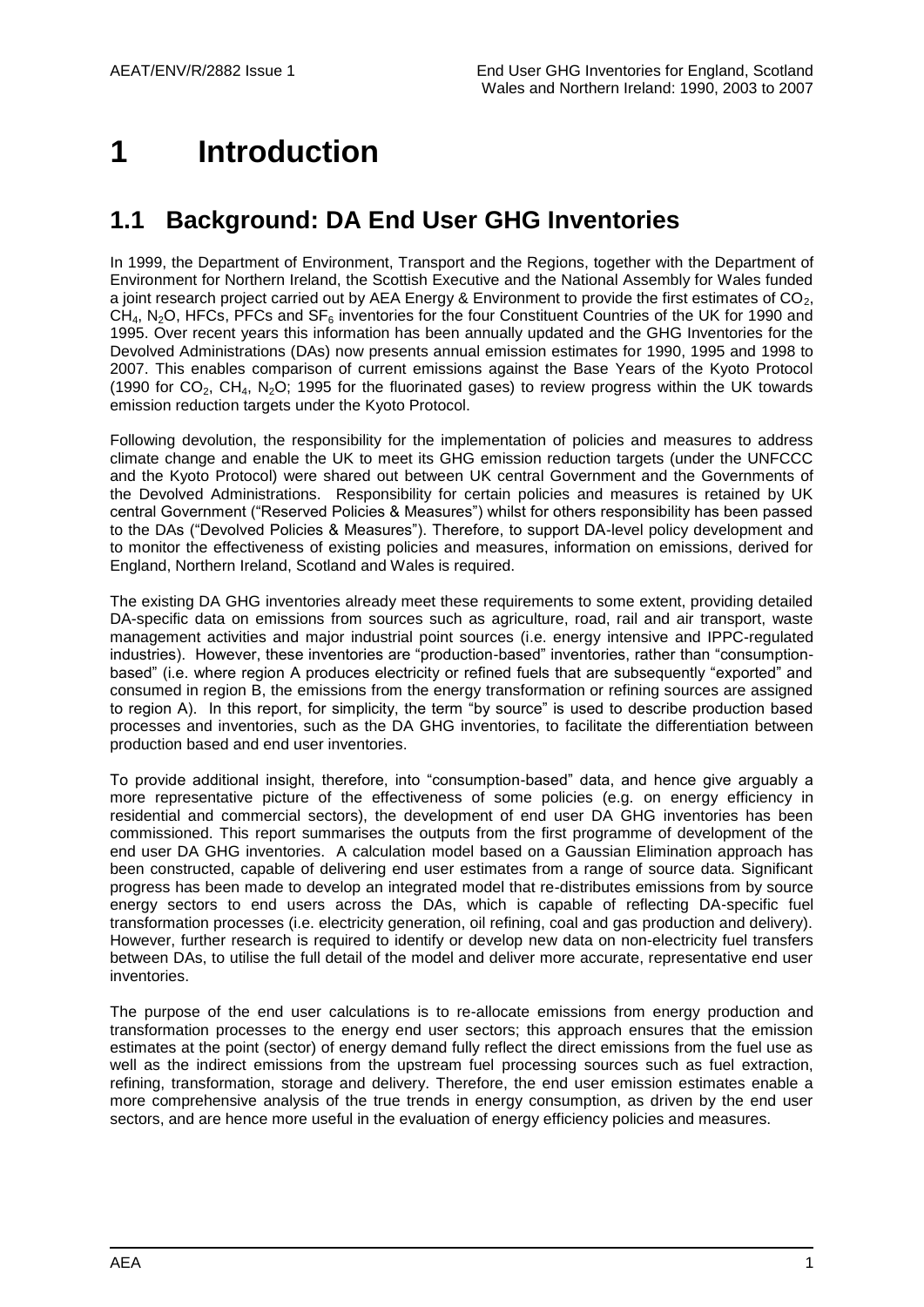The DA end users model enables the DA-specific fuel mix, plant design, efficiency and utilisation to be reflected in the inventory data, as well as providing a more accurate picture of final energy consumption; for example, where fuels are extracted, processed and transformed in one DA for subsequent export and consumption in another DA, the end user approach passes on the emissions to the point of consumption, to better reflect energy demand patterns within the UK.

## <span id="page-13-0"></span>**1.2 Definition of an End User Inventory**

The end user GHG inventories differ from the by source emission inventories, as within the end user calculations emissions from fuel producers are re-allocated to fuel users. The end user calculation therefore allows estimates to be made of emissions for a consumer of fuel, which also include the emissions from producing the fuel the consumer has used. The scope of emissions included in the end user estimates are illustrated below using the residential and road transport sectors as examples:

End user emission estimates for the **residential** sector include:

1. Direct emissions from domestic premises, for example, from burning gas, coal or oil for heating and cooking.

2. Emissions from power stations generating the electricity used by domestic consumers; emissions from the production of oil-based fuels including refining, storage, flaring and crude oil extraction; emissions from coal mining sources including colliery fuel use, fugitive methane emissions from open and closed mines and emissions from coal storage and transport; and emissions from the extraction, storage and distribution of mains gas.

End user emission estimates for the **road transport** sector include:

1. Direct fuel combustion emissions from vehicle exhausts.

2. An estimate of emissions from the production of petroleum fuels, including emissions from exploration and production of crude oil, refinery combustion and process sources, oil storage and loading / unloading emissions, oil industry flaring, and emissions from the distribution and supply of motor fuels.

### <span id="page-13-1"></span>**1.3 Key Source Sectors Re-Distributed To Generate the End User GHG Inventories**

Many source sectors of GHG emissions that are reported within the production-based DA GHG inventories already calculated on an annual basis for the DAs are entirely consistent with the concept of an end users approach. For example, estimates of major emission sources such as agriculture, waste activities and land use, land use change and forestry, are all consistent with the end user approach. The direct emissions from fuel use in domestic, commercial, many industrial and transport sectors also form a component of the end user emissions by sector.

However, where fuels are transformed or refined on one site and then utilised across the UK, the emissions associated with the transformation / refining need to be re-distributed to build up the end user GHG inventories. Hence to construct end user GHG inventories for the DAs, a method must be developed that enables the re-distribution of GHG emissions from primary production sites including:

- ▶ Power stations:
- Oil wells and refineries;<br>• Coal Mines:
- Coal Mines;
- ▶ Gas extraction and treatment sites.

The emissions from these sources must be re-distributed to where the final use of the electricity or refined fuel occurs, within sectors such as domestic, commercial, industrial and road, rail and air transport.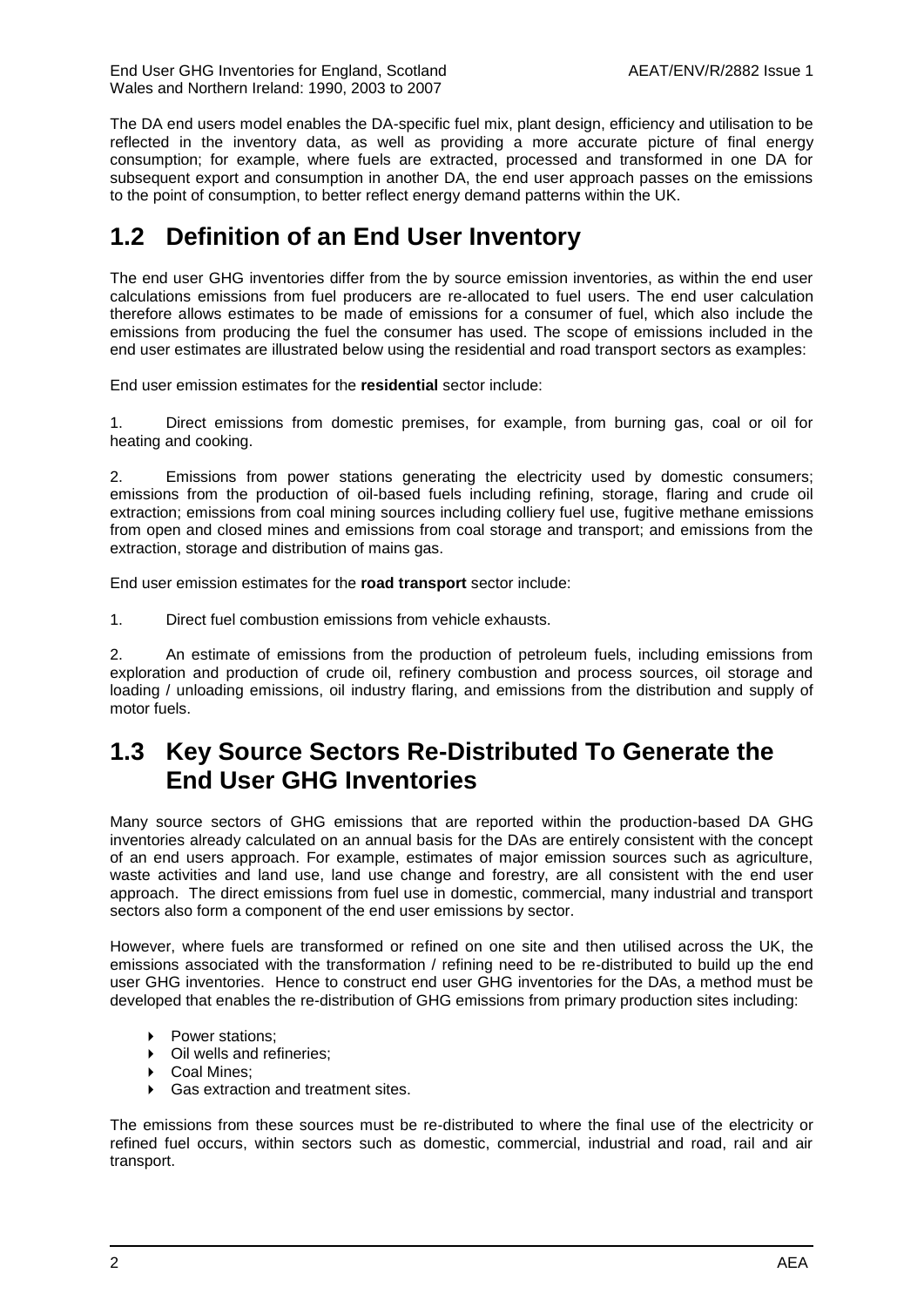# <span id="page-14-0"></span>**2 Methodology**

### <span id="page-14-1"></span>**2.1 Overview of the End User Calculation Method**

The aim of the end user Emission Calculator is to reallocate GHG emissions from the **Energy Sector** to **End Users**, where:

"**Energy Sector**" includes all emission sources associated with the extraction, processing and delivery of fuels, including the processing of primary fuels such as coal and gas, as well as the refining and fuel transformation processes associated with the production of refined petroleum fuels and electricity. e.g. emissions from refineries, power stations, collieries, offshore oil and gas extraction, gas processing and gas leakage from pipelines.

"**End Users**" are those sectors that drive the energy sector demand where final conversion / consumption of the energy takes place, e.g. for heating, lighting, cooking in buildings, to propel vehicles, to fuel industrial manufacturing processes and so on.

There are many feedback processes between energy sector sources, and hence the estimation of end user emissions necessitates two stages of calculations:

### *Stage 1: Energy Loops*

Firstly, there are energy conversions and feedback loops within the energy sector itself. The first step in the end users calculations aims to determine the final emissions total for each sub-set of the energy sector, to then be disaggregated on to the end users of that processed fuel.

For example, total GHG emissions from coal-fired electricity generation should include an estimate of emissions from the coal extraction, storage and transport associated with the power station feedstock, as well as the coal combustion emissions in the boilers. Meanwhile, some of the electricity generated at power stations will be used within collieries, and so there is a two-way exchange of emissions between collieries and power stations. Similar relationships exist across the energy sector.

#### *Stage 2: Energy Exit*

The second step of the end users calculations is to disaggregate the energy sector emissions across the energy end users, according to consumption by sector and by fuel.

These loops and energy flows are outlined in the diagram below.

Whilst the end user calculations are simple to present as a conceptual model, it is not always possible to quantify the reallocation of the emissions directly from all the energy sector producers to their respective end users. To complete the calculations accurately requires detailed energy use and emissions data across all sources and consumers.

At the UK level, there exists a well-documented and detailed energy balance that provides many of the required data inputs to achieve an accurate end user estimate. However, the existing UK system of reporting emissions from the upstream oil and gas exploration and production sector is not sufficiently detailed to enable distinction between upstream processing emissions for (i) natural gas production, and (ii) oil production. Hence the emissions re-allocation to end users from the consumption of petroleum fuels and natural gas cannot be conducted without making some assumptions, which introduce uncertainty.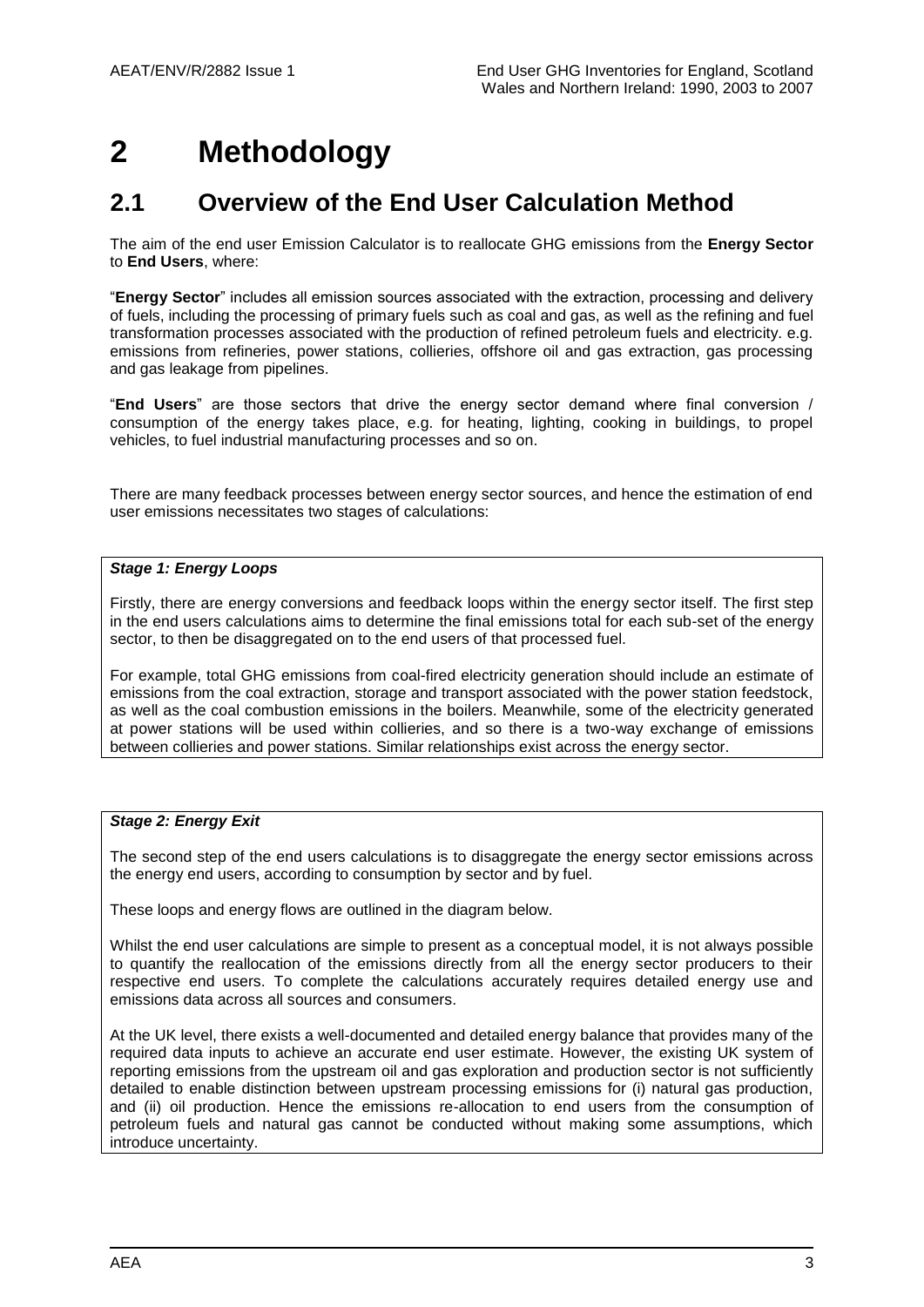End User GHG Inventories for England, Scotland AEAT/ENV/R/2882 Issue 1 Wales and Northern Ireland: 1990, 2003 to 2007





### <span id="page-15-0"></span>**2.2 DA End User Emission Calculator: Design, Method and Assumptions**

### **2.2.1 Energy Sector GHG Emission Sources**

The energy sector GHG emissions fall into 7 source categories:

- Coke production
- Coal production
- Gas production
- Electricity production
- Oil production
- Smokeless Solid Fuel (SSF) production
- Town Gas production

In the development of the DA end user model, the system has been designed to enable complete isolation of each of the DA energy sectors, prior to the final emission disaggregation step. Conceptually, this model can accommodate DA-specific energy sector data, to accurately reflect the local conditions of plant design, fuel mix, utilisation, efficiency of production and so on. Through the detail of the design and the Gaussian elimination method, were data available to represent the DAspecific efficiency of fuel transformation and production, then the end user calculations could be conducted at this very detailed level.

There are five separate "regions" across which the energy sector falls: England, Scotland, Wales, Northern Ireland and "Unallocated" (i.e. offshore). The DA end user model has been designed to redistribute energy transformation emissions across 35 energy supplier sectors (i.e. across 5 regions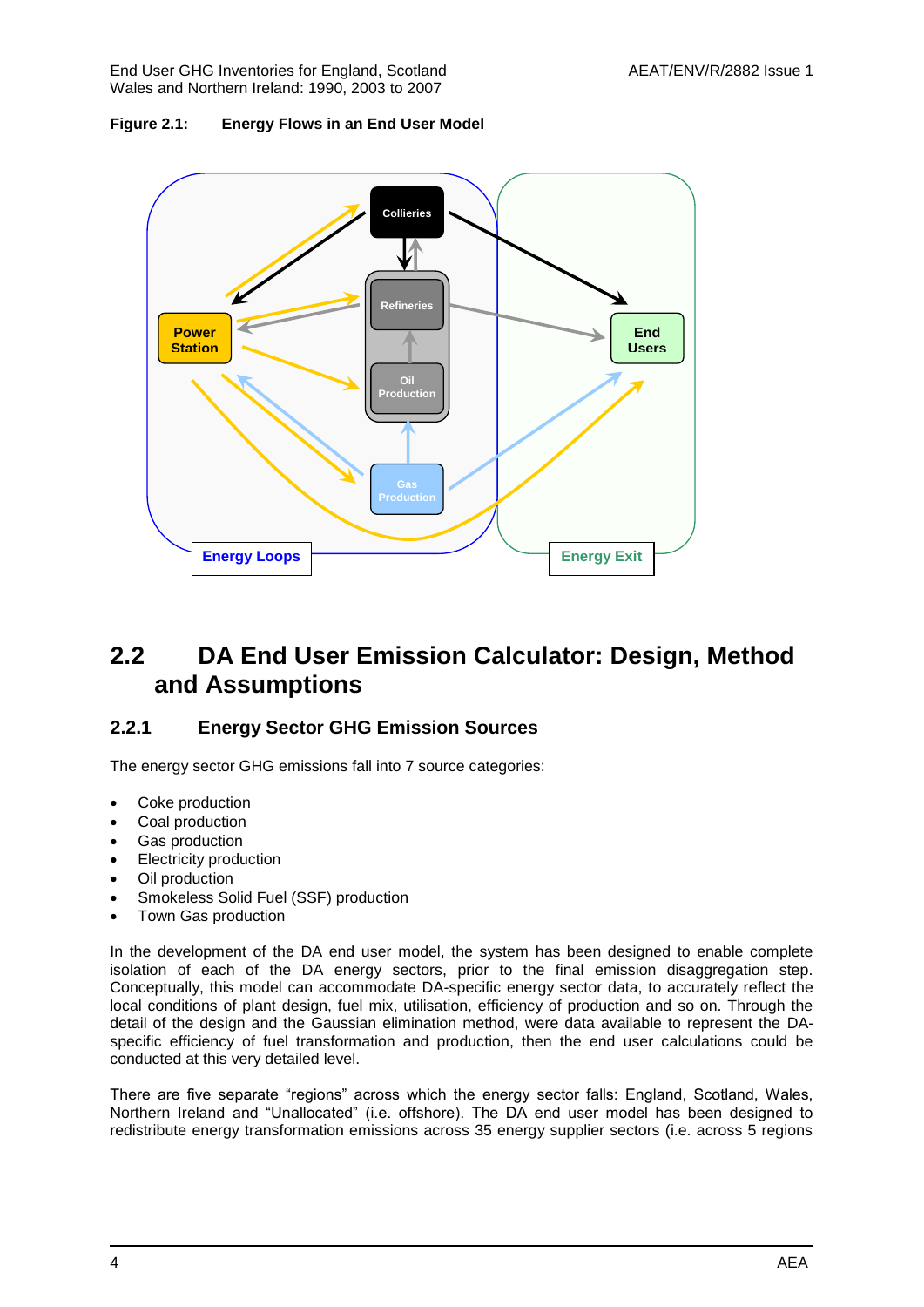each with 7 energy types: coal, coke, gas, electricity, oil, SSF, and town gas). The model design enables calculations to take account of energy transfers or exports between all energy suppliers. However, to conduct the end user calculations using the full potential of the model would require input data to cover all the imports and exports of energy sector commodities between DAs for all seven fuel types.

In the course of this initial study, the AEA team has focussed on developing the model to achieve the most accurate end user disaggregation of the power sector emissions, as these constitute around 75% of total energy sector emissions. DECC also now publish estimated electricity imports and exports between the DAs, for all years from 2003 onwards, within the periodic publication "Energy Trends". In comparison, the study team has not found any equivalent data on fuel transfers between DAs of any of the solid, liquid and gaseous fuels; there are limited survey data on oil and coal imports to Northern Ireland, but these provide insufficient detail (in isolation) to be directly useful in the end user model.

In the absence of import-export data for solid, liquid and gaseous fuels, the detail of the DA end user model approach has had to be diluted; for all non-electricity fuels, the model has been modified to take a UK-wide approach to the energy sectors. In effect, the model only operates for 5 x DA-specific electricity production sectors and 6 x UK-average fuel-specific energy production sectors (i.e. one UK energy sector for each of: coke, coal, gas, oil, SSF and town gas).

There are pros and cons to this simplification of the model:

- The model does not deliver DA end user emission estimates that truly reflect the local efficiency of fuel production and conversion across the UK. For example, if the Grangemouth refinery is designed and operated such that it is the most efficient oil refinery in the UK, the data will not reflect the fact that oil used in Scotland is slightly less carbon intensive than from other parts of the UK.
- √ In the absence of detailed energy import-export data between DAs (and from / to outside of the UK), the approach provides a "fair" representation of the UK energy sector emissions for each fuel, giving useful information across all of the DAs on the true picture of energy consumption in major end users sectors such as domestic, commercial and industrial processing.
- $\sqrt{ }$  The model can be adapted to take account of new energy transfer data as it becomes available; the underlying more detailed functionality effectively remains dormant in the absence of new data on energy transfers for non-electricity fuels.

In the course of the model development, several different approaches to running the model at the full level of detail (i.e. 35 energy supplier categories) were attempted, inputting different assumptions to derive estimates of the inter-DA non-electricity fuel transfers and disaggregating the "offshore" emissions. An overview of the model outputs from different approaches is included within Appendix 2, as an indicative sensitivity analysis of the model to the different scenarios of energy transfer estimates, keeping the electricity method functioning as within the final version of the model.

### **2.2.2 Disaggregation Method for Energy Sector Emission Sources**

The end user approach divides energy sector emission sources into 7 categories to align with the energy sectors outlined above. For each of these groups, emissions from the energy sector source categories are distributed across the end user sectors according to the total energy consumption of the relevant group of fuels in each end user sector.

For example, the emissions from the coal energy sector are made up from the by source GHG emission estimates from four source categories, and these are re-distributed across end user sectors according to the total energy use of anthracite and coal combined in each end user sector.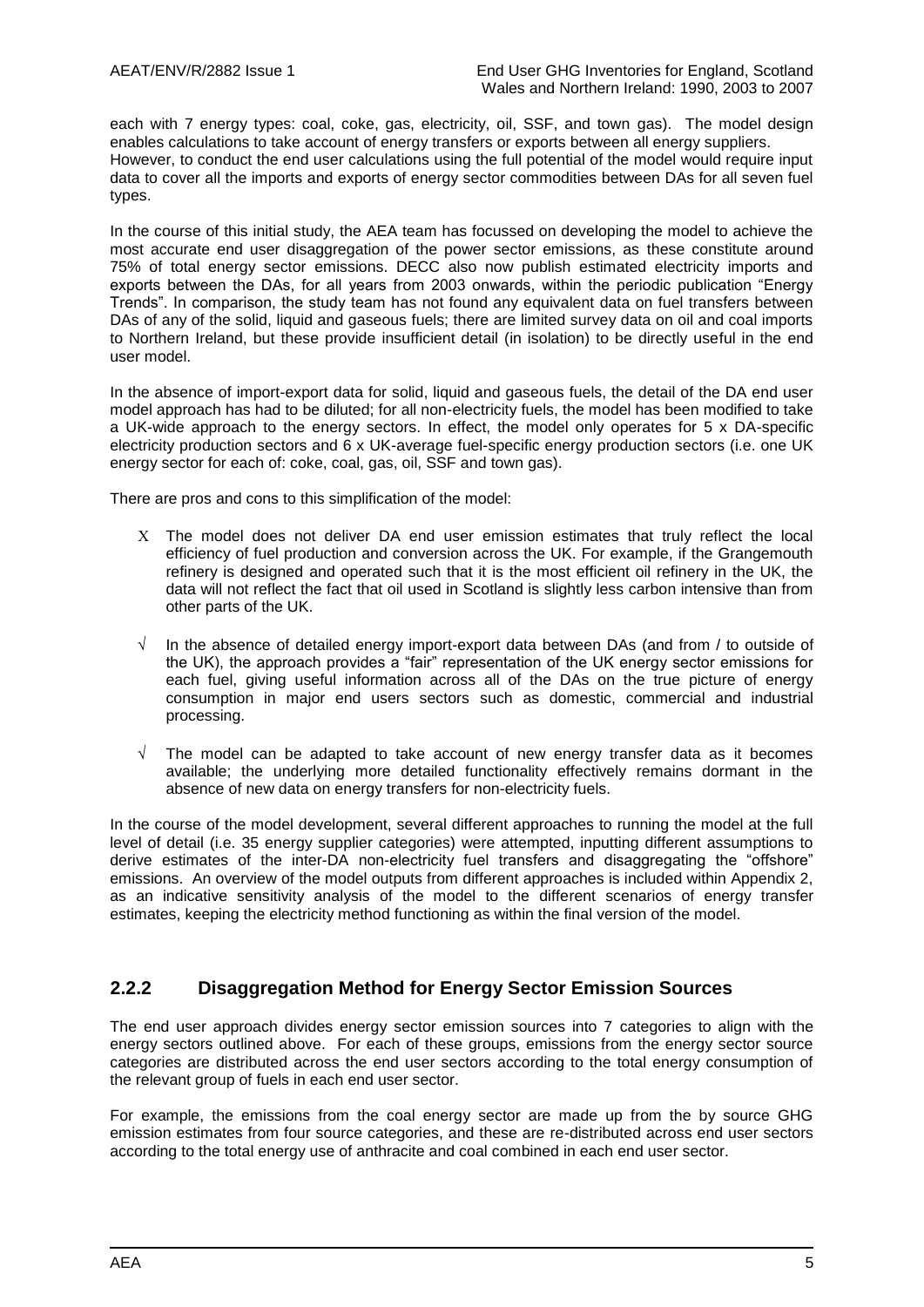| <b>Energy Sectors</b>       | <b>Emission sources to be</b><br>redistributed to End Users | Fuels used for the<br>redistribution |
|-----------------------------|-------------------------------------------------------------|--------------------------------------|
| 1. Coke                     | <b>Gasification processes</b>                               | Coke                                 |
|                             | Coke production                                             |                                      |
| 2. Coal                     | Coal storage & transport                                    | Coal                                 |
|                             | Collieries                                                  | Anthracite                           |
|                             | Deep-mined coal                                             |                                      |
|                             | Open-cast coal                                              |                                      |
| 3. Natural gas              | Gas separation plant (combustion)                           | Natural gas                          |
|                             | Gas leakage                                                 |                                      |
|                             | Gas production                                              |                                      |
| 4. Electricity              | Nuclear fuel production                                     | Electricity                          |
|                             | Power stations                                              |                                      |
| 5. Petroleum                | Off shore flaring                                           | Naphtha                              |
|                             | Offshore loading                                            | Burning oil (premium)                |
|                             | Offshore oil & gas (venting)                                | Burning oil                          |
|                             | Offshore oil & gas (well testing)                           | Aviation turbine fuel                |
|                             | Offshore oil and gas                                        | Aviation spirit                      |
|                             | Offshore own gas use                                        | Derv                                 |
|                             | Oil terminal storage                                        | Fuel oil                             |
|                             | Onshore loading                                             | Gas oil                              |
|                             | Petroleum processes                                         | <b>OPG</b>                           |
|                             | Refineries (Combustion)                                     | Refinery misc.                       |
|                             | Refineries (drainage)                                       | Petrol                               |
|                             | Refineries (flares)                                         | Petroleum coke                       |
|                             | Refineries (process)                                        | Wide-cut gasoline                    |
|                             | Refineries (road/rail loading)                              | Vaporizing oil                       |
|                             | Refineries (tankage)                                        | <b>LPG</b>                           |
|                             | Refinery (process)                                          |                                      |
|                             | Ship purging                                                |                                      |
| 6. Solid Smokeless<br>Fuels | Solid Smokeless fuel production                             | <b>Solid Smokeless Fuels</b>         |
| 7. Town gas                 | Town gas manufacture                                        | Town gas                             |

**Table 2.2 Energy Sector Emission Sources and Fuels Used for their Re-distribution**

Note that all of the emissions from offshore oil & gas processes are allocated for re-distribution against the petroleum-based fuels, with only the emissions from gas-specific processes re-distributed according to end user gas use patterns. This is an imperfection in the method defined by the current lack of detail from the upstream oil and gas industry emission estimates, which does not allow emissions to be divided according to gas and oil exploration and production separately.

### **2.2.3 Data Inputs from the By Source DA GHG Inventories**

The DA end user model has been developed to integrate with the existing DA by source GHG emission inventory work and the underlying UK-wide activity and emissions data held within the NAEI database; many of the necessary data inputs for the end user calculations arise directly from the by source GHG data and the NAEI database, including:

 A table of regional emissions is used to generate an estimated regional table of DA-specific fuel use by sector, covering all of the energy sector and end user sector emissions sources.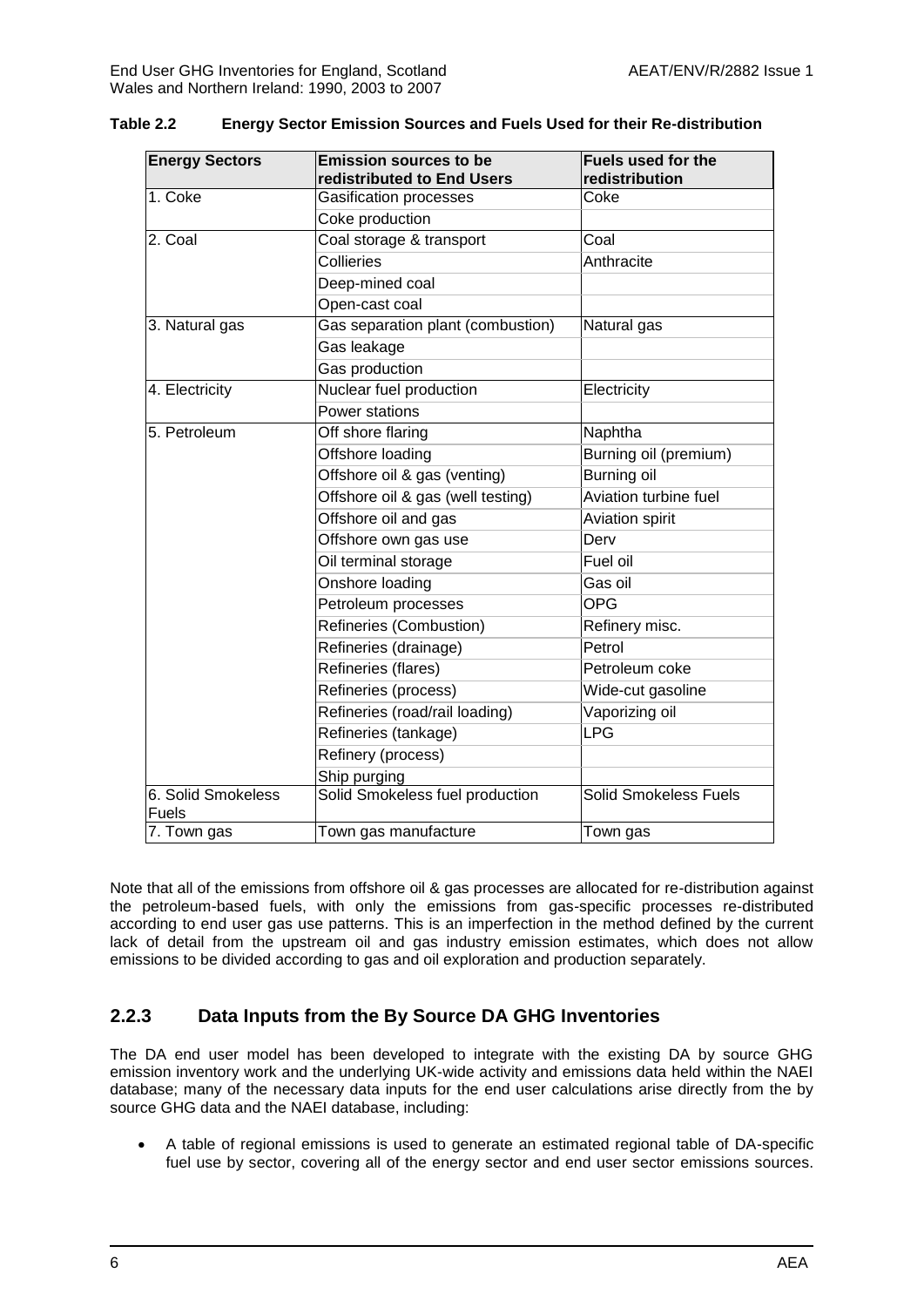The existing "regional drivers" can be used to provide estimates of DA fuel use, working from UK-wide energy statistics for each sector.

- Emission estimates from non-energy sources. These are transferred directly from the by source inventory data to the end user inventory data, as there are no additional considerations of upstream emissions to account for in the end user data. Examples include agricultural emissions from livestock and agricultural soils, land use, land use change and forestry emissions, waste methane emissions, and all fluorinated gas emissions.
- DA "regional drivers" for electricity use within end user sectors. The existing drivers used for disaggregating direct emissions from several sources have been used for the disaggregation of electricity emissions also. Examples include the use of regional drivers on coal production to estimate electricity use by DA within collieries, and the use of iron and steel production from Electric Arc Furnaces to estimate electricity use by DA within the iron and steel sector (only for 1990, as more detailed data have been obtained for 2003 onwards from the ISSB).
- UK-wide activity data for all fuels (i.e. including electricity), including data for energy transformation and end user sectors.

### **2.2.4 Calculation Steps**

The DA end user model performs calculations in three stages, and separately for each gas  $(CO<sub>2</sub>, CH<sub>4</sub>)$ and  $N<sub>2</sub>O$ ) in each year:

- 1) Import source data and construct a matrix of energy and emissions estimates for each DA, for both the 7 energy sector categories and the 21 end user sectors.
- 2) Gaussian elimination step to resolve the set of simultaneous equations to re-apportion the energy sector emissions within the "Energy Loops", to prepare the revised set of energy sector emission estimates for subsequent re-distribution to the end user sectors.
- 3) Re-distribution of emissions from the energy sectors across the end user sectors according to the estimated energy use by fuel, by DA, by sector. Aggregation of these emissions from fuel use and reporting by sector.

A more detailed breakdown of these calculation stages is outlined in the table below, together with comments on data used, assumptions needed and options for future development to reduce uncertainties. Screenshots of some of the calculation sheets within the end user model are also presented in Appendix 3.

#### **Table 2.3 DA End User Model Calculation Steps**

| <b>Step</b> | <b>Process</b>                                                                                                                                                                                                                                                                                                                                                                                            | <b>Comment</b>                                                                                                                                                                                                          |
|-------------|-----------------------------------------------------------------------------------------------------------------------------------------------------------------------------------------------------------------------------------------------------------------------------------------------------------------------------------------------------------------------------------------------------------|-------------------------------------------------------------------------------------------------------------------------------------------------------------------------------------------------------------------------|
| 1           | Import source data, construct matrix of activity and emissions data                                                                                                                                                                                                                                                                                                                                       |                                                                                                                                                                                                                         |
| 1.1         | Import tables from the NAEI database that (i) link emission<br>sources to either one of the 7 energy sectors, or one of the<br>21 end user sectors, and (ii) link each activity (fuel) type to<br>align with one of the 7 energy sector categories.                                                                                                                                                       | These allocations are as used in<br>the UK end user calculations.<br>Table 2.2 provides the "fuels to<br>energy sectors" allocation.                                                                                    |
| 1.2         | Generate an activity data matrix that covers the 7 energy<br>sectors and the 21 end user sectors, for each of the 7 fuel<br>types and for each DA. This uses UK activity data from the<br>NAEI database, and regional driver information (i.e.<br>regional % of UK totals) from the by source DA GHGI<br>work. (See Appendix 3, figures A3.1 and A3.2 for an<br>example matrix from 2007 $CO2$ analysis.) | Uncertainties in the activity matrix<br>stem from assumptions that have<br>to be made to estimate DA-<br>specific fuel uses.<br>Future<br>development of DA-specific<br>energy data would reduce such<br>uncertainties. |
| 1.2.1       | (Sub-task.) Import data on fuel imports and exports, both<br>into and out of the UK and for transfers between DAs.                                                                                                                                                                                                                                                                                        | UK-level import and export data<br>are published by DECC, as are<br>inter-DA transfers of electricity<br>2003<br>onwards).<br>(from<br>Uncertainties<br>from<br>arise<br>DA<br>assumptions<br>estimate<br>to            |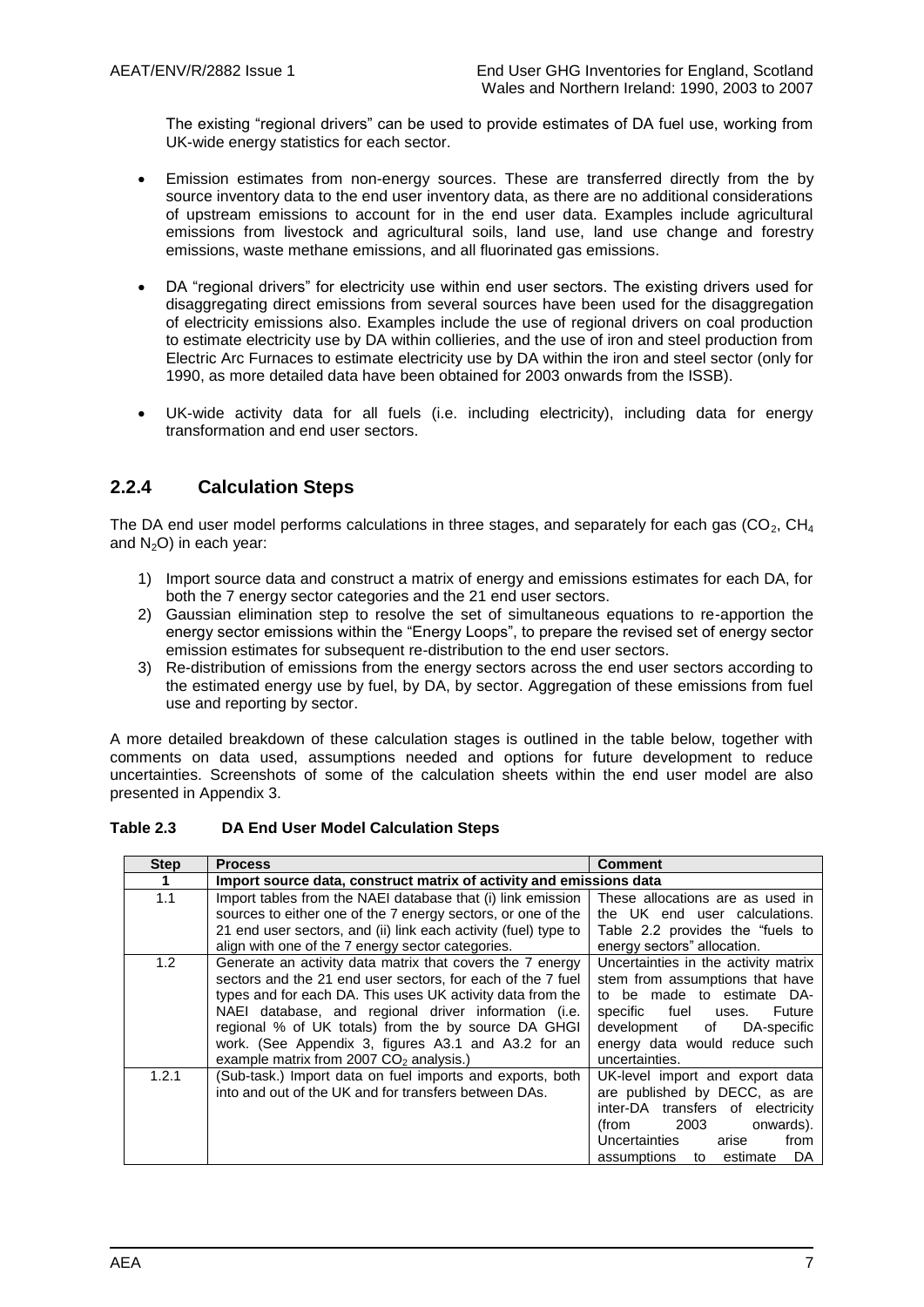| <b>Step</b>      | <b>Process</b>                                                                                                                                                                                                                                                                                                                                                                                                                                                                                          | <b>Comment</b>                                                                                                                                                                                                                                                                                                                                                                                                                |
|------------------|---------------------------------------------------------------------------------------------------------------------------------------------------------------------------------------------------------------------------------------------------------------------------------------------------------------------------------------------------------------------------------------------------------------------------------------------------------------------------------------------------------|-------------------------------------------------------------------------------------------------------------------------------------------------------------------------------------------------------------------------------------------------------------------------------------------------------------------------------------------------------------------------------------------------------------------------------|
|                  |                                                                                                                                                                                                                                                                                                                                                                                                                                                                                                         | electricity transfers in 1990. For<br>other fuels, a UK-wide approach<br>has been used in this research.                                                                                                                                                                                                                                                                                                                      |
| 1.2.2            | (Sub-task.) DA estimates of electricity use by sector are<br>added in to complete the matrix, as all of the direct fuel<br>use estimates by DA by sector can be estimated from<br>existing information from the by source GHGI work. The<br>derivation of DA estimates for electricity consumption by all<br>sectors has been a major component of this research<br>study. A series of new DA "drivers" for electricity use have<br>been developed.                                                     | The derivation of DA electricity use<br>estimates is discussed in Section<br>2.3.<br>Uncertainties<br>arise from<br>assumptions to estimate sector-<br>specific detail of DA electricity use,<br>especially in 1990.                                                                                                                                                                                                          |
| 1.2.3            | (Sub-task.) The method derives activity-based estimates of<br>energy use within each DA, and for electricity use aligns<br>them with the reported emissions at the DA-specific level.<br>This ensures that the subsequent calculations and re-<br>distributions reflect the DA-specific fuel mix etc, for the<br>electricity sector. A UK-wide approach is taken for other<br>fuels, with the activity matrix all functioning through one<br>UK "pot" of activity and emissions.                        | The lack of inter-DA fuel transfer<br>information for non-electricity fuels<br>limits the method, and a UK<br>average approach is used in the<br>current model. The development<br>of DA fuel transfer data would<br>enable full use of the model, to<br>enable DA-specific energy sector<br>performance to be reflected.                                                                                                     |
| $\overline{2}$   | Gaussian elimination to calculate the energy sector emission estimates                                                                                                                                                                                                                                                                                                                                                                                                                                  |                                                                                                                                                                                                                                                                                                                                                                                                                               |
| $\overline{2.1}$ | From the activity data matrix, the fractions of energy<br>supplied from each DA energy sector to each DA sector<br>(including both the other energy sectors and the end user<br>sectors, but excluding own use) are calculated.                                                                                                                                                                                                                                                                         |                                                                                                                                                                                                                                                                                                                                                                                                                               |
| 2.2              | The above step in the model creates a series of<br>simultaneous equations that link the activities between<br>energy sectors. Each equation is similar the example<br>below:                                                                                                                                                                                                                                                                                                                            |                                                                                                                                                                                                                                                                                                                                                                                                                               |
|                  | Electricity sector emissions = direct power station<br>emissions PLUS emissions from the coal industry (to<br>supply the coal used in power generation) PLUS<br>emissions from the refineries (to supply and refine the oil)<br>PLUS emissions from the gas industry (to supply the gas)<br>PLUS etc (to include all energy sectors)                                                                                                                                                                    |                                                                                                                                                                                                                                                                                                                                                                                                                               |
|                  | The Gaussian elimination then solves these equations to<br>derive new estimates for the final emissions from each of<br>the fuel sector categories (i.e. the outputs from the solution<br>of the "Energy Loops" outlined in Section 2.1.)                                                                                                                                                                                                                                                               |                                                                                                                                                                                                                                                                                                                                                                                                                               |
| 2.3              | The outputs from the Gaussian elimination provides the<br>final emissions for each energy sector and for each DA, to<br>then be re-distributed across the end user sectors,<br>according to the energy use fractions derived in the activity<br>data matrix.                                                                                                                                                                                                                                            |                                                                                                                                                                                                                                                                                                                                                                                                                               |
| $\mathbf 3$      | Re-distribution of energy sector emissions and aggregation of all emissions in end user<br>sectors                                                                                                                                                                                                                                                                                                                                                                                                      |                                                                                                                                                                                                                                                                                                                                                                                                                               |
| 3.1              | The total emissions from each energy sector (including at<br>DA-specific level for electricity) are re-distributed across all<br>end user sectors and DAs.<br>The Gaussian elimination provides the energy sector<br>estimates of emissions to be re-distributed, for 6 x UK-wide<br>fuel use sectors, and the 5 DA-specific electricity sectors.<br>The model constructs an emissions matrix to take the<br>energy sector emissions and re-distribute them across the<br>DA-specific end user sectors. | Uncertainty in the re-distribution of<br>offshore oil & gas emissions stems<br>from<br>the<br>inability<br>to<br>derive<br>emission<br>estimates<br>that<br>are<br>specific to gas production and oil<br>production. All "oil & gas" emission<br>sources from upstream sources<br>are re-distributed according to oil<br>consumption patterns. Only the<br>gas-specific sources (from gas<br>separation,<br>processing<br>and |
|                  | The fractions of energy use of the fuels (as aligned to the 7<br>fuel categories) are used to distribute the energy sector                                                                                                                                                                                                                                                                                                                                                                              | leakage from the delivery system)<br>are re-distributed on to end users<br>of gas.                                                                                                                                                                                                                                                                                                                                            |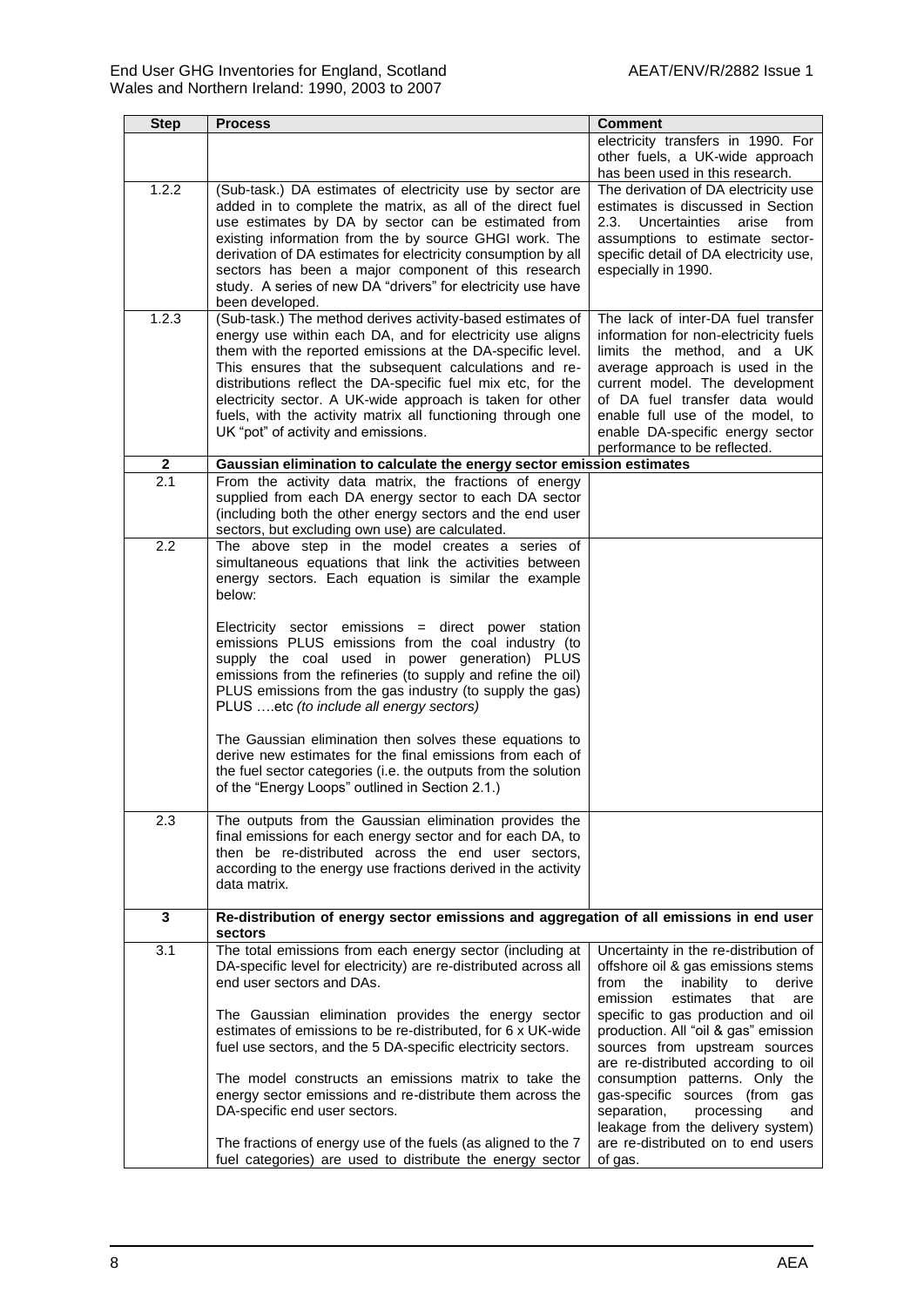| <b>Step</b> | <b>Process</b>                                                                                                                                                                                | <b>Comment</b>                                                                                                                              |
|-------------|-----------------------------------------------------------------------------------------------------------------------------------------------------------------------------------------------|---------------------------------------------------------------------------------------------------------------------------------------------|
|             | emissions across the 21 end user sectors for each DA,<br>and these are added to the direct emissions for those end<br>user categories, which come through from the by source<br>DA GHGI work. | Research to estimate the division<br>"oil and gas"<br>of<br>upstream<br>emissions sources and allocate<br>them more equitably between "oil" |
|             | (See Appendix 3, figures A3.3 and A3.4 for an example<br>matrix from 2007 $CO2$ analysis.)                                                                                                    | and "gas" would improve the<br>accuracy of the calculations.                                                                                |
| 3.2         | The emissions data are summed and presented by end<br>user sector for each DA.                                                                                                                |                                                                                                                                             |
|             | The model output sheet summarises the re-distributed<br>emissions by DA and by end user sector, for the gas and<br>year that has been selected.                                               |                                                                                                                                             |
|             | (See Appendix 3, figure A3.5 for an example output sheet)<br>from 2007 $CO2$ analysis.)                                                                                                       |                                                                                                                                             |
|             | The model must then be re-run for calculations of other<br>gases and years, to compile the time-series of inventories.                                                                        |                                                                                                                                             |

### **2.2.5 Calculation Method: Specific Points of Note**

Comments on the calculation methodology used to allocate emissions according to DA end users are listed below:

- Emissions from each energy sector are allocated to end user sectors according to the proportion of the total energy use (taking account of all of the end user sectors across all DAs) by each end user sector, using the groupings of fuels outlined in table 2.2 above. This approach (i.e. aggregated across a series of fuels in some cases) is used to enable estimates to be made for broad energy use sectors (such as petroleum refining) where different products are made in a refinery. It would not be practicable to develop fuel-specific distributions;
- Some emissions are allocated to an "exports" category. This category represents emissions from within the UK from fuel production (e.g. from a refinery or coal mine), where the processed fuels are subsequently exported or sent to bunkers for use outside the UK. These emissions are accounted within the UK (and DA) by source GHG inventories, and are retained within the exports line of the end user inventories. The DA inventories presented here do not include any emission estimates from international shipping and aviation, but if they were to be included within the analysis, then the end user emission estimates would be assigned to the exports category;
- Where fuels are processed outside of the UK, imported and consumed within the UK (e.g. electricity imported from France, refined oil products imported from outside of the UK, gas imported from sources across the EU and beyond), no emissions from the upstream fuel extraction, processing, transformation and delivery are accounted for within either the UK and DA by source GHG inventories, or within the end user GHG inventories. Within the DA model, the electricity imports from France are all attributed to the England power sector, as the electricity enters the grid in England, and as such England benefits from a small amount of "emission-free" electricity within its end user emission estimates;
- Some of the output of a refinery is not used as a fuel but used as process industry feedstock or as lubricants. This is not currently treated separately and the emissions from their production (which are small) are allocated to users of petroleum fuels. This is partly due to lack of data in the database used to calculate the inventory, and partly due to the lack of a clear, transparent way of separating emissions from the production of fuels and from the production of non-fuel petroleum products.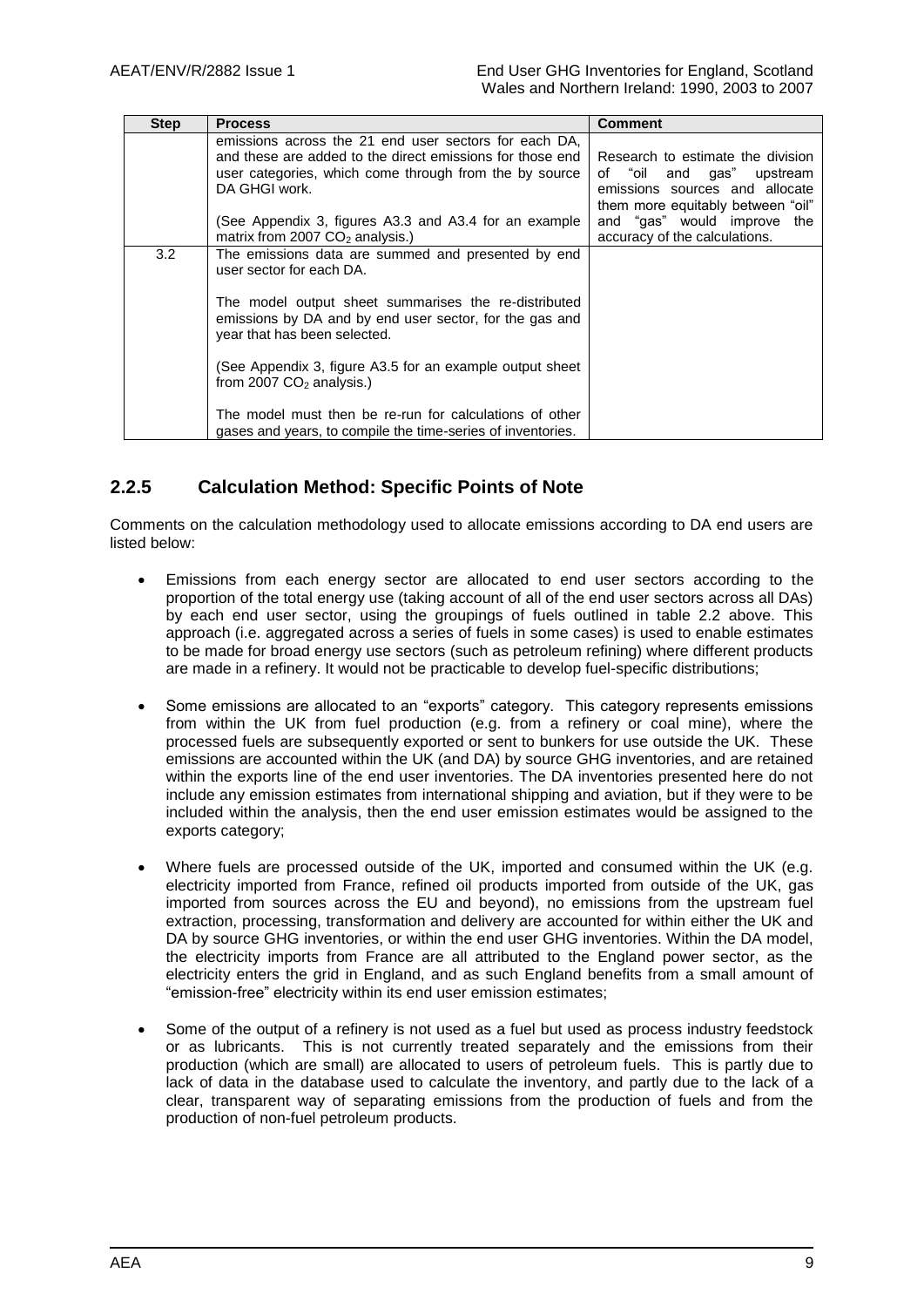The end user methodology for the electricity sector is based on the available data on the DAspecific, year-specific generation fuel mix of the electricity supply. Therefore, where a DA may have a lower than UK-average carbon intensity of electricity generation (e.g. due to a high proportion of renewable or nuclear generation) then the emissions distributed for the users of that electricity (either directly within the DA, or via the exports to other DAs) will be associated with lower CO2 emissions than if a UK-average electricity generation factor was applied. Conversely, where the DA electricity generation fuel mix has a higher than UK-average carbon intensity, then the emissions from end users will be higher than if a UK-average factor was applied.

# <span id="page-21-0"></span>**2.3 Data Sources**

There are several key data sources that have been researched to meet the new requirements of the DA end users model. These are outlined below, with gaps and imperfections in available data highlighted, as these data deficiencies require assumptions to be made or introduce methodological limitations.

### **2.3.1 Electricity Generation: DA-specific Data, Imports and Exports**

The re-distribution of the electricity sector emissions between DAs to the point of consumption rather than the point of generation is the most significant factor in deriving end user emission inventories from the existing by source DA GHG inventories. Over the time series since 1990, emissions from electricity generation vary between 75 - 78% of total energy sector emissions to be disaggregated across end user categories.

Therefore, one of the main foci for the research has been to ensure that emissions from electricity generation are estimated (i.e. taking account of the energy sector feedback loops) and re-distributed based on the best available data.

DA-specific energy use data across all fuels is more readily available for recent years, whilst the data for the earlier years of the time series back to 1990 is significantly more limited in most cases. Due to the significance of 1990 as the Base Year for the UK's reduction targets under the Kyoto Protocol (for  $CO<sub>2</sub>$ , CH<sub>4</sub> and N<sub>2</sub>O), the study has focussed on deriving data for that year, as well as the years from 2003 onwards.

### *Electricity Generation and Inter-DA Transfers: 2003 onwards*

In recent years, DECC has published DA-specific electricity generation (by fuel), transfers between DAs and hence overall consumption estimates for the DAs. These data are available from 2003 onwards and are published annually within the December issue of Energy Trends (DECC, 2008b).

These inter-DA imports and exports of electricity are the source data that enable the DA end user model to re-distribute the electricity sector emissions according to the DA-specific patterns of fuel mix, generation and supply efficiencies.

### *Electricity Generation and Inter-DA Transfers: 1990*

For 1990, there is very little source data on DA-specific electricity generation and consumption from a wide range of publications that the study team has reviewed. As a consequence, the balance of DA electricity generation and consumption for 1990 has had to be estimated from data that covers 1989 and 1990. In 1990, the Northern Ireland electricity grid was self-contained, with no direct links to the rest of the UK. Hence there are no electricity exports / imports to consider, and the distribution of electricity sector emissions directly to Northern Ireland electricity consumers is a straightforward calculation. Within Great Britain, however, it is necessary to derive estimates for imports and exports between England and Wales, and between England and Scotland.

DUKES 1991 includes data on electricity generated by the 15 regional electricity companies in 1989, and also includes a limited breakdown of end use of electricity by region. From these data, estimates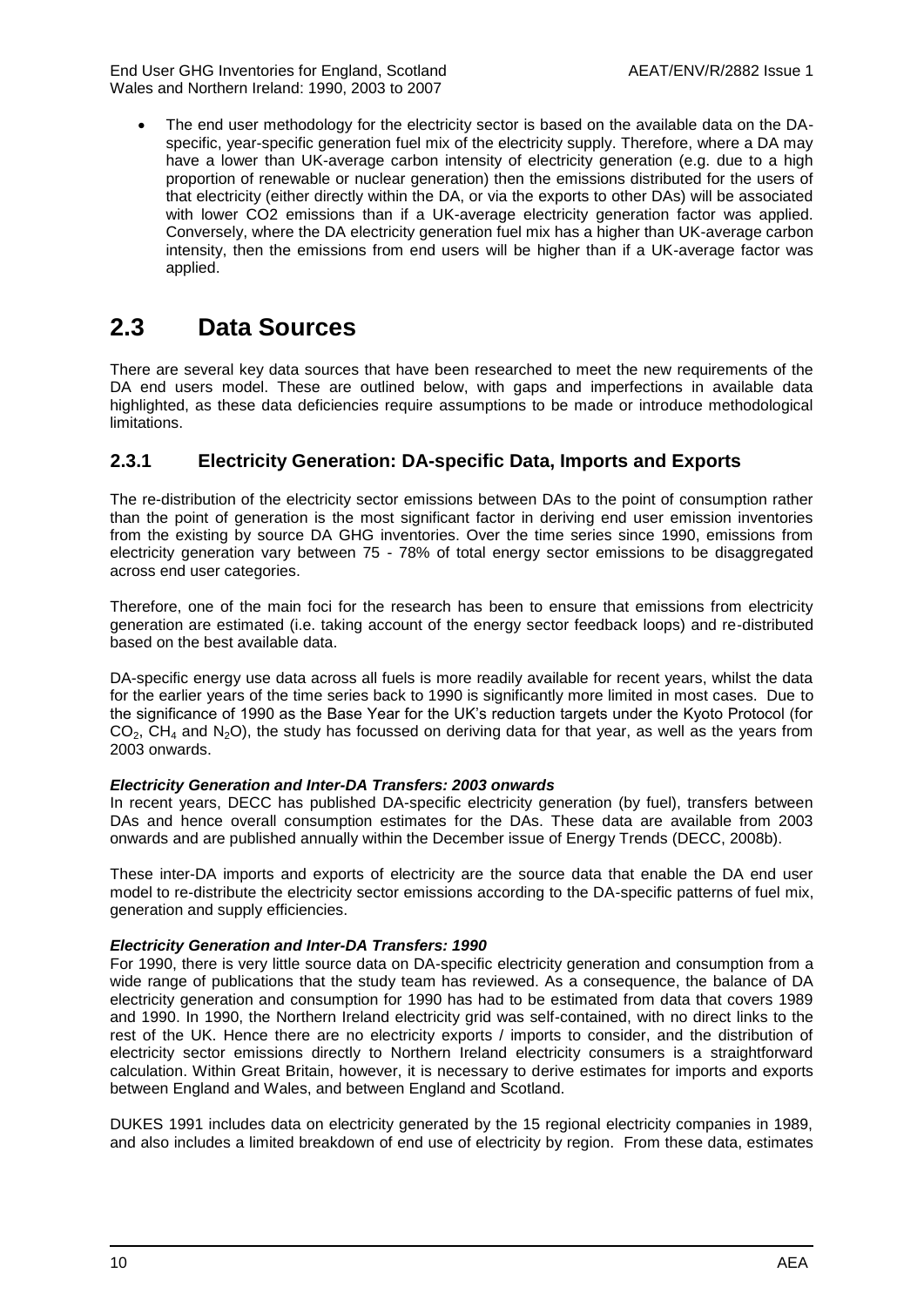can be derived for the 1989 consumption of electricity in England, Scotland, Wales and Northern Ireland for domestic users, and for industrial and commercial users.

UK electricity generation data (GWh) for 1990 are published within the DUKES 2008 Long Term Trends tables (DECC, 2008a). Details of the electricity generation by fuel and by DA during 1986 to 1990 are also recorded in Hansard (Hansard, 1991), within a written response to questions from Alex Salmond. The response includes information on UK-wide fuel-specific generation (i.e. the % share of UK electricity generated by coal, oil, nuclear and renewables), and the DA-specific share of the UK generation by fuel (England and Wales data are reported together) for the years prior to 1990.

From these data, the fuel-specific and total electricity generated in Scotland for 1986 to 1989 can be estimated, and similar estimates for England and Wales combined can also be derived. Within the 1991 Electricity Supply Handbook, estimates of electricity generated by power station for 1988 and 1989 are provided, and from these data it is possible to split out the England and Wales electricity generation totals for 1989.

Estimates of electricity transfer within the GB network in 1990 have then been calculated, by assuming:

- The England, Wales and Scotland share of GB generation in 1990 is similar to that in 1989;
- The % losses between DA-specific electricity generated and electricity consumed is the same across all DAs.

These calculations indicate that both Scotland and Wales were net exporters to England in 1990, with 3220 GWh transferred from Scotland to England and 3500 GWh transferred from Wales to England. These data are subject to uncertainty due to the series of assumptions made, although the evidence from the late 1980s indicates that the DA-specific share of generation was steady within Great Britain. These data have been used within the 1990 end user calculations presented here; further research may identify 1990 DA-specific data, but consultation with the regional energy data experts within the DECC energy statistics team did not indicate any additional data sources to those researched by the study team.

### **2.3.2 Electricity Consumption: DA Sector Estimates**

Step 1.2.2 in the compilation method table above requires the development of estimates of electricity use by sector, by DA. There is very limited DA-specific electricity use data, and in most cases the study has developed new "regional drivers" from proxy data / activity information to allocate UK electricity consumption by sector across the DAs. The data sources used to derive to regional drivers by DA sector are outlined in the table below, with an indication of the limitations of the data and any recommendations for future research. Note that the sector detail of electricity consumption estimates is one of the main limiting factors on the overall detail and accuracy of the DA end user inventories; the presentation of estimates by 21 end user categories reflects the limit of the data usefulness at this stage.

The DA electricity use data for several sectors have been estimated based on analysis conducted by AEA and Cambridge Econometrics in the development of the REEIO model (Sajwaj, 2009). The estimates are calculated based on the analysis of regional economic activity data (determined as GVA) across 41 economic sectors, and year-specific electricity consumption totals for the industrial and commercial sectors within the electricity supply grids aligned with 9 English Government Office Regions, Wales, Scotland and Northern Ireland. This analysis has been conducted for 1990, 2000 and 2005.

The use of GVA as an indicator of electricity use across different economic sectors is subject to uncertainty, and has been used where study team has not found more definitive data.

In the analysis of the "other industry" electricity use DA estimates, the DA-specific electricity totals for all "industrial and commercial" sectors (from DUKES 1991 and Energy Trends) are used to constrain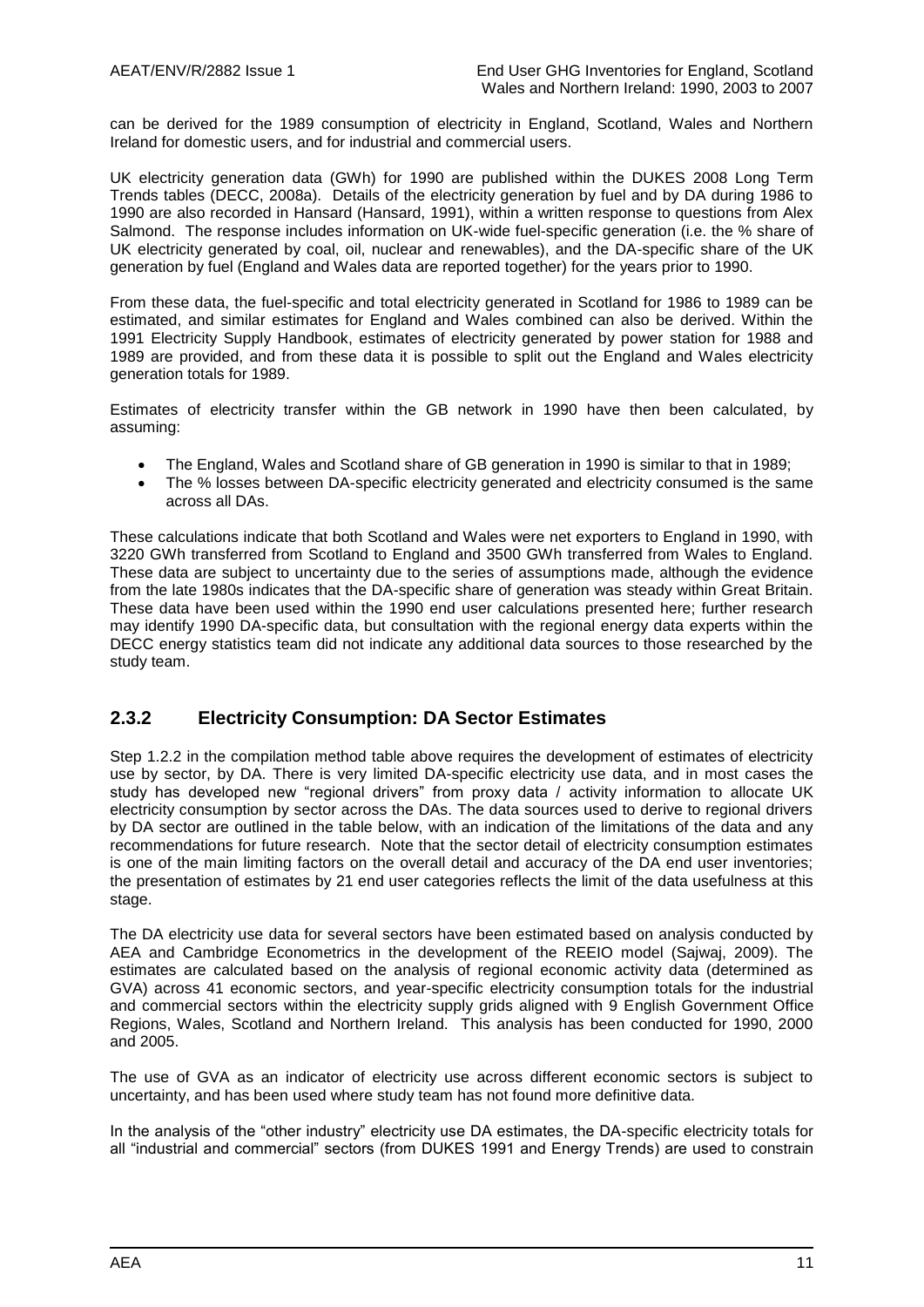the total DA electricity consumption for each year, with all other sector-specific estimates used to determine the "other industry" driver by difference. This method ensures that whilst the use of uncertain sector-specific regional drivers (such as those based on GVA indicators) may introduce uncertainty to specific sector emission estimates, the overall DA emissions from electricity use will be correct. Hence the use of uncertain regional drivers may affect sector allocations but not the overall emissions at DA-level.

### **Table 2.4 DA Sector Electricity Consumption: Regional Drivers**

| <b>Sector</b>                                                       | <b>Regional Driver Data</b>                                                                                                                                                                                                                                                                                                                                                                                                                                                                                                        | <b>Comment</b>                                                                                                                                                                                                                                                                                                                                                                                                                      |
|---------------------------------------------------------------------|------------------------------------------------------------------------------------------------------------------------------------------------------------------------------------------------------------------------------------------------------------------------------------------------------------------------------------------------------------------------------------------------------------------------------------------------------------------------------------------------------------------------------------|-------------------------------------------------------------------------------------------------------------------------------------------------------------------------------------------------------------------------------------------------------------------------------------------------------------------------------------------------------------------------------------------------------------------------------------|
| Agriculture                                                         | All years: Employment on Agricultural Holdings:<br>Total Labour Force - Seasonal or Casual, Defra,<br>Digest of Agricultural Statistics.                                                                                                                                                                                                                                                                                                                                                                                           | Also used in the by source DA GHGIs<br>to disaggregate direct fuel use in this<br>sector. Employment data may not be a<br>good indicator. Ongoing work by DECC<br>to develop more detailed electricity<br>data may provide a more accurate<br>analysis (for recent years only).                                                                                                                                                     |
| Collieries                                                          | All years: Coal production data totals from the sum<br>of deep mined coal production and open cast coal<br>production, by mass, using data from the Coal<br>Authority, UK Mineral Statistics, DUKES, Scottish<br>Energy Statistics, and the Digest of Welsh<br>Statistics.                                                                                                                                                                                                                                                         | Total coal production may not be a<br>good indicator. As above, ongoing work<br>by DECC may provide better data for<br>recent years. Research into industry<br>fuel use statistics may provide some<br>new data, or perhaps a better indication<br>of the relative electricity consumption<br>per unit production of deep-mined<br>versus open cast coal extraction.                                                                |
| Domestic                                                            | 1990: DUKES 1991 provides electricity sales data<br>by regional generation companies to the domestic<br>sector. These have been aggregated to provide<br>DA totals, and the 1989 consumption patterns<br>assumed to be representative of 1990<br>consumption.<br>2003 onwards: DECC Energy Trends (December<br>2008) provides data on DA-specific electricity<br>consumption in the domestic sector for 2004<br>onwards. The 2004 domestic sector consumption<br>patterns have been assumed to be representative<br>for 2003 also. | Ongoing work by DECC may lead to<br>revisions of the electricity allocations to<br>the domestic sector at both UK and DA<br>level. Further research may identify<br>specific data for 2003, to remove the<br>assumption that 2004 patterns are<br>representative. Note that prevailing<br>temperatures and weather conditions<br>could have marked impacts on the DA-<br>specific domestic electricity<br>consumption year-to-year. |
| Exports                                                             | All years: Inter-DA transfers are covered in<br>Section 2.3.1 above. DECC DUKES data includes<br>summaries of the UK-level electricity imports and<br>exports between UK, France and the Republic of<br>Ireland, and the breakdown at DA-specific level is<br>provided within Energy Trends. For 1990, the<br>Northern Ireland grid was isolated, and hence all<br>imports/exports are allocated to England.                                                                                                                       | No further research needed.                                                                                                                                                                                                                                                                                                                                                                                                         |
| Gas<br>Production                                                   | All years: Regional GVA data for the gas supply<br>industry, through the REEIO model work, have<br>been used to derive drivers for 1990, 2000 and<br>2005. The 2005 split has been assumed to apply<br>across 2003 to 2007 inclusive.                                                                                                                                                                                                                                                                                              | Scope for further research /<br>consultation with the industry to<br>determine a more accurate method.<br>The ongoing DECC work may also<br>provide better data for recent years.                                                                                                                                                                                                                                                   |
| <b>Blast furnaces</b><br>and Iron &<br>steel<br>combustion<br>plant | 1990: Production of steel from electric arc<br>furnaces, by mass, from ISSB annual statistics.<br>2003 onwards: Region-specific electricity<br>consumption data from across the iron and steel<br>industry has been provided by the ISSB.                                                                                                                                                                                                                                                                                          | Some scope for review of the method<br>for 1990, but the data for recent years<br>is of good quality.                                                                                                                                                                                                                                                                                                                               |
| Commercial<br>and<br>Miscellaneous                                  | All years: Regional GVA data for the commercial<br>sector, through the REEIO model work, has been<br>used to derive drivers for 1990, 2000 and 2005.<br>The 2005 split has been assumed to apply across<br>2003 to 2007 inclusive.                                                                                                                                                                                                                                                                                                 | Scope for further research /<br>consultation to determine a more<br>accurate method. The ongoing DECC<br>work may also provide better data for<br>recent years.                                                                                                                                                                                                                                                                     |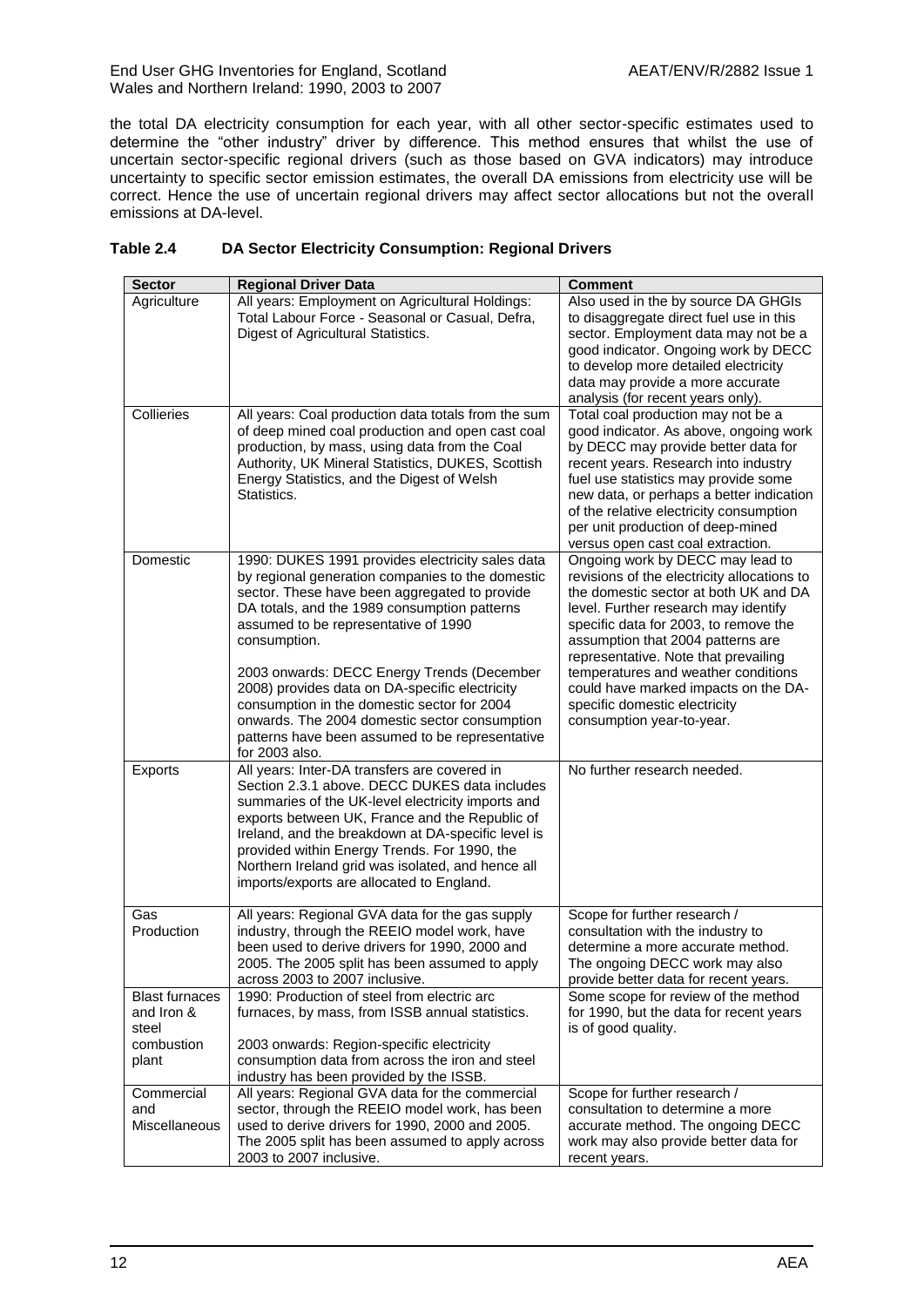| <b>Sector</b>     | <b>Regional Driver Data</b>                                                                                                                                                                                                                                                                                                    | <b>Comment</b>                                                                                                                                                                                                                                                                                                           |
|-------------------|--------------------------------------------------------------------------------------------------------------------------------------------------------------------------------------------------------------------------------------------------------------------------------------------------------------------------------|--------------------------------------------------------------------------------------------------------------------------------------------------------------------------------------------------------------------------------------------------------------------------------------------------------------------------|
| Other Industry    | All years: The driver for other industry electricity<br>use by DA is calculated by difference, from the<br>sum of all other sector estimates and the DA-<br>specific electricity consumption totals that are<br>available from DUKES 1991 (for 1989 data, used<br>for 1990) and from DECC Energy Trends (for 2003<br>onwards). | No further research needed.                                                                                                                                                                                                                                                                                              |
| Public            | All years: Regional GVA data for the public sector,<br>through the REEIO model work, has been used to<br>derive drivers for 1990, 2000 and 2005. The 2005<br>split has been assumed to apply across 2003 to<br>2007 inclusive.                                                                                                 | Scope for further research /<br>consultation to determine a more<br>accurate method. The ongoing DECC<br>work may also provide better data for<br>recent years.                                                                                                                                                          |
| Rail              | All years: The existing regional drivers for the rail<br>industry, based on reported gas oil use by train<br>operating companies, have been used.                                                                                                                                                                              | There is considerable scope for<br>improvement here, but note that rail<br>sector electricity consumption is less<br>than 1% of the UK total.                                                                                                                                                                            |
| <b>Refineries</b> | All years: The DA data on $CO2$ emissions from<br>refineries has been used as an indicator of<br>electricity use.                                                                                                                                                                                                              | There is scope for more research and<br>consultation with industry, although this<br>approach is regarded as a reasonably<br>good indicator for refinery electricity<br>use, which comprises just over 1% of<br>the UK total electricity use. The<br>ongoing DECC work may also provide<br>better data for recent years. |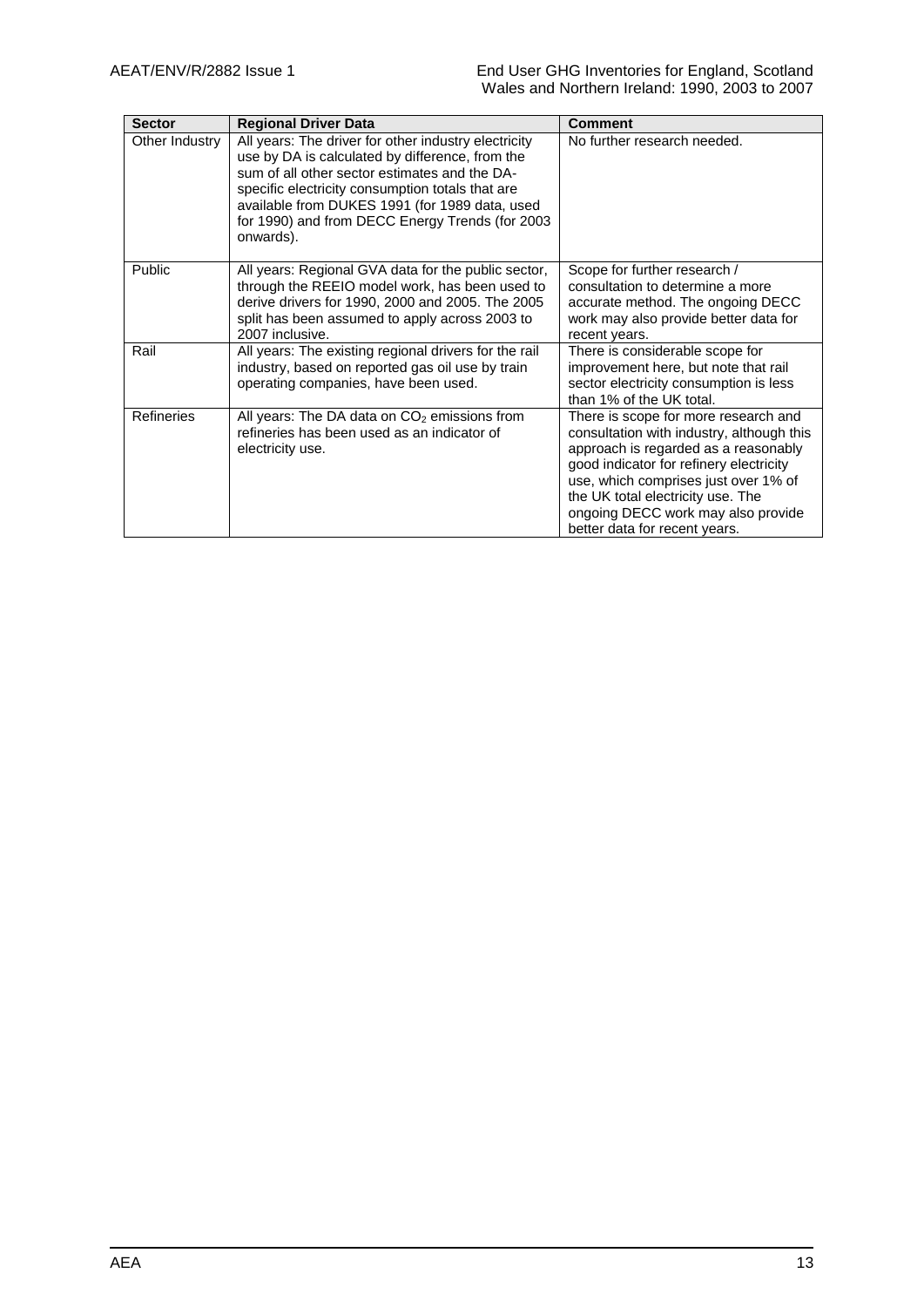# <span id="page-25-0"></span>**3 Results and Discussion**

The results from the analysis are presented below. The discussion concentrates on the differences in distribution across the DAs of the by source and by end user emissions, and the differences in the trends using the two approaches.

The limitations of the analysis conducted to date has been outlined in the earlier chapters. Therefore all of the data presented here must be considered as experimental. Further work is needed to refine the method and identify or develop new data to address gaps and provide additional detail, in order that assumptions can be over-written, the full detail of the model calculations be utilised and the uncertainties on the final data be minimised.

The outputs of the current version of the DA end users model are provided in detail in Appendix 1. Screenshots of the main calculation sub-sheets of the end user model are provided in Appendix 3. Note also that a preliminary assessment of the breakdown of end user emissions by energy sector, taken from intermediate steps in the electricity and non-electricity model calculations, are presented in Appendix 4. This appendix includes summary tables and figures that indicate the DA balance of emissions from generation and consumption of the electricity and non-electricity fuels over the time series. These data are regarded as indicative only at this stage, but provide a limited insight into the relative contributions of the electricity and non-electricity sectors in determining the overall end user emission estimates for each DA.

### *Note on the Format of Data Presentation*

The model has been designed to output data across 21 End User Categories, consistent with UK-level end user analysis for air quality pollutants; this data presentation is slightly more detailed than the National Communication (NC) format used to report UK GHG end user emissions, and the output format has been built into the model design. Aggregation of these data to NC categories is not a straightforward task, as there is not a direct one-to-many mapping formula for some of the industrial categories. The use of the 21-category format enables a more detailed review of the model outputs than the NC format, and this is useful at this stage of the model development to allow some closer inspection of the disaggregation of energy sector emissions.

Depending on the most useful format of data presentation, the DA end user model can be adjusted to output to different formats, but it is impractical at this stage to deliver any more detailed DA end user data that the 21 categories used here, as the available model input data are insufficiently detailed.

## <span id="page-25-1"></span>**3.1 DA End User GHG Emissions Data**

The study shows that the UK distribution of regional net GHG emissions by end user in 2007, expressed in terms of total CO<sub>2</sub> equivalent emissions of the "basket of 6" GHGs, is<sup>2</sup>:

*(The share of the "by source" GHG inventories in 2007 is indicated in brackets.)*

| $\bullet$ | England          | 81.5%   | (77.8%)   |
|-----------|------------------|---------|-----------|
| $\bullet$ | Scotland         | 7.9%    | $(8.6\%)$ |
| $\bullet$ | Wales            | 6.8%    | $(7.4\%)$ |
| $\bullet$ | Northern Ireland | 3.8%    | $(3.4\%)$ |
| $\bullet$ | Unallocated      | $0.0\%$ | $(2.8\%)$ |

l  $^2$  Note that these summary data are based on the end user inventories, <u>discounting the exported emissions from each DA</u>, to provide a direct comparison of DA emissions considering energy consumption patterns and other direct emission sources.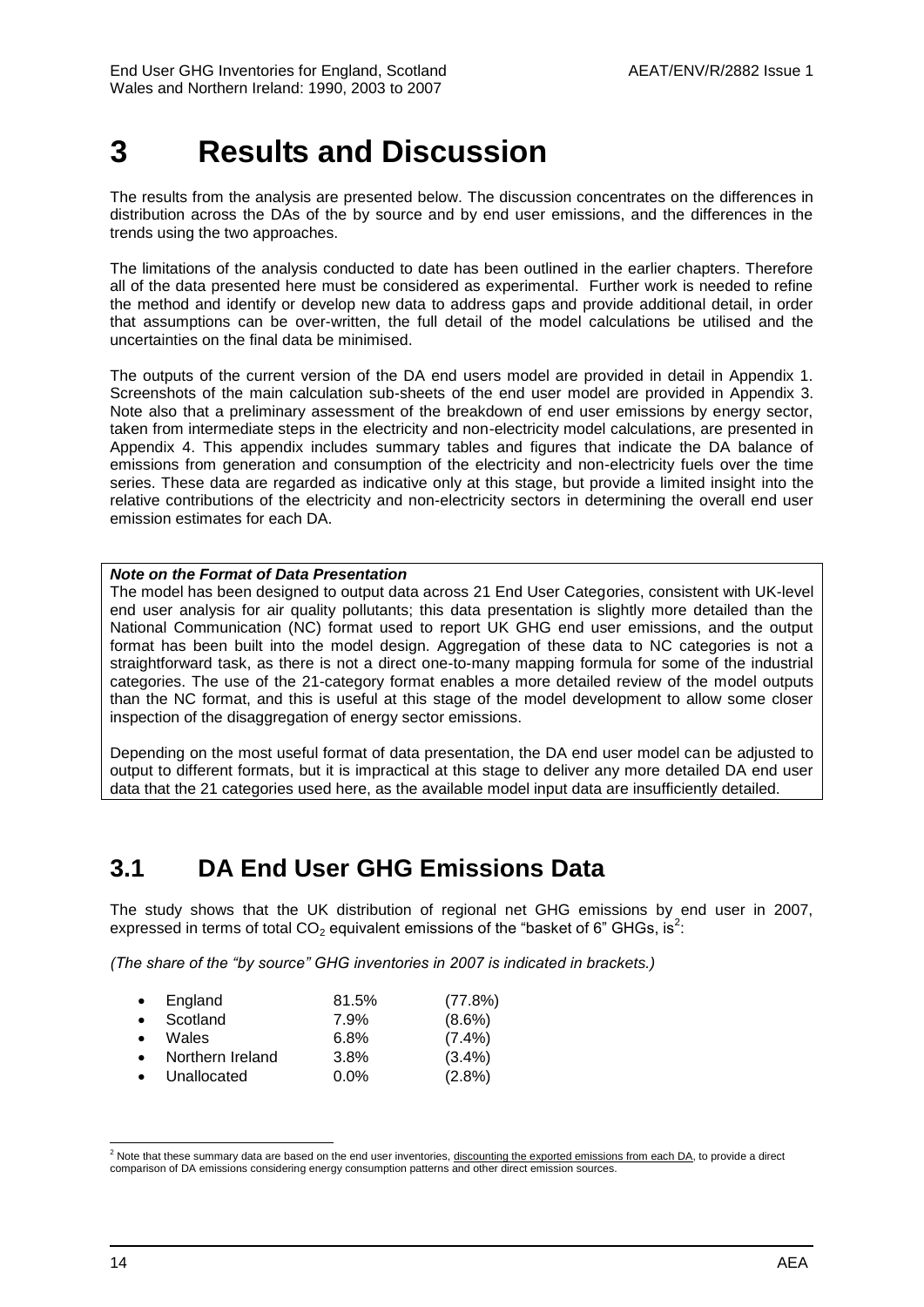The estimated trends in the end user DA GHG inventories from the Kyoto Protocol Base Year (1990 for  $CO<sub>2</sub>$ , CH<sub>4</sub> and N<sub>2</sub>O, and 1995 data for the fluorinated gases) to 2007, are:

*(The emission trends against the Kyoto Protocol Base Year from the "by source" DA GHG inventories are indicated in brackets.)*

| • England emissions have reduced by          | 18.5% | $(19.6\%)$ |
|----------------------------------------------|-------|------------|
| • Scotland emissions have reduced by         | 23.5% | $(19.9\%)$ |
| • Wales emissions have reduced by            | 16.4% | (14.7%)    |
| • Northern Ireland emissions have reduced by | 13.0% | (12.6%)    |

The data above, comparing the end user DA GHG inventories against the by source DA GHG inventories, provides an insight into the difference between energy consumption and energy production emission patterns within the UK. The data indicate that:

- England has a greater share of energy consumption emissions compared to the productionbased data presented in the by source inventories, and has achieved slightly lower emission reductions since the Base Year than the by source inventories indicate;
- Northern Ireland also has a greater share of energy consumption emissions compared to the production-based data presented in the by source inventories, and the end user data show that Northern Ireland has achieved slightly higher emission reductions since the Base Year than the by source inventories indicate;
- Both Scotland and Wales have a lesser share of energy consumption emissions compared to the production-based data presented in the by source inventories, and each have achieved slightly higher emission reductions since the Base Year than the by source inventories indicate.

These results are consistent with several key underlying factors at DA level, including:

- DA electricity transfer data indicates that in most years, **England** is a net importer of electricity from both Wales and Scotland (as well as from France);
- In most years, **Scotland** is a net exporter of electricity to both England and Northern Ireland, and also hosts a significant share of upstream oil and gas sector infrastructure, such as major oil and gas terminals and the Grangemouth refinery;
- In most years, **Wales** is a net exporter of electricity to England, and has a high percentage share of both oil and solid fuel process industries (i.e. refineries and collieries);
- **Northern Ireland** has no fuel transformation industry other than electricity generation; there are no collieries, refineries or major upstream oil & gas infrastructure in Northern Ireland;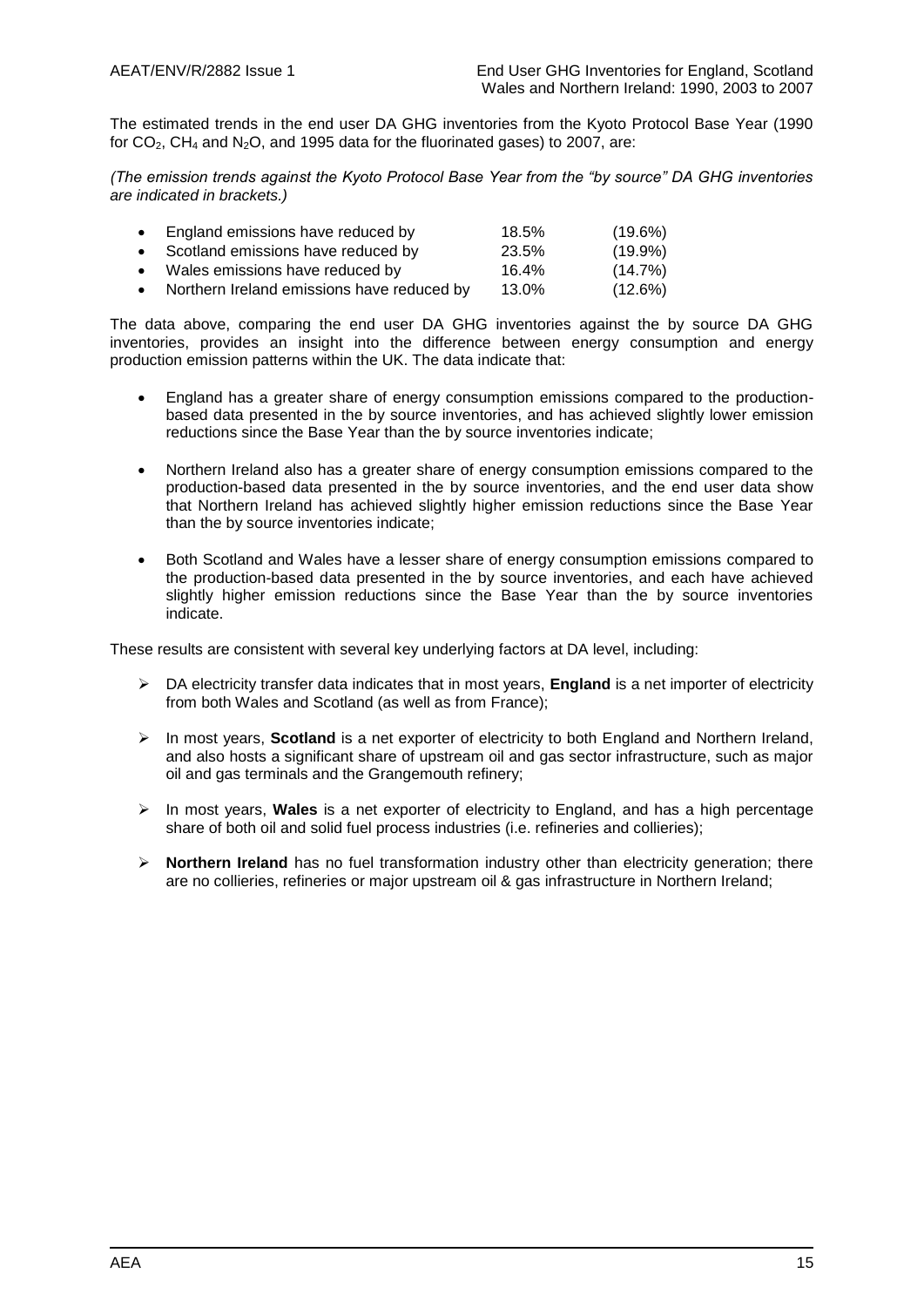### **3.1.1 England End Users GHG Inventories**

The outputs from the DA end user model are summarised below:

### **Table 3.1.1a England End User GHG Inventories: 1990, 2003 to 2007 (kt CO2-e)**

| <b>Sector</b>                                    | <b>Base</b><br>Year | 1990    | 2003    | 2004    | 2005    | 2006    | 2007    |
|--------------------------------------------------|---------------------|---------|---------|---------|---------|---------|---------|
| Commercial                                       | 54,215              | 53,005  | 55,153  | 55,622  | 54,919  | 55,255  | 54,800  |
| Domestic                                         | 138,797             | 138,462 | 131,058 | 133,524 | 129,944 | 128,283 | 123,860 |
| <b>Public Service</b>                            | 26,306              | 26,306  | 17.750  | 18,626  | 18,443  | 18,224  | 17,388  |
| Rail Transport                                   | 3,573               | 3,573   | 3,500   | 3,582   | 3,653   | 3,721   | 3,750   |
| Road Transport                                   | 111,777             | 111,777 | 125,324 | 125,575 | 126,014 | 122,288 | 123,393 |
| <b>Water Transport</b>                           | 3,099               | 3,099   | 3,139   | 3,028   | 3,502   | 4,585   | 4,111   |
| Air Transport Support                            | 292                 | 292     | 464     | 492     | 521     | 511     | 519     |
| Military Transport (Air & Water)                 | 5,449               | 5,449   | 3,074   | 3,144   | 3,025   | 2,893   | 3,687   |
| Industry Iron & Steel                            | 21,143              | 21,143  | 15,867  | 15,737  | 15,616  | 16,481  | 16,720  |
| <b>Industry Other Combustion</b>                 | 114,796             | 114,796 | 92,282  | 91,390  | 93,280  | 91,661  | 89,421  |
| <b>Industry Other Processes</b>                  | 63,400              | 61,559  | 26,986  | 26,081  | 24,787  | 23,350  | 24,182  |
| Agriculture                                      | 41,307              | 41,307  | 33,885  | 34,100  | 33,304  | 32,309  | 31,580  |
| Land Use, Land Use Change and<br>Forestry        | 5,737               | 5,737   | 3,675   | 3,368   | 3,178   | 3,157   | 3,143   |
| Miscellaneous                                    | 740                 | 740     |         |         |         |         |         |
| Exports                                          | 41                  | 41      | 1,004   | 411     | 429     | 571     | 1,187   |
| Aviation Take-off and Landing -<br>Domestic      | 340                 | 340     | 431     | 471     | 514     | 467     | 422     |
| Aviation Take-off and Landing -<br>International |                     |         |         |         |         |         |         |
| <b>Aviation Cruise - Domestic</b>                | 551                 | 551     | 928     | 1,002   | 1,112   | 1,046   | 975     |
| Aviation Cruise - International                  |                     |         |         |         |         |         |         |
| Water Transport - International                  |                     |         |         |         |         |         |         |
| Waste                                            | 41,665              | 41,665  | 19,786  | 18,425  | 18,133  | 18,033  | 17,986  |
| <b>Total</b>                                     | 633,228             | 629,842 | 534,304 | 534,578 | 530,376 | 522,836 | 517,125 |

### **Table 3.1.1b Emission Trends by Sector: England End User GHG Inventories**

*(Significant source sectors are indicated by the shaded rows.)*

| <b>Sector</b>                     | Base Year to 2007 Trend | 2006 to 2007 Trend | % Share of DA 2007 EUI |
|-----------------------------------|-------------------------|--------------------|------------------------|
| Commercial                        | 1.1%                    | $-0.8%$            | 10.6%                  |
| Domestic                          | $-10.8%$                | $-3.4%$            | 24.0%                  |
| <b>Public Service</b>             | $-33.9%$                | $-4.6%$            | 3.4%                   |
| Rail Transport                    | 4.9%                    | 0.8%               | 0.7%                   |
| Road Transport                    | 10.4%                   | 0.9%               | 23.9%                  |
| <b>Water Transport</b>            | 32.6%                   | $-10.3%$           | 0.8%                   |
| Air Transport Support             | 77.7%                   | 1.5%               | 0.1%                   |
| Military Transport (Air & Water)  | $-32.3%$                | 27.5%              | 0.7%                   |
| Industry Iron & Steel             | $-20.9%$                | 1.4%               | 3.2%                   |
| <b>Industry Other Combustion</b>  | $-22.1%$                | $-2.4%$            | 17.3%                  |
| <b>Industry Other Processes</b>   | $-61.9%$                | 3.6%               | 4.7%                   |
| Agriculture                       | $-23.5%$                | $-2.3%$            | 6.1%                   |
| Land Use, Land Use Change and     |                         |                    |                        |
| Forestry                          | $-45.2%$                | $-0.4%$            | 0.6%                   |
| Miscellaneous                     | $-99.9%$                | 0.0%               | 0.0%                   |
| Exports                           | 2785.0%                 | 107.8%             | 0.2%                   |
| Aviation Take-off and Landing -   |                         |                    |                        |
| Domestic                          | 24.0%                   | $-9.6%$            | 0.1%                   |
| Aviation Take-off and Landing -   |                         |                    |                        |
| International                     |                         |                    | 0.0%                   |
| <b>Aviation Cruise - Domestic</b> | 76.8%                   | $-6.8%$            | 0.2%                   |
| Aviation Cruise - International   |                         |                    | 0.0%                   |
| Water Transport - International   |                         |                    | 0.0%                   |
| Waste                             | $-56.8%$                | $-0.3%$            | 3.5%                   |
| Total                             | $-18.3%$                | $-1.1%$            | 100.0%                 |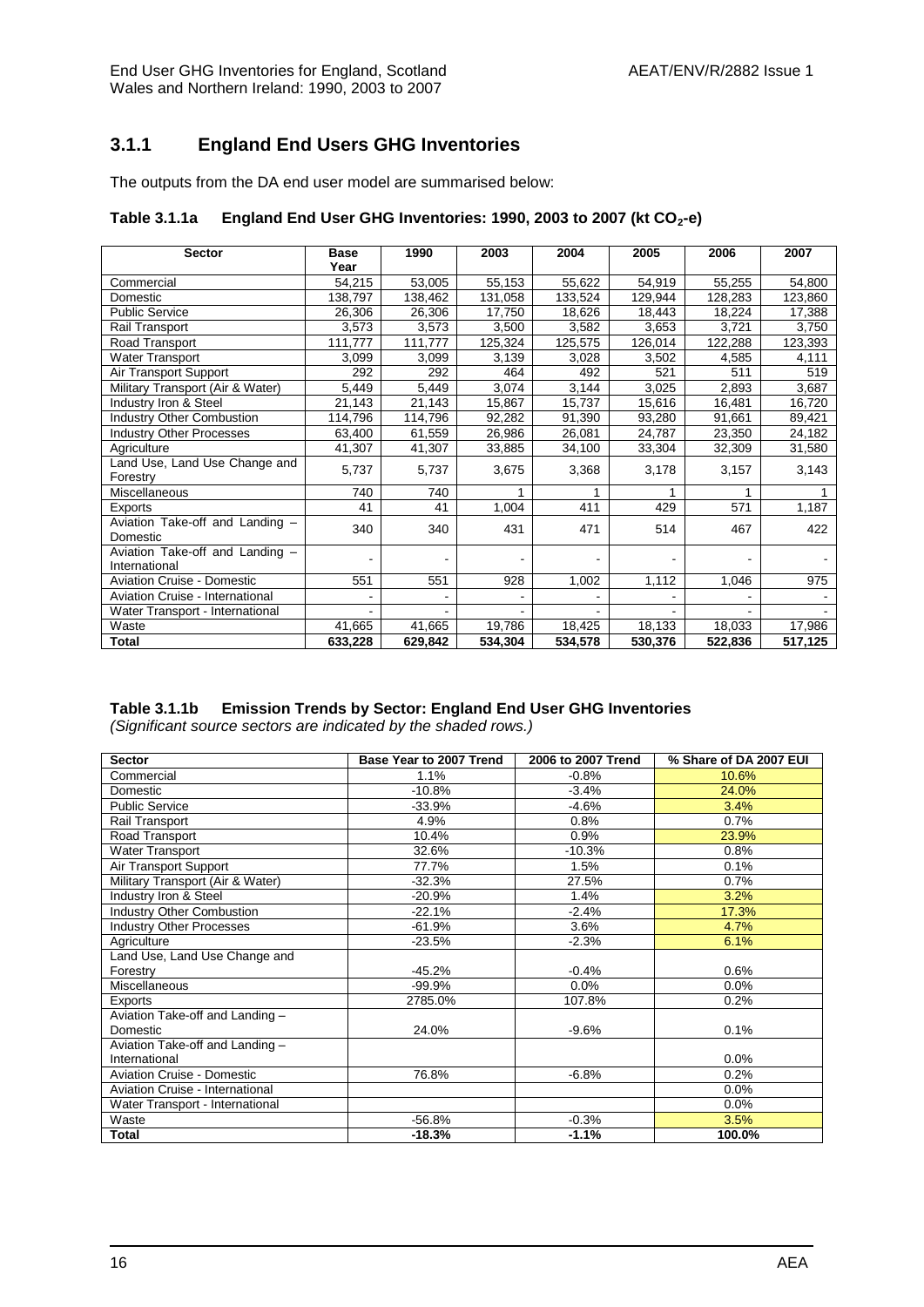Note that the base year to 2007 emission trends when the emission exports are discounted show that England end user emissions have reduced by **18.5%**. This compares to the reported reduction in the "by source" GHG inventory of **19.6%** over the same period.



**Figure 3.1.1 England End User GHG Emissions: 1990, 2003-2007 (kt CO2-e)**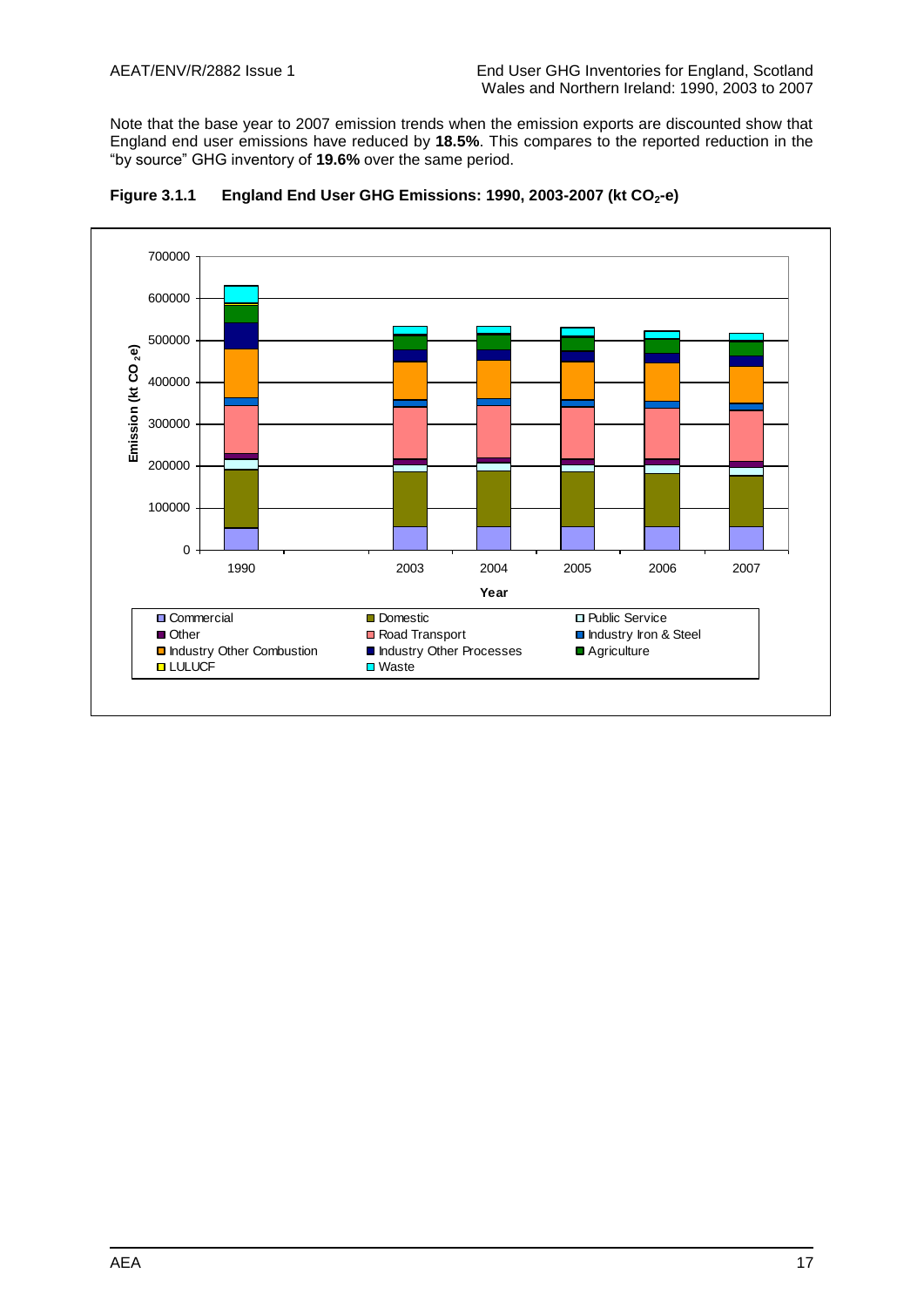### **3.1.2 Scotland End Users GHG Inventories**

The outputs from the DA end user model are summarised below:

| Table 3.1.2a Scotland End User GHG Inventories: 1990, 2003 to 2007 (kt CO <sub>2</sub> -e) |  |  |  |  |
|--------------------------------------------------------------------------------------------|--|--|--|--|
|                                                                                            |  |  |  |  |

| <b>Sector</b>                     | <b>Base</b> | 1990     | 2003     | 2004     | 2005     | 2006     | 2007     |
|-----------------------------------|-------------|----------|----------|----------|----------|----------|----------|
|                                   | Year        |          |          |          |          |          |          |
| Commercial                        | 3,754       | 3,607    | 4,772    | 4,393    | 4,262    | 4,676    | 4,339    |
| Domestic                          | 14,980      | 14,944   | 13,695   | 13,111   | 12,715   | 13,364   | 12,473   |
| <b>Public Service</b>             | 2,543       | 2,543    | 1,811    | 1,775    | 1,747    | 1,844    | 1,663    |
| Rail Transport                    | 352         | 352      | 390      | 397      | 398      | 419      | 417      |
| Road Transport                    | 11,119      | 11,119   | 12,297   | 12,344   | 12,429   | 12,205   | 12,488   |
| <b>Water Transport</b>            | 1,143       | 1,143    | 937      | 883      | 972      | 1,163    | 1,050    |
| Air Transport Support             | 51          | 51       | 71       | 71       | 75       | 77       | 80       |
| Military Transport (Air & Water)  | 560         | 560      | 293      | 300      | 286      | 272      | 347      |
| Industry Iron & Steel             | 4,224       | 4,224    | 83       | 77       | 73       | 84       | 83       |
| <b>Industry Other Combustion</b>  | 10,542      | 10,542   | 9,776    | 9,115    | 8,753    | 9,228    | 8,488    |
| <b>Industry Other Processes</b>   | 2,363       | 2,421    | 1,813    | 1,843    | 1,637    | 1,669    | 1,612    |
| Agriculture                       | 10,123      | 10,123   | 8,899    | 8,727    | 8,521    | 8,423    | 8,054    |
| Land Use, Land Use Change and     | $-2,518$    |          |          |          |          |          |          |
| Forestry                          |             | $-2,518$ | $-4,193$ | $-4,599$ | $-4,581$ | $-4,451$ | $-4,440$ |
| Miscellaneous                     | 22          | 22       | 0        | 0        | 0        | 0        | 0        |
| Exports                           |             |          |          |          | ٠        |          |          |
| Aviation Take-off and Landing -   | 124         | 124      | 212      | 217      | 232      | 210      | 200      |
| Domestic                          |             |          |          |          |          |          |          |
| Aviation Take-off and Landing -   |             |          |          |          |          |          |          |
| International                     |             |          |          |          |          |          |          |
| <b>Aviation Cruise - Domestic</b> | 264         | 264      | 551      | 577      | 624      | 589      | 556      |
| Aviation Cruise - International   |             |          |          |          |          |          |          |
| Water Transport - International   |             |          |          |          |          |          |          |
| Waste                             | 5,745       | 5,745    | 2,571    | 2,492    | 2,490    | 2,624    | 2,643    |
| <b>Total</b>                      | 65,392      | 65,269   | 53,978   | 51,722   | 50,633   | 52,396   | 50,052   |

### **Table 3.1.2b Emission Trends by Sector: Scotland End User GHG Inventories**

*(Significant source sectors are indicated by the shaded rows.)*

| <b>Sector</b>                     | Base Year to 2007 Trend | 2006 to 2007 Trend | % Share of DA 2007 EUI |
|-----------------------------------|-------------------------|--------------------|------------------------|
| Commercial                        | 15.6%                   | $-7.2%$            | 8.7%                   |
| Domestic                          | $-16.7%$                | $-6.7%$            | 24.9%                  |
| <b>Public Service</b>             | $-34.6%$                | $-9.8%$            | 3.3%                   |
| Rail Transport                    | 18.4%                   | $-0.6%$            | 0.8%                   |
| Road Transport                    | 12.3%                   | 2.3%               | 24.9%                  |
| Water Transport                   | $-8.1%$                 | $-9.7%$            | 2.1%                   |
| Air Transport Support             | 56.1%                   | 3.2%               | 0.2%                   |
| Military Transport (Air & Water)  | $-38.0%$                | 27.8%              | 0.7%                   |
| Industry Iron & Steel             | $-98.0%$                | $-1.9%$            | 0.2%                   |
| <b>Industry Other Combustion</b>  | $-19.5%$                | $-8.0\%$           | 17.0%                  |
| <b>Industry Other Processes</b>   | $-31.8%$                | $-3.4%$            | 3.2%                   |
| Agriculture                       | $-20.4%$                | $-4.4%$            | 16.1%                  |
| Land Use, Land Use Change and     |                         |                    |                        |
| Forestry                          | 76.4%                   | $-0.3%$            | $-8.9%$                |
| <b>Miscellaneous</b>              | $-99.5%$                | $-0.1%$            | 0.0%                   |
| Exports                           |                         |                    | 0.0%                   |
| Aviation Take-off and Landing -   |                         |                    |                        |
| Domestic                          | 61.1%                   | $-4.8%$            | 0.4%                   |
| Aviation Take-off and Landing -   |                         |                    |                        |
| International                     |                         |                    | 0.0%                   |
| <b>Aviation Cruise - Domestic</b> | 110.9%                  | $-5.5%$            | 1.1%                   |
| Aviation Cruise - International   |                         |                    | 0.0%                   |
| Water Transport - International   |                         |                    | 0.0%                   |
| Waste                             | $-54.0%$                | 0.7%               | 5.3%                   |
| <b>Total</b>                      | $-23.5%$                | $-4.5%$            | 100.0%                 |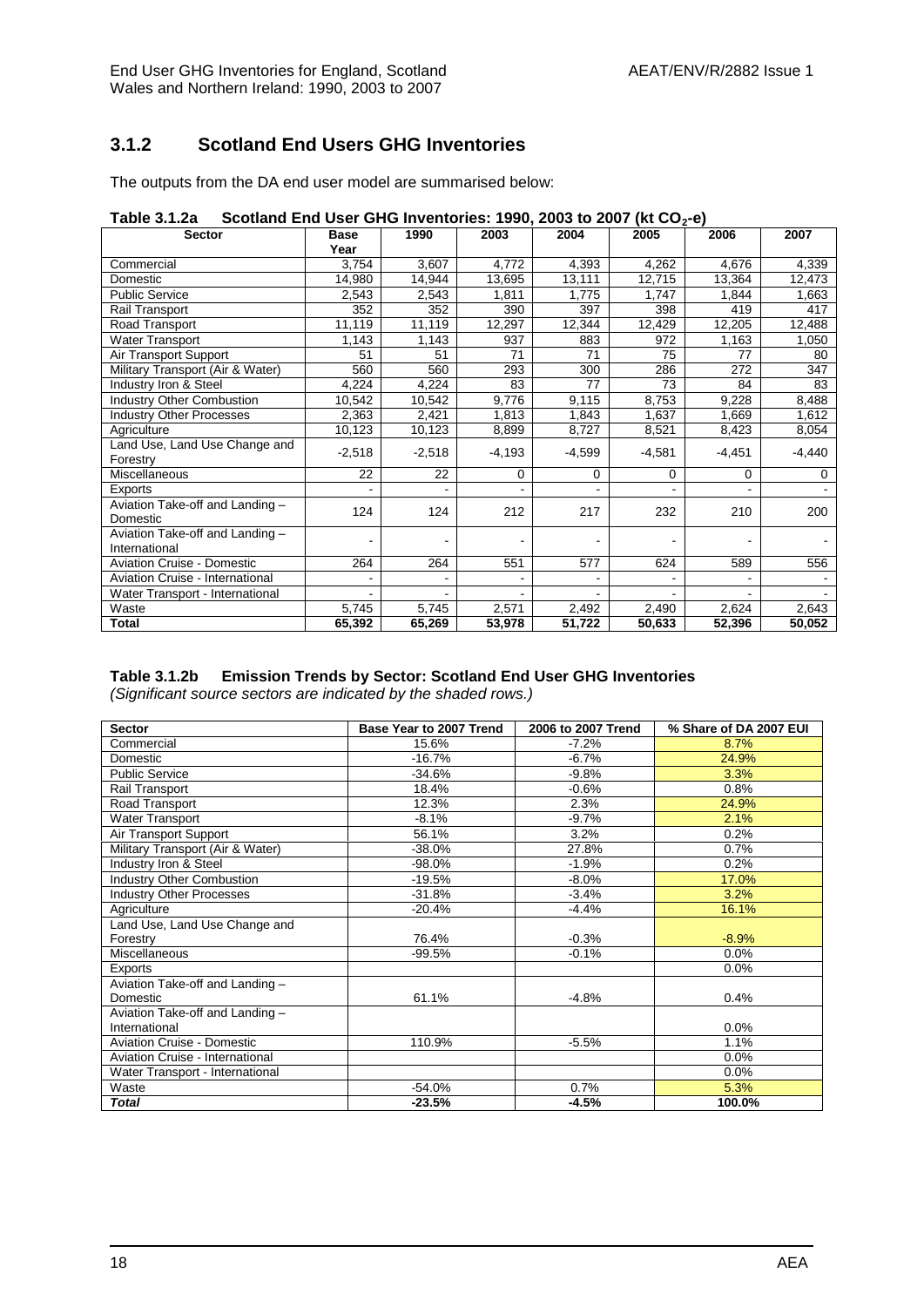The base year to 2007 emission trends when the emission exports are discounted are unchanged in Scotland, having reduced by **23.5%**. This compares to the reported reduction in the "by source" GHG inventory of **19.9%** over the same period.



**Figure 3.1.2 Scotland End User GHG Emissions: 1990, 2003-2007 (kt CO2-e)**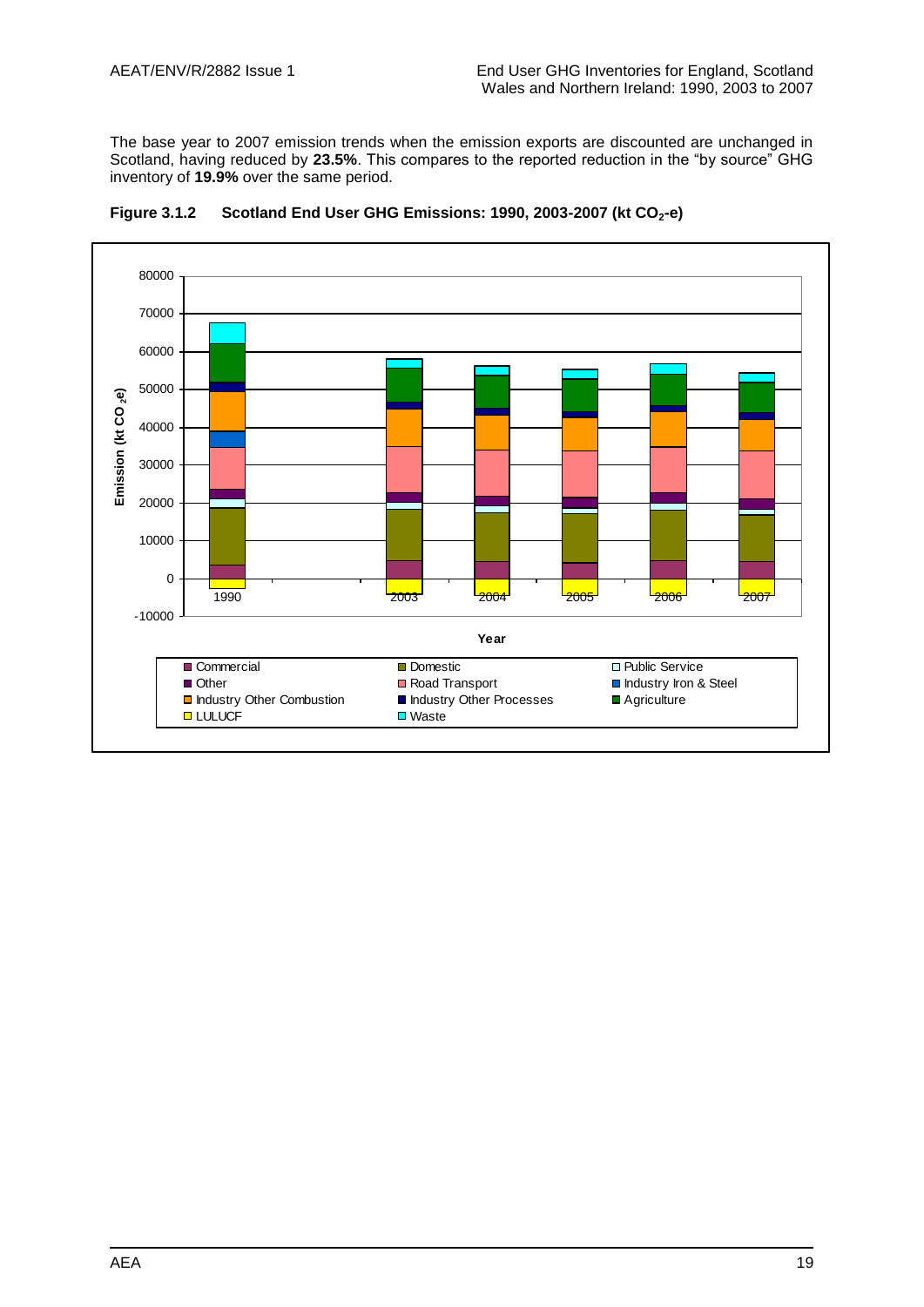### **3.1.3 Wales End Users GHG Inventories**

The outputs from the DA end user model are summarised below:

### **Table 3.1.3a Wales End User GHG Inventories: 1990, 2003 to 2007 (kt CO2-e)**

| <b>Sector</b>                                    | <b>Base</b><br>Year | 1990   | 2003     | 2004           | 2005                     | 2006   | 2007   |
|--------------------------------------------------|---------------------|--------|----------|----------------|--------------------------|--------|--------|
| Commercial                                       | 1,897               | 1,837  | 3,219    | 2,872          | 2,826                    | 3,067  | 2,861  |
| Domestic                                         | 7,790               | 7,770  | 8,443    | 8,049          | 7,691                    | 7,892  | 7,221  |
| <b>Public Service</b>                            | 1,452               | ,452   | 1,396    | 1,297          | 1,283                    | 1,366  | 1,250  |
| Rail Transport                                   | 300                 | 300    | 311      | 345            | 344                      | 362    | 357    |
| Road Transport                                   | 6,791               | 6,791  | 7,476    | 7,566          | 7,598                    | 7,456  | 7,590  |
| <b>Water Transport</b>                           | 515                 | 515    | 446      | 480            | 529                      | 649    | 583    |
| Air Transport Support                            | 4                   | 4      | 6        | 6              | 5                        | 6      | 5      |
| Military Transport (Air & Water)                 | 270                 | 270    | 139      | 143            | 135                      | 128    | 156    |
| Industry Iron & Steel                            | 11,267              | 11,267 | 9,036    | 9,290          | 8,832                    | 9,685  | 9,244  |
| <b>Industry Other Combustion</b>                 | 8,967               | 8,967  | 5,185    | 5,297          | 5,392                    | 4,995  | 4,727  |
| <b>Industry Other Processes</b>                  | 2,095               | 2,257  | 1,824    | 1,827          | 1,590                    | 1,876  | 1,861  |
| Agriculture                                      | 7,086               | 7,086  | 6,519    | 6,383          | 6,371                    | 6,108  | 5,749  |
| Land Use, Land Use Change and<br>Forestry        | $-237$              | $-237$ | $-191$   | $-231$         | $-226$                   | $-193$ | $-198$ |
| Miscellaneous                                    | 0                   | 0      | $\Omega$ | $\Omega$       | 0                        | 0      | 0      |
| Exports                                          |                     |        |          | $\blacksquare$ | ٠                        | ۰      |        |
| Aviation Take-off and Landing -<br>Domestic      |                     |        | 7        | 6              | 5                        | 5      | 6      |
| Aviation Take-off and Landing -<br>International |                     |        |          |                |                          |        |        |
| <b>Aviation Cruise - Domestic</b>                | $\overline{2}$      | 2      | 15       | 13             | 12                       | 14     | 16     |
| Aviation Cruise - International                  |                     |        |          |                |                          |        |        |
| Water Transport - International                  | $\blacksquare$      |        |          |                | $\overline{\phantom{0}}$ |        | $\sim$ |
| Waste                                            | 2,918               | 2,918  | 1,376    | 1,353          | 1,361                    | 1,311  | 1,309  |
| <b>Total</b>                                     | 51,118              | 51,201 | 45,207   | 44,695         | 43,749                   | 44,726 | 42,738 |

### **Table 3.1.3b Emission Trends by Sector: Wales End User GHG Inventories**

*(Significant source sectors are indicated by the shaded rows.)*

| <b>Sector</b>                     | Base Year to 2007 Trend | 2006 to 2007 Trend | % Share of DA 2007 EUI |
|-----------------------------------|-------------------------|--------------------|------------------------|
| Commercial                        | 50.8%                   | $-6.7\%$           | 6.7%                   |
| Domestic                          | $-7.3%$                 | $-8.5\%$           | 16.9%                  |
| <b>Public Service</b>             | $-13.9%$                | -8.5%              | 2.9%                   |
| Rail Transport                    | 19.1%                   | $-1.4%$            | 0.8%                   |
| Road Transport                    | 11.8%                   | 1.8%               | 17.8%                  |
| <b>Water Transport</b>            | 13.2%                   | $-10.1%$           | 1.4%                   |
| Air Transport Support             | 27.8%                   | $-2.9%$            | 0.0%                   |
| Military Transport (Air & Water)  | $-42.1%$                | 22.6%              | 0.4%                   |
| Industry Iron & Steel             | $-18.0%$                | $-4.6%$            | 21.6%                  |
| <b>Industry Other Combustion</b>  | $-47.3%$                | $-5.4%$            | 11.1%                  |
| Industry Other Processes          | $-11.2%$                | $-0.8%$            | 4.4%                   |
| Agriculture                       | $-18.9%$                | $-5.9%$            | 13.5%                  |
| Land Use, Land Use Change and     |                         |                    |                        |
| Forestry                          | $-16.3%$                | 3.0%               | $-0.5%$                |
| <b>Miscellaneous</b>              | $-11.9%$                | $-0.2%$            | 0.0%                   |
| Exports                           |                         |                    | 0.0%                   |
| Aviation Take-off and Landing -   |                         |                    |                        |
| Domestic                          | 466.4%                  | 13.6%              | 0.0%                   |
| Aviation Take-off and Landing -   |                         |                    |                        |
| International                     |                         |                    | 0.0%                   |
| <b>Aviation Cruise - Domestic</b> | 962.8%                  | 12.9%              | 0.0%                   |
| Aviation Cruise - International   |                         |                    | 0.0%                   |
| Water Transport - International   |                         |                    | 0.0%                   |
| Waste                             | $-55.1%$                | $-0.1%$            | 3.1%                   |
| <b>Total</b>                      | $-16.4%$                | $-4.4%$            | 100.0%                 |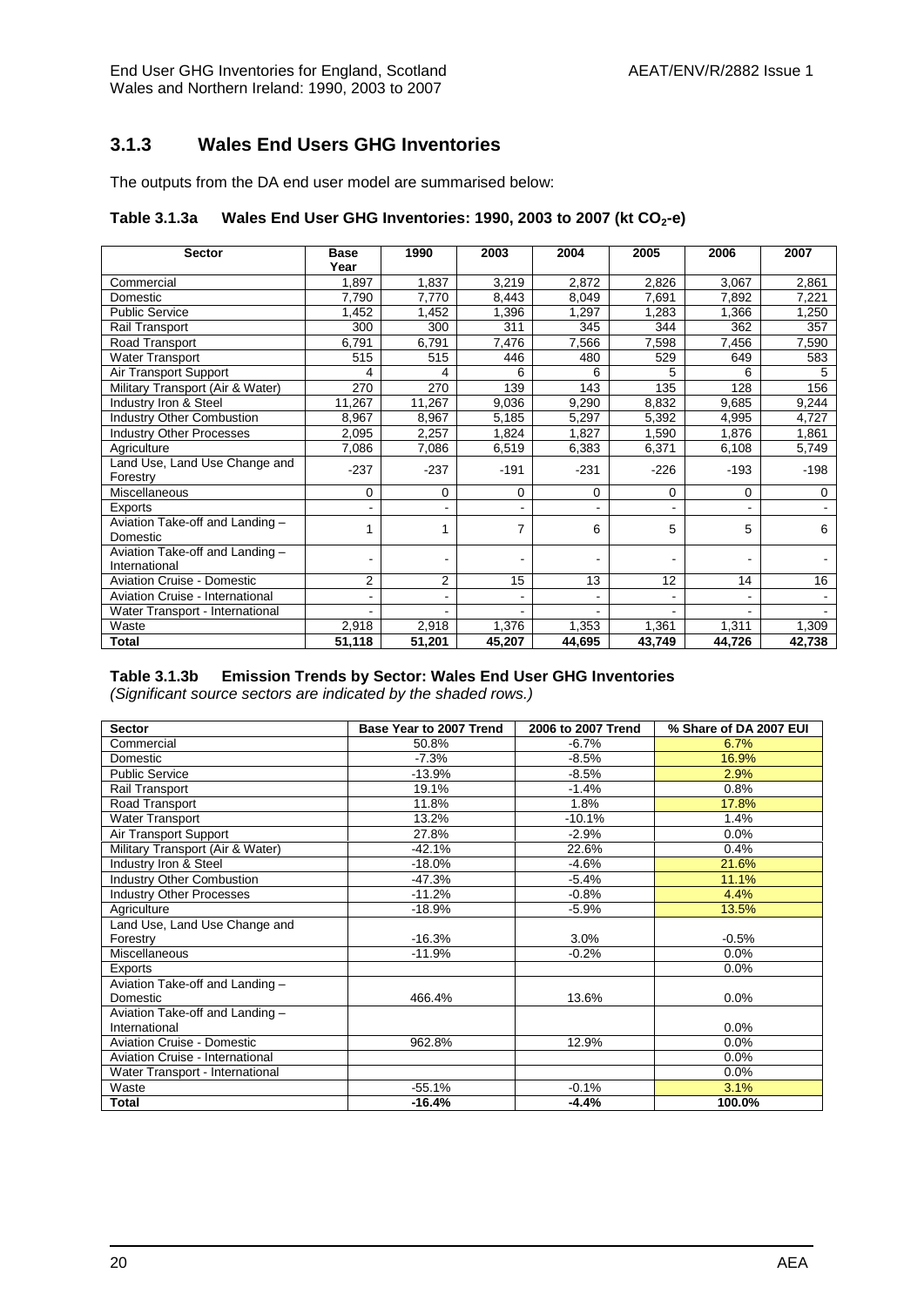The base year to 2007 emission trends when the emission exports are discounted are unchanged in Wales, having reduced by **16.4%**. This compares to the reported reduction in the "by source" GHG inventory of **14.7%** over the same period.



**Figure 3.1.3 Wales End User GHG Emissions: 1990, 2003-2007 (kt CO2-e)**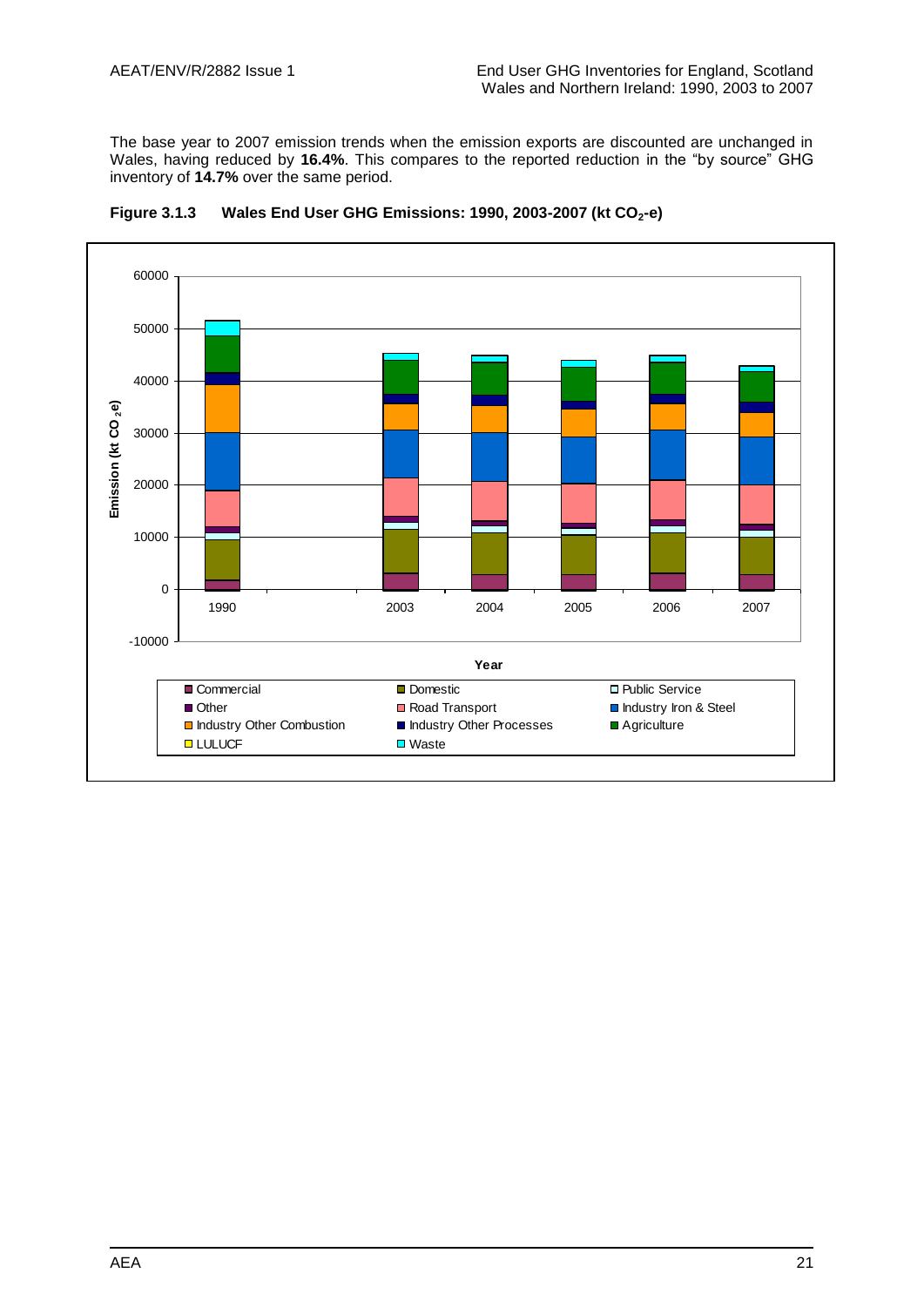### **3.1.4 Northern Ireland End Users GHG Inventories**

The outputs from the DA end user model are summarised below:

### **Table 3.1.4a Northern Ireland End User GHG Inventories: 1990, 2003 to 2007 (kt CO2-e)**

| <b>Sector</b>                     | <b>Base</b>    | 1990   | 2003     | 2004     | 2005   | 2006     | 2007     |
|-----------------------------------|----------------|--------|----------|----------|--------|----------|----------|
|                                   | Year           |        |          |          |        |          |          |
| Commercial                        | 1,089          | 1,060  | 1,277    | 1,234    | 1,241  | 1,222    | 1,081    |
| Domestic                          | 8,146          | 8,135  | 6,857    | 6,597    | 6,464  | 6,603    | 5,975    |
| <b>Public Service</b>             | 1,432          | 1,432  | 622      | 593      | 624    | 613      | 534      |
| Rail Transport                    | 97             | 97     | 97       | 100      | 99     | 100      | 105      |
| Road Transport                    | 3,943          | 3,943  | 5,887    | 5,772    | 5,814  | 5,772    | 5,908    |
| <b>Water Transport</b>            | 183            | 183    | 186      | 187      | 215    | 280      | 246      |
| Air Transport Support             | 10             | 10     | 11       | 10       | 11     | 12       | 12       |
| Military Transport (Air & Water)  | 135            | 135    | 82       | 84       | 81     | 79       | 100      |
| Industry Iron & Steel             |                | 0      | $\Omega$ | 0        | 0      | $\Omega$ | $\Omega$ |
| <b>Industry Other Combustion</b>  | 3,279          | 3,279  | 2,780    | 2,601    | 2,549  | 2,720    | 2,812    |
| <b>Industry Other Processes</b>   | 1,467          | 1,467  | 697      | 709      | 996    | 1,032    | 1,106    |
| Agriculture                       | 6,102          | 6,102  | 5,947    | 5,784    | 5,641  | 5,586    | 5,348    |
| Land Use, Land Use Change and     | $-28$          | $-28$  | $-290$   | $-281$   | $-281$ | $-295$   | $-285$   |
| Forestry                          |                |        |          |          |        |          |          |
| Miscellaneous                     | 0              | 0      | $\Omega$ | $\Omega$ | 0      | $\Omega$ | $\Omega$ |
| Exports                           | $\overline{a}$ |        | 874      | 1,058    | 1,331  | 1,148    | 724      |
| Aviation Take-off and Landing -   | 41             | 41     | 64       | 71       | 82     | 83       | 74       |
| Domestic                          |                |        |          |          |        |          |          |
| Aviation Take-off and Landing -   |                |        |          |          |        |          |          |
| International                     |                |        |          |          |        |          |          |
| <b>Aviation Cruise - Domestic</b> | 89             | 89     | 157      | 165      | 180    | 176      | 183      |
| Aviation Cruise - International   |                |        |          |          | ۰      |          |          |
| Water Transport - International   |                |        |          |          |        |          |          |
| Waste                             | 1,647          | 1,647  | 792      | 763      | 797    | 815      | 835      |
| <b>Total</b>                      | 27,632         | 27,592 | 26,041   | 25,447   | 25,843 | 25,948   | 24,760   |

### **Table 3.1.4b Emission Trends by Sector: Northern Ireland End User GHG Inventories**

*(Significant source sectors are indicated by the shaded rows.)*

| <b>Sector</b>                     | Base Year to 2007 Trend | 2006 to 2007 Trend | % Share of DA 2007 EUI |
|-----------------------------------|-------------------------|--------------------|------------------------|
| Commercial                        | $-0.8%$                 | $-11.6%$           | 4.4%                   |
| Domestic                          | $-26.7%$                | $-9.5%$            | 24.1%                  |
| <b>Public Service</b>             | $-62.7\%$               | $-12.9%$           | 2.2%                   |
| Rail Transport                    | 8.1%                    | 4.8%               | 0.4%                   |
| Road Transport                    | 49.8%                   | 2.4%               | 23.9%                  |
| Water Transport                   | 34.1%                   | $-12.3%$           | 1.0%                   |
| Air Transport Support             | 28.7%                   | 0.2%               | 0.0%                   |
| Military Transport (Air & Water)  | $-25.5%$                | 27.1%              | 0.4%                   |
| Industry Iron & Steel             |                         |                    | 0.0%                   |
| <b>Industry Other Combustion</b>  | $-14.2%$                | 3.4%               | 11.4%                  |
| <b>Industry Other Processes</b>   | $-24.7%$                | 7.1%               | 4.5%                   |
| Agriculture                       | $-12.4%$                | $-4.3%$            | 21.6%                  |
| Land Use, Land Use Change and     |                         |                    |                        |
| Forestry                          | 914.4%                  | $-3.6%$            | $-1.1%$                |
| <b>Miscellaneous</b>              | $-6.7%$                 | 0.3%               | 0.0%                   |
| Exports                           |                         | $-37.0%$           | 2.9%                   |
| Aviation Take-off and Landing -   |                         |                    |                        |
| Domestic                          | 81.9%                   | $-10.6%$           | 0.3%                   |
| Aviation Take-off and Landing -   |                         |                    |                        |
| International                     |                         |                    | 0.0%                   |
| <b>Aviation Cruise - Domestic</b> | 104.9%                  | 3.8%               | 0.7%                   |
| Aviation Cruise - International   |                         |                    | 0.0%                   |
| Water Transport - International   |                         |                    | 0.0%                   |
| Waste                             | $-49.3%$                | 2.5%               | 3.4%                   |
| Total                             | $-10.4%$                | $-4.6%$            | 100.0%                 |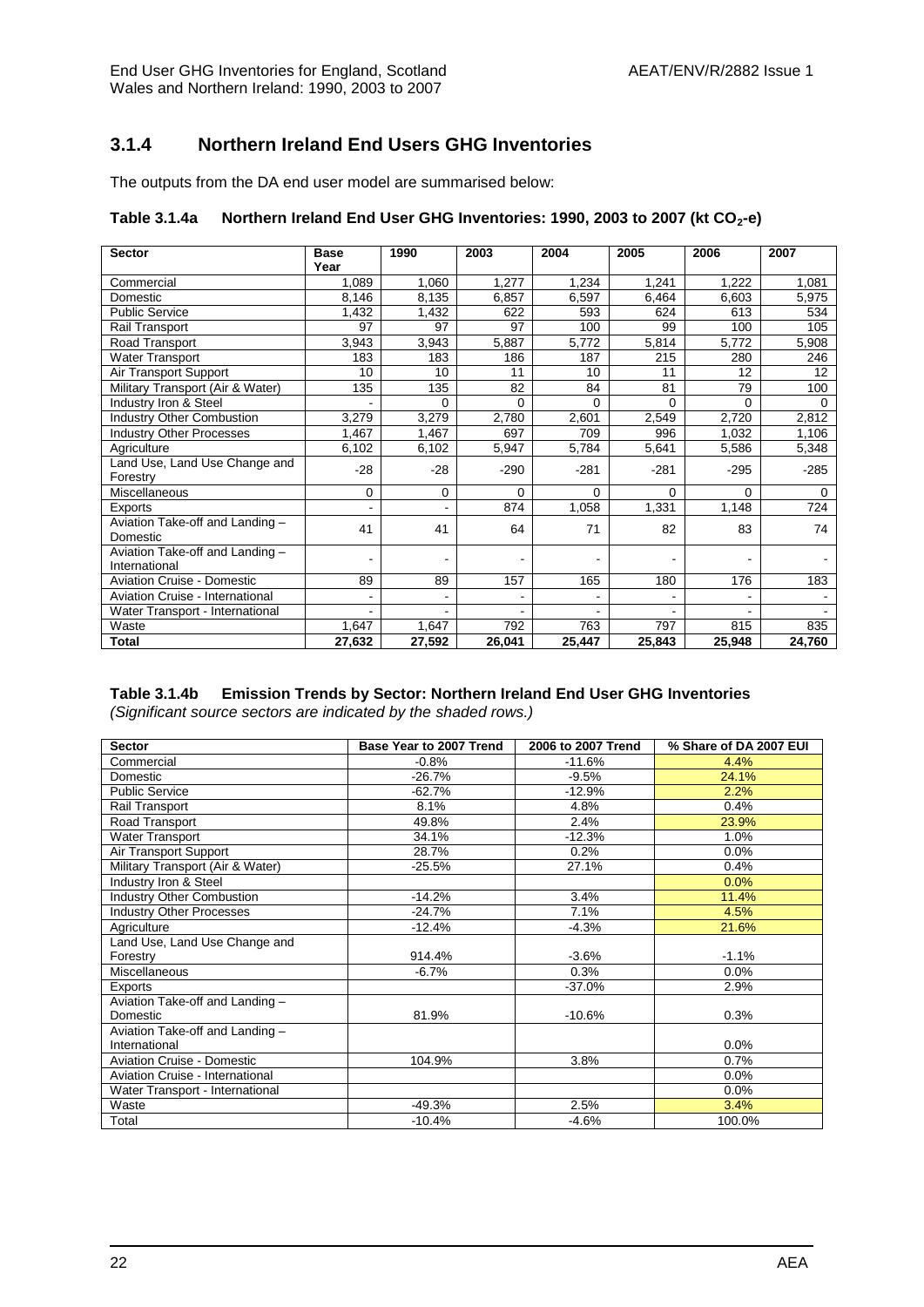Note that the base year to 2007 emission trends when the emission exports are discounted show that Northern Ireland end user emissions have reduced by **13.0%**. This compares to the reported reduction in the "by source" GHG inventory of **12.6%** over the same period.



**Figure 3.1.4 Northern Ireland End User GHG Emissions: 1990, 2003-2007 (kt CO2-e)**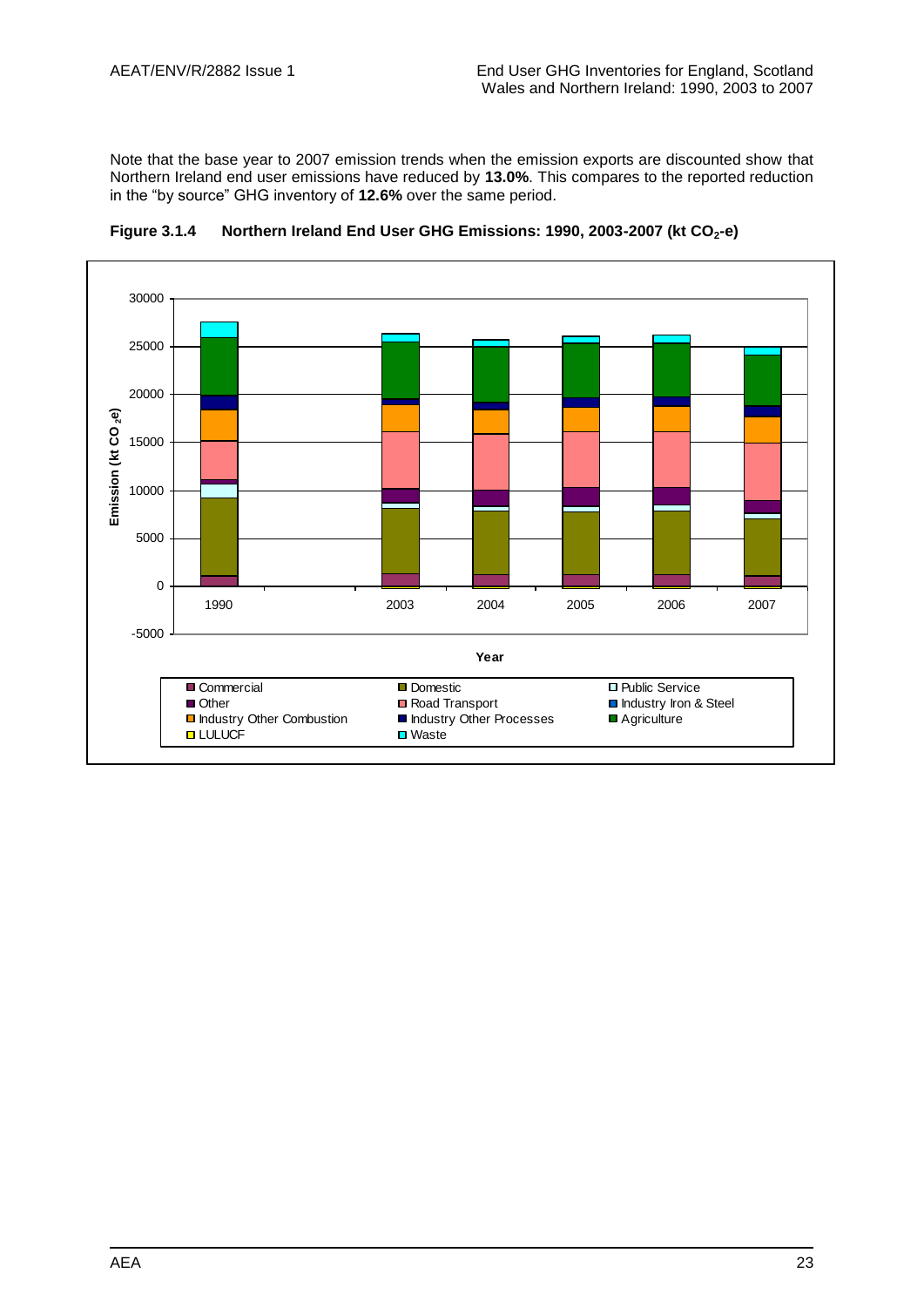# <span id="page-35-0"></span>**3.2 Sector Analysis**

The sector-specific data provide an insight into the impacts of the end user methodology, and a limited analysis of the outputs from the current DA end user model is presented below. Although the data are regarded as experimental, the trends and sector-specific differences between the by source and end user estimates provide some useful information to help inform future development focus for the DA end user approach.

Across all sectors, the sector-specific electricity estimates for each DA are uncertain, especially in the 1990 data where very limited sector-specific information is available. This must be taken into consideration when using the data to inspect the reported emission trends. It is likely that the trends reported in the 2003 to 2007 data are subject to lower uncertainty.

Note that where variable percentage increases are evident between DAs, from the comparisons of by source emissions and the end user estimates, this is due to factors including:

- The DA-specific direct fuel-mix in the sector, including both primary fuels and electricity;
- The carbon intensity of the electricity generated in each DA; and
- The carbon intensity of electricity imported from other DAs and used in a DA.

The uncertainties in fuel allocations, and the range of factors that affect the end user estimates makes it difficult to provide a detailed analysis of the sector emissions and trends outlined below.

### **3.2.1 Commercial Sector**

The outputs from the DA end user model are summarised below:

### **Table 3.2.1 Commercial Sector DA End Users Data: 1990, 2003-2007**

| <b>End Users Emissions (kt CO<sub>2</sub>-e)</b> |                  | 1990   | 2003   | 2004   | 2005   | 2006   | 2007   |
|--------------------------------------------------|------------------|--------|--------|--------|--------|--------|--------|
| Commercial                                       | England          | 53.005 | 55.153 | 55.622 | 54.919 | 55.255 | 54.800 |
| Commercial                                       | Scotland         | 3.607  | 4.772  | 4.393  | 4.262  | 4.676  | 4,339  |
| <b>Commercial</b>                                | Wales            | .837   | 3.219  | 2.872  | 2.826  | 3.067  | 2,861  |
| Commercial                                       | Northern Ireland | .060   | .277   | 1.234  | 1.241  | 1.222  | 1.081  |

| <b>IDA % of End User Emissions</b> |                  | 1990  | 2003    | 2004    | 2005  | 2006  | 2007   |
|------------------------------------|------------------|-------|---------|---------|-------|-------|--------|
| Commercial                         | England          | 89.1% | 85.6%   | 86.7%   | 86.8% | 86.0% | 86.9%  |
| Commercial                         | Scotland         | 6.1%  | $.4\%$  | 6.9%    | 6.7%  | 7.3%  | 6.9%   |
| Commercial                         | Wales            | 3.1%  | 5.0%    | 4.5%    | 4.5%  | 4.8%  | 4.5%   |
| Commercial                         | Northern Ireland | .8%   | $2.0\%$ | $1.9\%$ | 2.0%  | 1.9%  | $.7\%$ |

| <b>End Users / By Source</b> |                  | 1990 | 2003 | 2004 | 2005 | 2006 | 2007 |
|------------------------------|------------------|------|------|------|------|------|------|
| Commercial                   | England          | 510% | 324% | 331% | 337% | 359% | 357% |
| Commercial                   | Scotland         | 338% | 278% | 258% | 258% | 299% | 279% |
| Commercial                   | Wales            | 297% | 397% | 359% | 353% | 409% | 388% |
| Commercial                   | Northern Ireland | 724% | 482% | 384% | 362% | 380% | 335% |

The high percentage increase in the end users data compared to the by source data indicates the large contribution of the electricity component in the DA end user estimates. The use of electricity for heating, lighting and operating equipment has a marked effect on the emissions attributed to this sector, when compared to the emissions in the by source inventories which only include estimates from direct fuel use in the sector, which are likely to be predominantly from operating boilers for heating.

The significance of the commercial sector estimates within each DA end user inventory in 2007 is variable, ranging from 4% in Northern Ireland, 7% in Wales, 9% in Scotland up to 11% in England.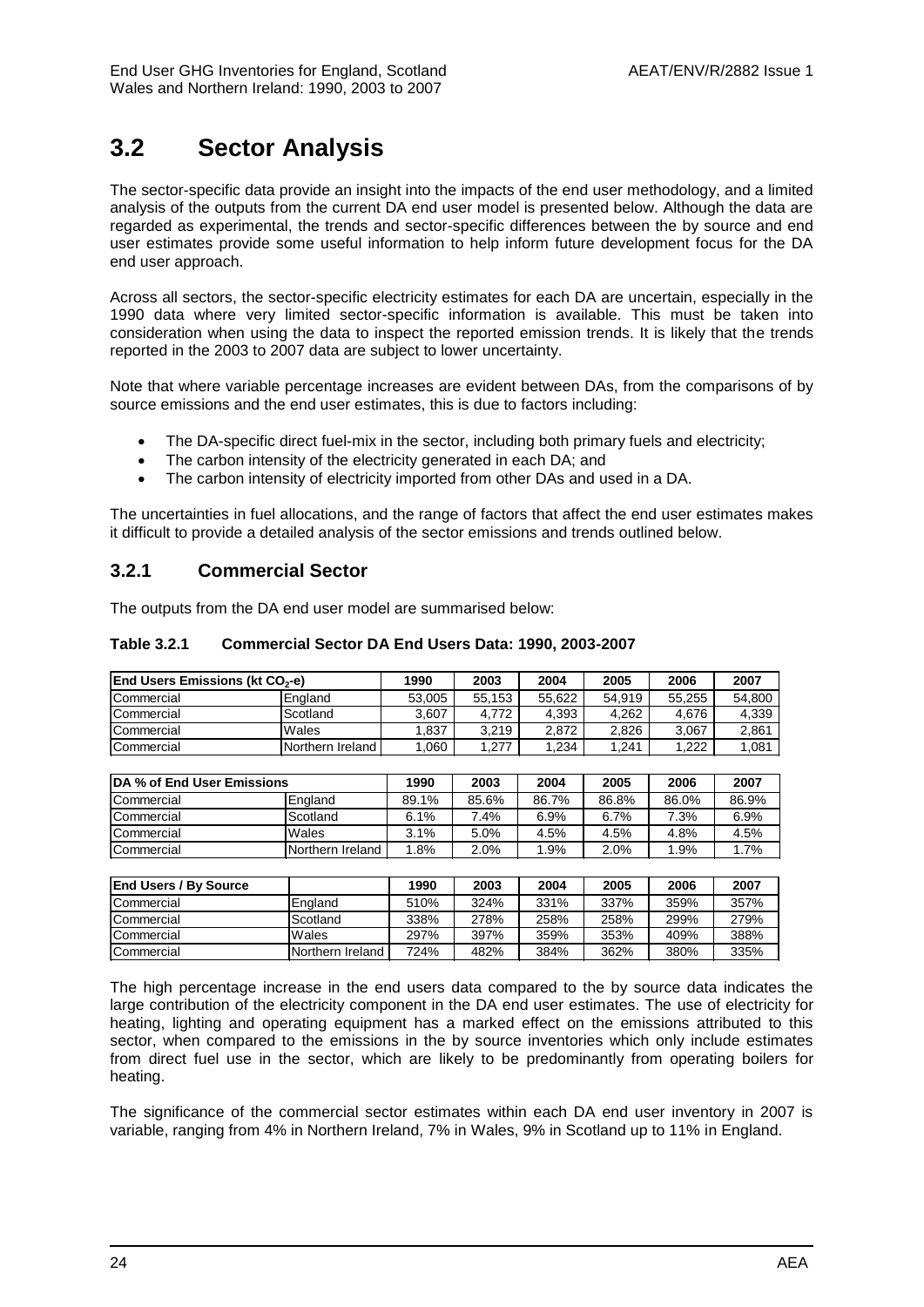### **3.2.2 Domestic Sector**

The outputs from the DA end user model are summarised below:

| Table 3.2.2 | Domestic Sector DA End Users Data: 1990, 2003-2007 |
|-------------|----------------------------------------------------|
|-------------|----------------------------------------------------|

| IEnd Users Emissions (kt CO <sub>?</sub> -e) |                  | 1990    | 2003    | 2004    | 2005    | 2006    | 2007    |
|----------------------------------------------|------------------|---------|---------|---------|---------|---------|---------|
| Domestic                                     | England          | 138.462 | 131.058 | 133.524 | 129.944 | 128.283 | 123.860 |
| Domestic                                     | Scotland         | 14.944  | 13.695  | 13.111  | 12.715  | 13.364  | 12.473  |
| Domestic                                     | Wales            | .770    | 8.443   | 8.049   | 7.691   | 7.892   | 7.221   |
| Domestic                                     | Northern Ireland | 8,135   | 6.857   | 6.597   | 6.464   | 6.603   | 5,975   |

| <b>IDA % of End User Emissions</b> |                  | 1990  | 2003  | 2004  | 2005  | 2006  | 2007  |
|------------------------------------|------------------|-------|-------|-------|-------|-------|-------|
| Domestic                           | England          | 81.8% | 81.9% | 82.8% | 82.9% | 82.2% | 82.8% |
| Domestic                           | Scotland         | 8.8%  | 8.6%  | 8.1%  | 8.1%  | 8.6%  | 8.3%  |
| Domestic                           | Wales            | 4.6%  | 5.3%  | 5.0%  | 4.9%  | 5.1%  | 4.8%  |
| Domestic                           | Northern Ireland | 4.8%  | 4.3%  | 4.1%  | 4.1%  | 4.2%  | 4.0%  |

| <b>End Users / By Source</b> |                  | 1990 | 2003 | 2004 | 2005 | 2006 | 2007 |
|------------------------------|------------------|------|------|------|------|------|------|
| Domestic                     | England          | 217% | 179% | 179% | 181% | 186% | 188% |
| <b>Domestic</b>              | Scotland         | 193% | 176% | 167% | 168% | 180% | 173% |
| <b>Domestic</b>              | Wales            | 168% | 175% | 164% | 165% | 176% | 171% |
| <b>Domestic</b>              | Northern Ireland | 164% | 175% | 169% | 170% | 167% | 162% |

The percentage increase in the end users emissions data compared to the by source data indicates the additional contribution of the electricity component in the DA end user estimates. The increase is not as large as that reported for the commercial sector. Across all years, England shows the highest percentage increase in emissions when compared to the by source emissions, and this may reflect either higher consumption of electricity in the domestic sector in England, or perhaps a slightly more carbon-intensive fuel mix in the electricity generation sector in England.

The domestic sector estimates of electricity use in 1990 for each DA are based on sales data from regional electricity companies for 1989, scaled to the 1990 UK domestic electricity use total. In addition, the Regional Energy Statistics published by DECC for recent years does provide a domestic sector estimate of electricity use for each DA. Therefore, these sector estimates are associated with lower uncertainty than many of the other sectors.

The reported trends in end user emissions since 1990 show that:

- England emissions have declined by 11%
- Scotland emissions have declined by 17%
- Wales emissions have declined by 7%
- Northern Ireland emissions have declined by 27%

The higher reduction in Northern Ireland reflects the effect of the shift in fuel mix in the domestic sector, as the gas network has developed since 1999. The resultant growth in gas use in Northern Ireland has displaced more carbon intensive fuels (oils, solid fuels) in both direct heating and in the electricity generation sector.

Across all of the DAs, this sector is a very considerable emission source; in England, Scotland Northern Ireland, the domestic sector is estimated to comprise 24-25% of the total end user emissions in 2007, whilst in Wales the figure is somewhat lower at 17%, partly due to the greater influence of iron and steel and industrial emissions in Wales.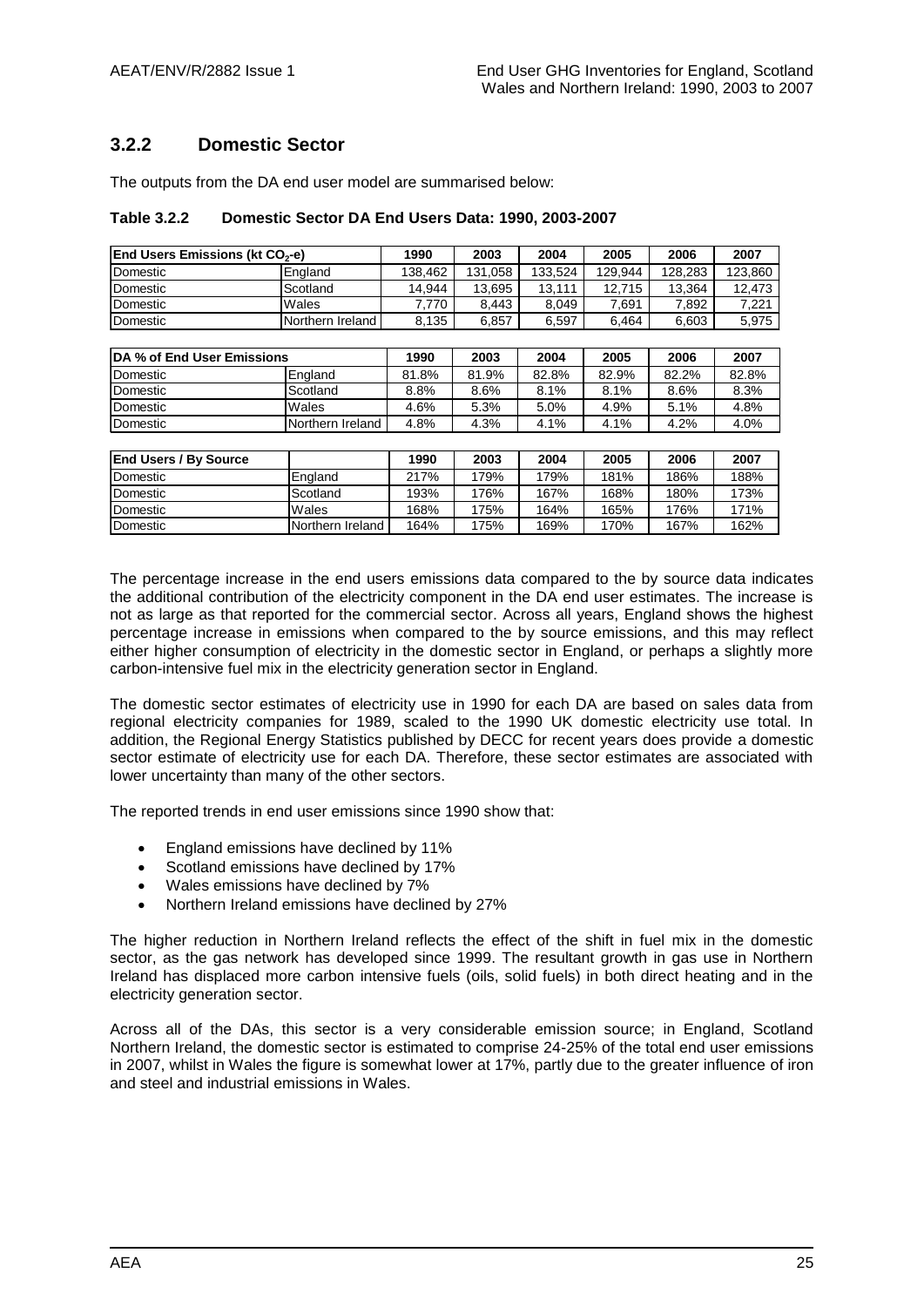End User GHG Inventories for England, Scotland AEAT/ENV/R/2882 Issue 1 Wales and Northern Ireland: 1990, 2003 to 2007

### **3.2.3 Public Sector**

The outputs from the DA end user model are summarised below:

#### **Table 3.2.3 Public Sector DA End Users Data: 1990, 2003-2007**

| End Users Emissions (kt CO <sub>2</sub> -e) |                  | 1990   | 2003   | 2004   | 2005   | 2006   | 2007    |
|---------------------------------------------|------------------|--------|--------|--------|--------|--------|---------|
| <b>Public Service</b>                       | England          | 26.306 | 17.750 | 18.626 | 18.443 | 18.224 | 17.388  |
| <b>Public Service</b>                       | Scotland         | 2,543  | 1,811  | 1.775  | 1,747  | 1,844  | 1,663   |
| <b>Public Service</b>                       | Wales            | 1,452  | 1,396  | 1,297  | 1,283  | 1,366  | 1,250   |
| <b>Public Service</b>                       | Northern Ireland | 1,432  | 622    | 593    | 624    | 613    | 534     |
|                                             |                  |        |        |        |        |        |         |
| DA % of End User Emissions                  |                  | 1990   | 2003   | 2004   | 2005   | 2006   | 2007    |
| <b>Public Service</b>                       | England          | 82.9%  | 82.3%  | 83.6%  | 83.5%  | 82.7%  | 83.5%   |
| <b>Public Service</b>                       | Scotland         | 8.0%   | 8.4%   | 8.0%   | 7.9%   | 8.4%   | $8.0\%$ |
| <b>Public Service</b>                       | Wales            | 4.6%   | 6.5%   | 5.8%   | 5.8%   | 6.2%   | 6.0%    |
| <b>Public Service</b>                       | Northern Ireland | 4.5%   | 2.9%   | 2.7%   | 2.8%   | 2.8%   | 2.6%    |
|                                             |                  |        |        |        |        |        |         |
| <b>End Users / By Source</b>                |                  | 1990   | 2003   | 2004   | 2005   | 2006   | 2007    |
| <b>Public Service</b>                       | England          | 238%   | 203%   | 195%   | 196%   | 203%   | 210%    |
| <b>Public Service</b>                       | Scotland         | 205%   | 211%   | 189%   | 187%   | 208%   | 206%    |
| <b>Public Service</b>                       | Wales            | 189%   | 324%   | 276%   | 271%   | 305%   | 306%    |
| <b>Public Service</b>                       | Northern Ireland | 292%   | 497%   | 379%   | 312%   | 321%   | 300%    |

Similar to the commercial sector, the high percentage increase in the end users data compared to the by source data indicates the dominance of the electricity component in the DA end user estimates. The use of electricity for heating, lighting and operating equipment has a marked effect on the emissions attributed to this sector, when compared to the emissions in the by source inventories which only include estimates from direct fuel use in the sector, which are likely to be predominantly from operating boilers for heating.

The magnitude of the public sector estimates within each DA end user inventory in 2007 is quite low across the UK, ranging from 2.2% in Northern Ireland, 2.9% in Wales, 3.3% in Scotland up to 3.4% in England.

The 1990 electricity estimates in particular are uncertain, and the trends are therefore subject to high uncertainty, but there is a notably much higher reported reduction in emissions in the Northern Ireland public sector, where emissions are estimated to have declined by over 60% since 1990. Although the absolute level of this decline may be subject to uncertainty, it is likely that it reflects the shift in fuel mix due to the growth of the gas network in Northern Ireland since 1999, and the resultant move away from more carbon-intensive fuels for both direct heating and electricity generation.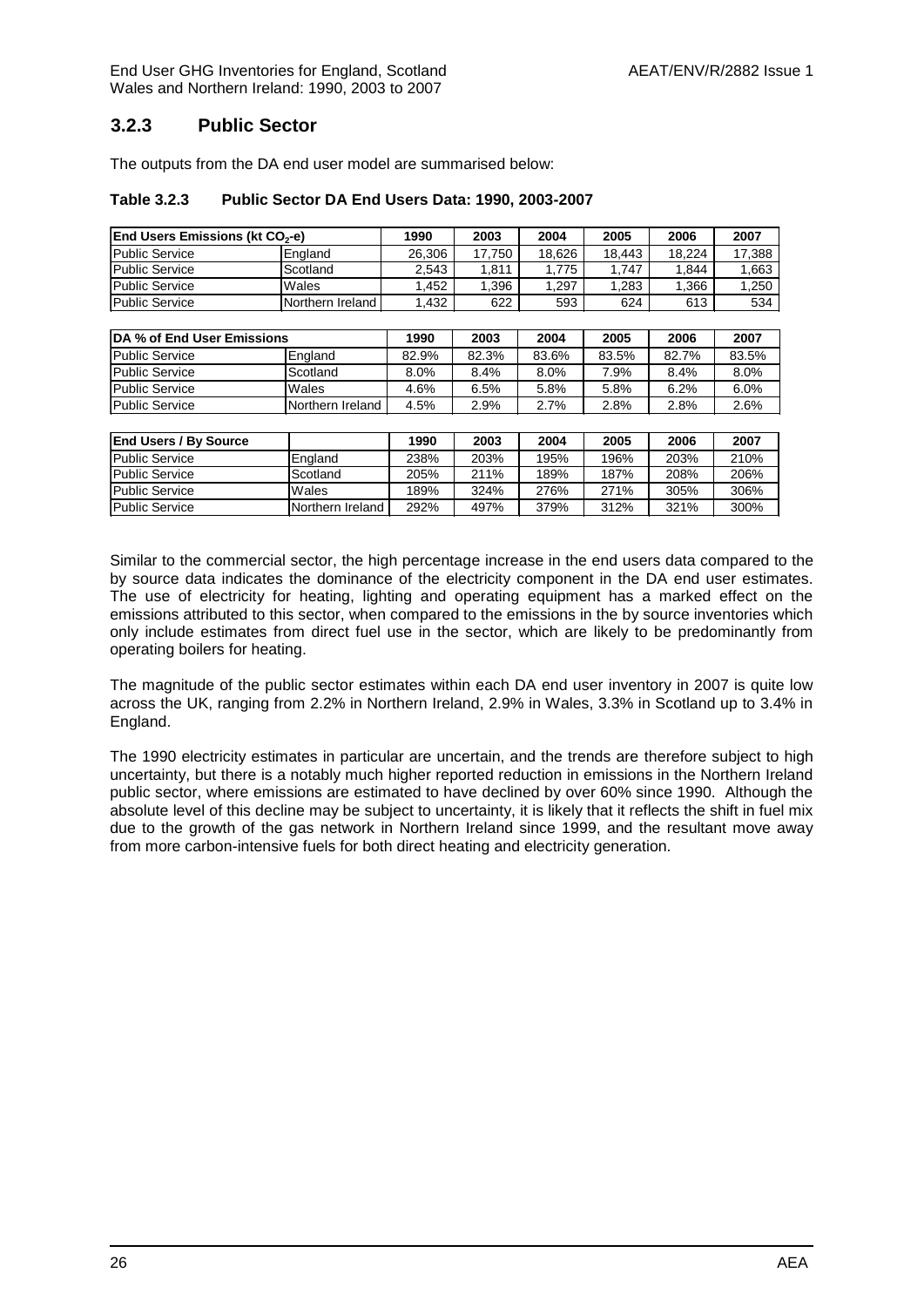### **3.2.4 Road Transport**

The outputs from the DA end user model are summarised below:

| Table 3.2.4 | Road Transport DA End Users Data: 1990, 2003-2007 |
|-------------|---------------------------------------------------|
|-------------|---------------------------------------------------|

| <b>End Users Emissions (kt CO<sub>2</sub>-e)</b> |                  | 1990    | 2003    | 2004    | 2005    | 2006    | 2007    |
|--------------------------------------------------|------------------|---------|---------|---------|---------|---------|---------|
| <b>Road Transport</b>                            | England          | 111.777 | 125.324 | 125.575 | 126.014 | 122.288 | 123.393 |
| <b>Road Transport</b>                            | Scotland         | 11.119  | 12.297  | 12.344  | 12.429  | 12.205  | 12.488  |
| <b>Road Transport</b>                            | Wales            | 6.791   | .476    | 7.566   | 7.598   | .456    | 7,590   |
| <b>Road Transport</b>                            | Northern Ireland | 3.943   | 5,887   | 5.772   | 5.814   | 5.772   | 5,908   |

| <b>IDA % of End User Emissions</b> |                  | 1990    | 2003  | 2004  | 2005  | 2006  | 2007  |
|------------------------------------|------------------|---------|-------|-------|-------|-------|-------|
| <b>Road Transport</b>              | <b>England</b>   | 83.6%   | 83.0% | 83.0% | 83.0% | 82.8% | 82.6% |
| <b>Road Transport</b>              | Scotland         | 8.3%    | 8.1%  | 8.2%  | 8.2%  | 8.3%  | 8.4%  |
| <b>Road Transport</b>              | Wales            | 5.1%    | 5.0%  | 5.0%  | 5.0%  | 5.0%  | 5.1%  |
| <b>Road Transport</b>              | Northern Ireland | $3.0\%$ | 3.9%  | 3.8%  | 3.8%  | 3.9%  | 4.0%  |

| <b>End Users / By Source</b> |                  | 1990 | 2003 | 2004 | 2005 | 2006 | 2007 |
|------------------------------|------------------|------|------|------|------|------|------|
| <b>Road Transport</b>        | England          | 120% | 126% | 125% | 125% | 122% | 122% |
| <b>Road Transport</b>        | Scotland         | 120% | 126% | 125% | 125% | 122% | 122% |
| <b>Road Transport</b>        | Wales            | 120% | 126% | 125% | 125% | 122% | 122% |
| <b>Road Transport</b>        | Northern Ireland | 120% | 126% | 125% | 125% | 121% | 122% |

In many end user sectors, the fuel mix within each DA will vary and hence the impact of the end users methodology will also vary quite markedly as the additional emissions associated with different fuel groups combine to derive the total end user estimate. This is reflected in the range of percentage increases from by source to end user estimates in the tables shown above for the commercial, domestic and public sectors, where all primary fuels and electricity are used throughout the UK.

In the road transport sector, however, all of the fuels used are derived from petroleum processing, and hence the effects of the end user method can be seen in isolation for the petroleum sector from the data above. In each year, the end user emissions for all DAs are around 120 to 126% higher than the by source estimates. This increment is a slight over-estimate, as the majority of the upstream oil and gas processing emissions from offshore sources are allocated to petroleum processing within the end users method due to lack of detailed data (whilst gas consumption carries forward a slight underestimate in the end users methodology).

Despite this methodological limitation, the end user estimates for the road transport sectors are associated with lower uncertainty than for many sectors, due to the good quality of the DA-specific by source inventory estimates. The percentage increment in the end user emissions compared to the by source estimates is also reflected in several other less significant source sectors where petroleumderived fuels dominate, including aviation, shipping and military transport.

Across all DAs, the road transport sector is another large emission source in the end user GHG inventories; in England, Scotland and Northern Ireland in 2007, the road transport sector comprised around 24-25% of the end user inventory total, whilst in Wales the road transport sector is estimated at 18% of the end use inventory total due to the greater influence of the iron and steel and industrial emissions in Wales compared to other DAs.

The reported trends in the road transport sector since 1990 show that in Great Britain the end emissions from the sector have increased by between 10-12%, whilst the growth in road transport emissions in Northern Ireland is marked, rising to 50% since 1990.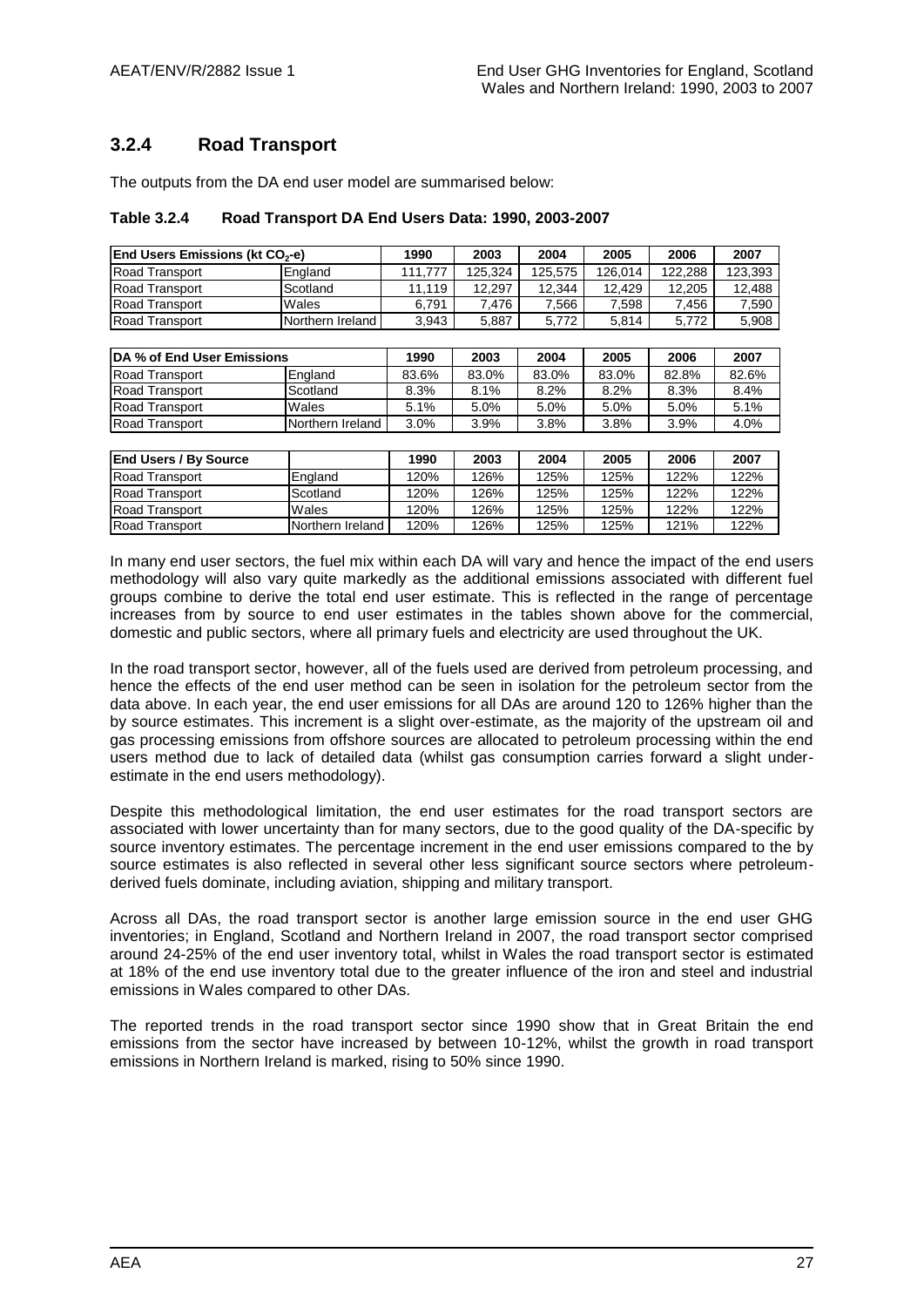### **3.2.5 Industrial Combustion**

The outputs from the DA end user model are summarised below:

#### **Table 3.2.5 Industrial Combustion DA End Users Data: 1990, 2003-2007**

| <b>End Users Emissions (kt CO<sub>2</sub>-e)</b> |                  | 1990    | 2003   | 2004   | 2005   | 2006   | 2007   |
|--------------------------------------------------|------------------|---------|--------|--------|--------|--------|--------|
| Industry Other Combustion                        | England          | 114.796 | 92.282 | 91.390 | 93.280 | 91.661 | 89.421 |
| Industry Other Combustion                        | Scotland         | 10.542  | 9.776  | 9.115  | 8.753  | 9.228  | 8.488  |
| Industry Other Combustion                        | Wales            | 8.967   | 5.185  | 5.297  | 5.392  | 4.995  | 4.727  |
| Industry Other Combustion                        | Northern Ireland | 3.279   | 2.780  | 2.601  | 2.549  | 2.720  | 2.812  |

| DA % of End User Emissions       |                  | 1990  | 2003  | 2004  | 2005    | 2006  | 2007    |
|----------------------------------|------------------|-------|-------|-------|---------|-------|---------|
| <b>Industry Other Combustion</b> | England          | 83.4% | 83.9% | 84.3% | 84.8%   | 84.4% | 84.8%   |
| <b>Industry Other Combustion</b> | Scotland         | 7.7%  | 8.9%  | 8.4%  | $8.0\%$ | 8.5%  | $8.0\%$ |
| Industry Other Combustion        | Wales            | 6.5%  | 4.7%  | 4.9%  | 4.9%    | 4.6%  | 4.5%    |
| <b>Industry Other Combustion</b> | Northern Ireland | 2.4%  | 2.5%  | 2.4%  | 2.3%    | 2.5%  | 2.7%    |

| <b>End Users / By Source</b>     |                  | 1990 | 2003 | 2004 | 2005 | 2006 | 2007 |
|----------------------------------|------------------|------|------|------|------|------|------|
| <b>Industry Other Combustion</b> | England          | 236% | 207% | 214% | 217% | 223% | 227% |
| <b>Industry Other Combustion</b> | Scotland         | 193% | 196% | 189% | 167% | 185% | 185% |
| <b>Industry Other Combustion</b> | Wales            | 204% | 167% | 153% | 166% | 172% | 178% |
| <b>Industry Other Combustion</b> | Northern Ireland | 217% | 314% | 292% | 260% | 294% | 322% |

The percentage increase in the end users data compared to the by source data indicates the high contribution of the electricity component in the DA end user estimates. The use of electricity for heating, lighting and operating equipment has a marked effect on the emissions attributed to this sector.

The significance of the industrial combustion estimates within each DA end user inventory in 2007 is quite variable, ranging from 11% in Northern Ireland and Wales, to 17% in Scotland and England.

This sector is another large emission source across all DAs, and the reported trends show that since 1990:

- **England emissions have declined by 22%**
- Scotland emissions have declined by 19%
- Wales emissions have declined by 47%
- Northern Ireland emissions have declined by 14%

Note however that this sector is perhaps the most difficult to analyse with certainty, partly due to the variable mixture of fuels used within each DA in this sector, but also due to the underlying methodology whereby the other industry electricity estimates are used to balance the total DA electricity consumption data. Where other sector estimates are based on limited economic indicator data or other proxy information, the total electricity use in each DA is known to a greater level of certainty across all years. Therefore, the inventory method uses this category as the balance between the sum of the other sectors and the reported DA total. More research is needed to reduce the uncertainties in sector electricity data across the DAs, especially for 1990, and this will all impact upon the estimates for this sector.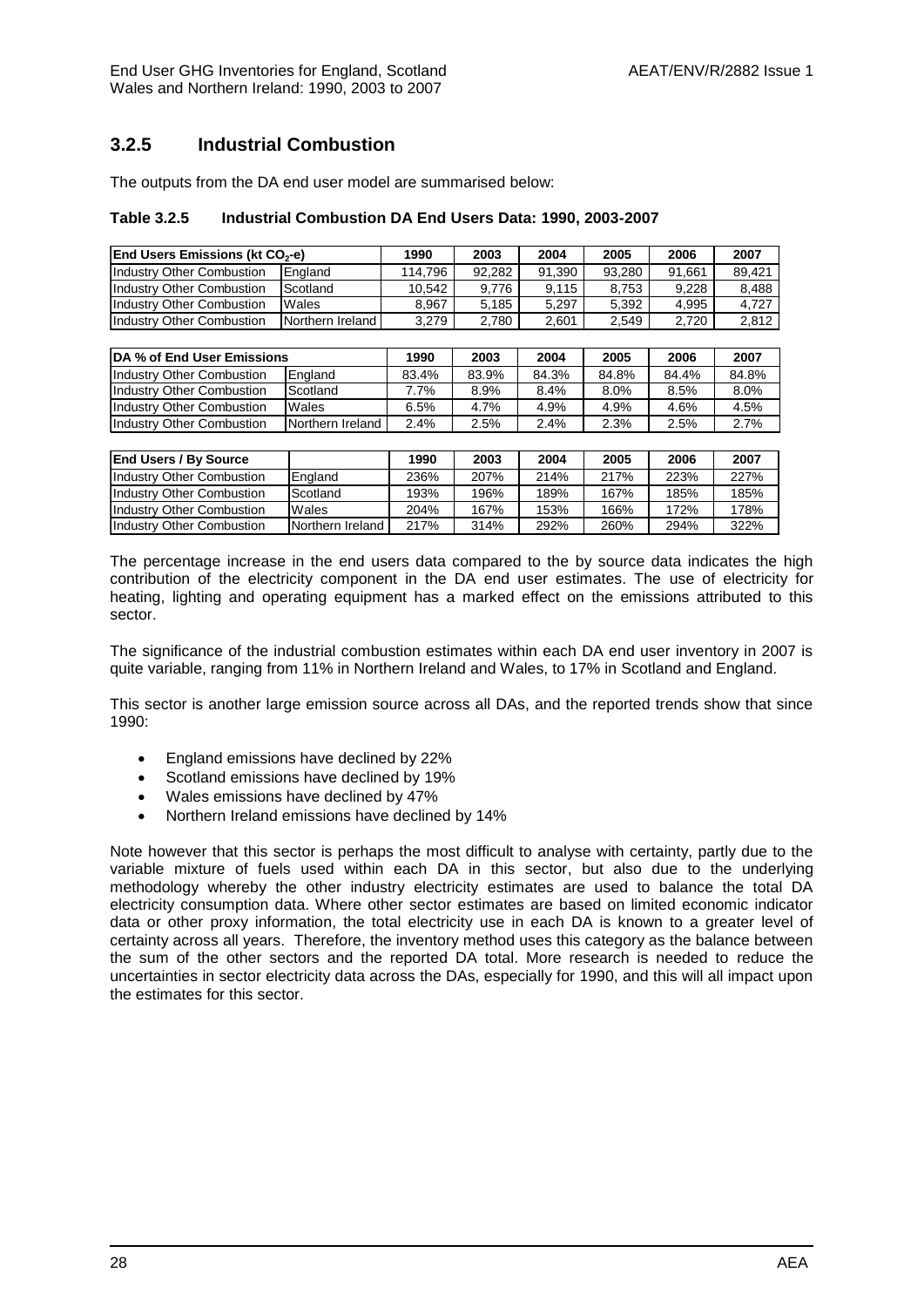### **3.2.6 Other Significant Source Sectors**

There are several other source sectors in the end user DA inventories that are summarised here:

- Industrial process emissions in the 2007 end user inventories account for 3.2% of Scottish emissions, 4.4% of Welsh emissions, 4.5% of Northern Irish emissions and 4.7% of English emissions. The end user estimates are only slightly higher than the by source estimates, typically estimated at around 105-110% of the by source emissions due to a small allocation of electricity use to the sector. The reported trends since 1990 are therefore very similar to those from the by source inventories, with estimated reductions of 61% in England, 33% in Scotland, 18% in Wales and 25% in Northern Ireland.
- Iron and steel industry emissions in the 2007 end user inventories account for 22% of the emissions in Wales and 3% of emissions in England. Compared to the by source emissions, the end users data are around 30% higher. Electricity use data for the sector are derived from regional data provided by ISSB for 2003 onwards and production estimates in 1990. Recent trends are therefore associated with low uncertainty, whilst the trends since 1990 are less certain. Since 1990, emissions in Wales have declined by 18%, emissions in England have declined by 21% and in Scotland have declined by almost 100% due to the closure of the Ravenscraig steelworks in 1992, which leaves only a handful of small secondary processing sites still operating in Scotland.
- Agriculture emissions in the 2007 end user inventories account for 16% of Scottish emissions, 13% of Welsh emissions, 22% of Northern Irish emissions and only 6% of English emissions. The end user estimates are only slightly higher than the by source estimates, typically estimated at around 105-108% of the by source emissions due to a small allocation of electricity use to the sector. The reported trends since 1990 are therefore very similar to those from the by source inventories, with estimated reductions of 24% in England, 20% in Scotland, 19% in Wales and 12% in Northern Ireland.
- The end user estimates for the waste sector and for the land use, land use change and forestry sources and sinks are all unchanged within the end user inventories, and are directly allocated from the by source GHG inventories with no additional emissions from the end user methodology. No allocation of electricity use to these industries has been made.

### <span id="page-40-0"></span>**3.3 Data Uncertainties and Recommendations for Future Research**

The uncertainties in the end user GHG inventories stem from several sources:

 **Uncertainty in the underlying data of direct fuel consumption patterns within the UK.** The by source emission inventory data for the DAs are the starting point for the end user inventory analysis, and there is significant uncertainty in the accuracy of fuel use patterns within the UK across the 1990-2007 time series, at the DA-specific, source-specific level. The uncertainties from the by source data compilation method are brought forward to this analysis of end user estimates. The sources of uncertainty in these source data stem primarily from a lack of detailed DA-specific activity data and are discussed in detail within the recent DA by source GHG inventory report, "*Greenhouse Gas Inventories for England, Scotland, Wales and Northern Ireland 1990-2007*" (AEA, 2009). Further work is therefore recommended to improve DA-specific energy production and consumption data across all fuels, aimed at the delivery of complete and detailed energy balance information for England, Scotland, Wales and Northern Ireland. Research to develop more accurate energy data for the DAs is planned via the improvement programme for the UK and DA inventories.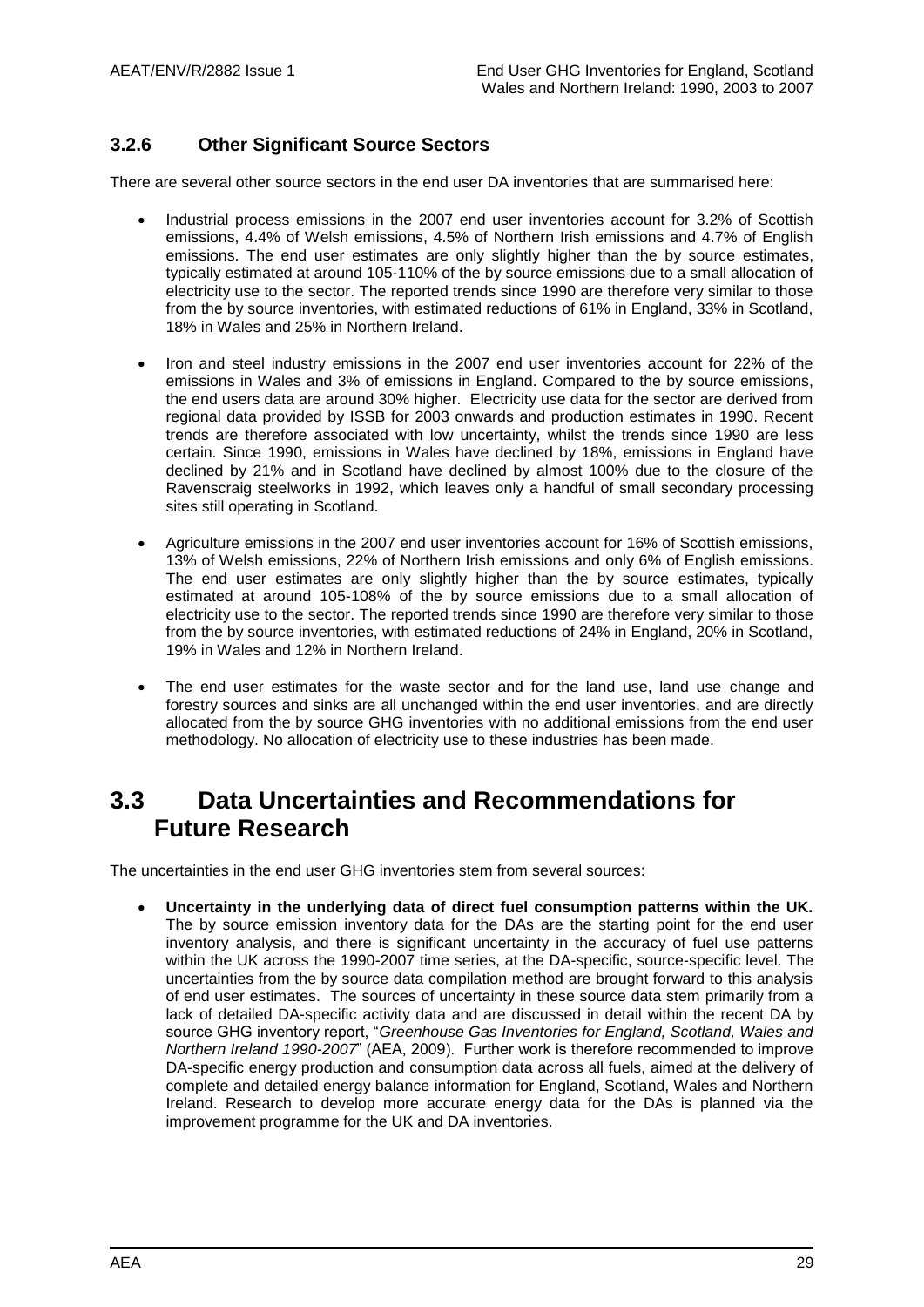- **Lack of inter-DA import-export data, for both primary and secondary fuels.** Within the periodic Energy Trends publication, DECC publish electricity import-export data between England, Scotland, Wales, Northern Ireland and Europe (France and the Republic of Ireland), and these data are available from 2003 onwards but not for the whole time series back to 1990. These data are pivotal to the end user analysis, as the emissions from the power stations constitute around 75% of all energy sector emissions that must be re-allocated in the end user method. However, there are no equivalent comprehensive and consistent inter-DA fuel import-export data for fuels such as refined oils, gases and solid fuels. As a result, the redistribution of emissions from the extraction, processing and delivery of these fuels to end users within the DAs must make best use of limited available data and rely on additional assumptions to estimate the tracking of fuel transfers between DAs. At the DA-level, there are data estimates for total fuel consumed, and emission estimates from fuel processing / refining / transformation processes. Comparing these two datasets enables a preliminary estimate of the inter-DA fuel transfers, but the analysis relies upon assumptions of UK-average emissions per unit production of fuels, which infers UK-average plant utilisation and efficiency. Further research to derive more DA-specific data on fuel transformation industry outputs and the development of better data to track fuel imports and exports (both within the UK and directly to the DAs from outside of the UK) is recommended. To reduce the uncertainties in the DA end user model outputs, more information is needed on the production of refined fuels (petroleum fuels from refineries, solid fuel from collieries, gas production) and the transfers around the UK to point of consumption.
- **Limited data on electricity consumption and generation at DA-level for 1990.** For recent years, DECC publish estimates of electricity generation and inter-DA electricity imports and exports, but these data are not available for the early part of the time series. The end user emission estimates for 1990 presented in this report are based on analysis of available data from publications in the early 1990s on electricity generation (Electricity Supply Handbook 1991) and consumption (DUKES 1991) by regional electricity companies. Complete data for 1990 have not been found, and the results presented for 1990 are therefore associated with high uncertainty; the DA end user GHG emission estimates for 1990 are regarded as experimental data and indicative only. Previous studies have been identified that provide estimates of electricity consumption by sector that are based on available proxy data such as economic indicators (i.e. regional sector GVA), and these have been used to estimate the 1990 sector electricity consumption data where data gaps are evident. The scope for further research into deriving better data for 1990 is unclear, especially due to the significant restructuring of the industry in the intervening years, but further research into other literature sources may provide some additional data.
- **Limited data on electricity consumption by sector at DA-level across the time series.**  The DECC Regional Energy Statistics (DECC, 2008b) present a limited sector breakdown of electricity use within each DA. In order to calculate end user sector emission estimates at DAlevel to the same level of detail as those presented for the UK, additional data are needed to supplement the DECC Regional Energy Statistics. Research for this study has identified several useful supplementary data sources to enable disaggregation of UK sector electricity consumption data across the four DAs. However, there is some degree of uncertainty regarding the scope and accuracy of the DA-specific estimates of sector electricity use. For several sectors that are high priorities for DA Government policy development (e.g. the public and commercial sectors), proxy data such as employment statistics and economic activity indicators (GVA) have been used as the best available data to estimate the DA share of UK sector electricity consumption. Further work to develop more sector-specific, DA-specific electricity consumption data are recommended, although such work is likely to be limited due to issues of commercial confidentiality. Ongoing research by DECC may deliver such improvements for recent years.
- **Combined data for emissions from the offshore exploration and production data for oil and gas.** The emissions data from offshore oil and gas sector emissions are reported together via the DECC Oil and Gas Environmental Emissions Monitoring System (EEMS). There are no separate emission estimates from the upstream gas and oil production processes, and hence the offshore emissions cannot be allocated accurately across end users of natural gas and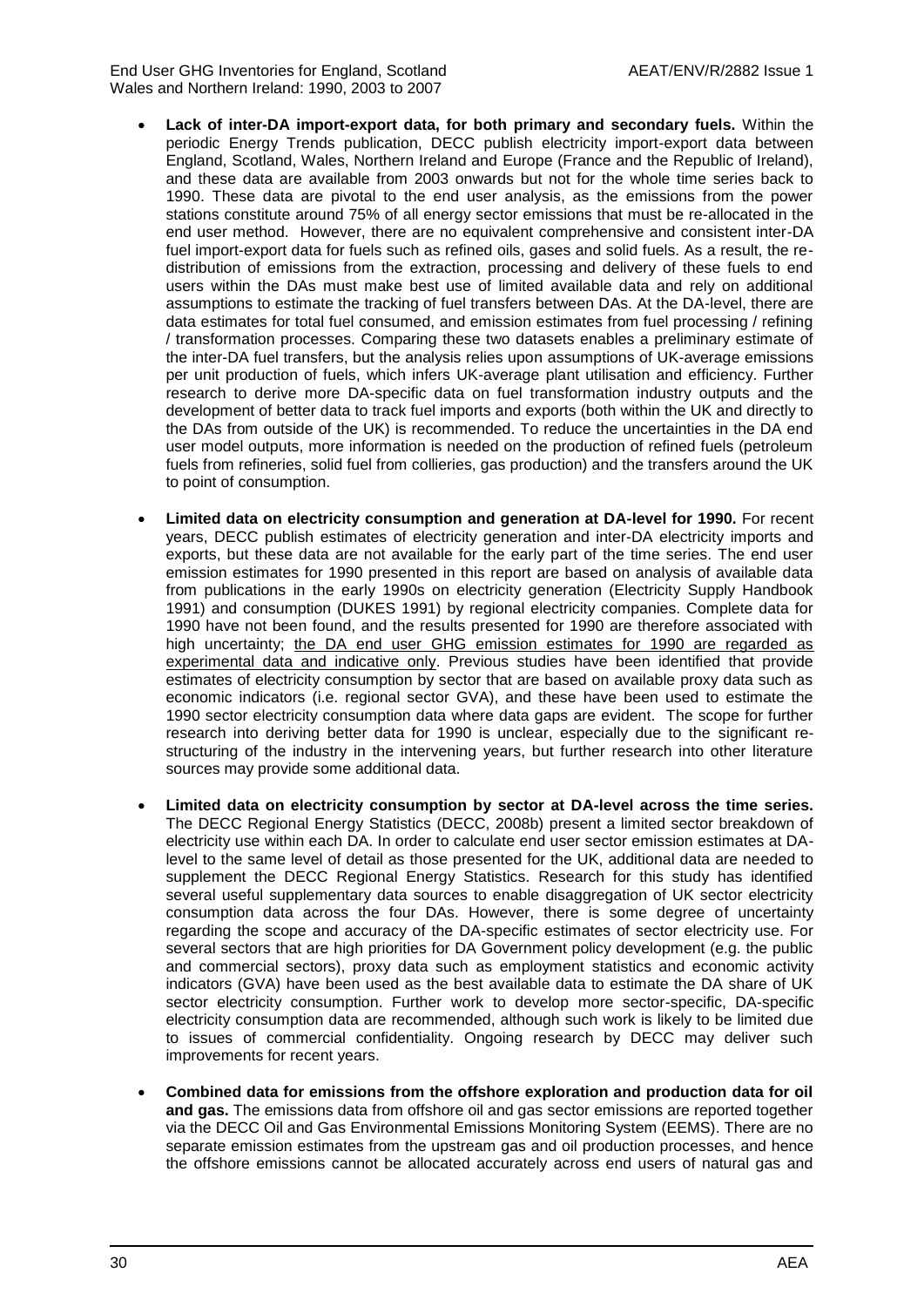petroleum products. Some oil and gas processes are aligned specifically to the gas industry, and emissions from these processes have been allocated accordingly. For most other oil & gas sector processes, the emissions have been allocated within the end users model to petroleum fuel users. This will introduce some degree of error to the final estimates, as the patterns of gas and oil use will differ between DAs and across sectors. Through consultation with the oil and gas industry and regulators, it may be possible to derive more detailed emission allocations to the (i) oil and (ii) gas industries from the emissions reported by the upstream extraction and production sector. Currently there is limited detailed information on these emissions sources and how to best allocate the energy sector emissions equitably amongst end users of refined oils and gaseous fuels.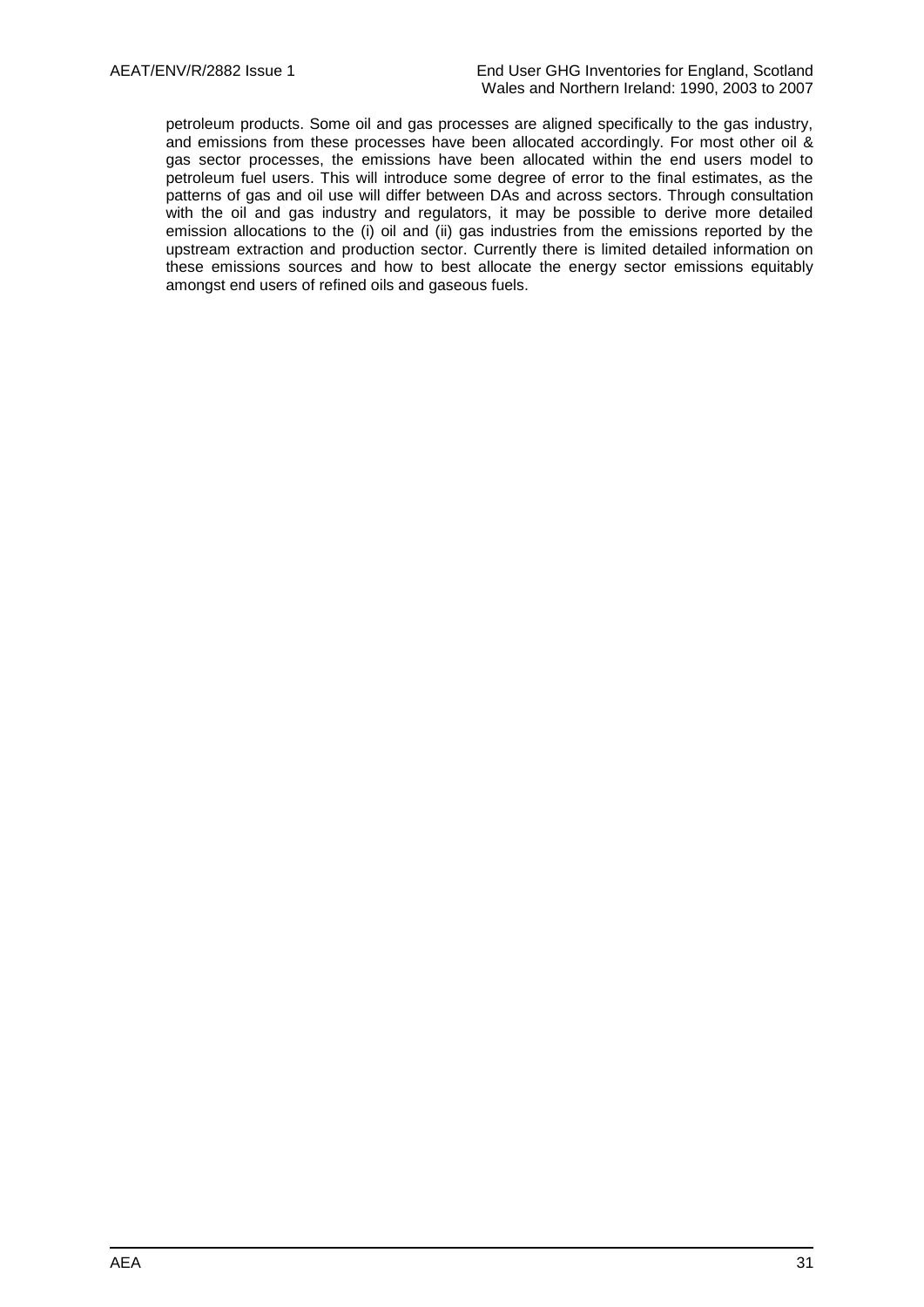# <span id="page-43-0"></span>**4 References**

BGS (1991, 1996, 2004, 2006), *United Kingdom Minerals Yearbook*, British Geological Survey, Natural Environment Research Council.

Coal Authority (2009), Regional Coal Production: open cast and deep mined, Personal Communication.

DECC (2008a), "*Digest of UK Energy Statistics*" Department of Energy & Climate Change, HMSO.

DECC (2008b), *Energy Trends December 2008*, articles on DA electricity generation and consumption patterns and the regional energy statistics for 2003 to 2006.<http://www.berr.gov.uk/files/file49202.pdf>

DECC (2008c), Local gas use data by LDZ, personal communication.

DECC (2008d), Oil & Gas flaring and venting volume data by installation and gas landings information, personal communication (Clive Evans).

DoE NI (2008a), spreadsheet of emissions to atmosphere from authorised processes in Northern Ireland, as reported to the Inventory of Statutory Releases (data for 2003 to 2007).

DoE NI (2008b), spreadsheet of EUETS operator data including fuel use, process details and emissions totals, personal communication.

DTI (1991a), Digest of UK Energy Statistics 1991. Table 54 (p88-89) provides electricity sales data by generating company, to sectors: domestic, farms, public lighting, traction, commercial, industrial.

DTI (1991b), Energy Trends December 1991. Table 17 includes electricity generation in the UK by fuel for 1986 to 1990 by MPPs and other generators, including total power generated, own use and net electricity supplied. Table 19 includes data on the electricity supplied (net TWh) by type of plant.

DTI (2005), Energy Trends December 2005. Regional and local electricity consumption statistics for 2004, p35. Electricity generation and supply figures for Scotland, Wales, Northern Ireland and England, 2003 and 2004, p42.

Dyson, K (ed.) (2009). *Inventory and projections of UK emissions by sources and removals by sinks due to land use, land use change and forestry*. Annual contract report to DECC, July 2009. At http://www.edinburgh.ceh.ac.uk/ukcarbon/reports.htm.

ESI (1991). The Electricity Supply Handbook 1991. Includes tables of data presented for each of the major power generating companies, which include power station-specific estimates of declared net capability (MW), thermal efficiency (%) and electricity generated (GWh) in 1988 and 1989. The data are not fully complete for all generating companies.

Hansard (1991). Written response, Tuesday 19<sup>th</sup> February 1991 "Energy" to Mr. Salmond from Mr. Heathcote-Amery, regarding sub-UK electricity generation data for 1986 to 1990 by fuel.

Haydock et al (2003) "*Emissions & Projections of HFCs, PFCs and SF<sup>6</sup> for the UK and Constituent Countries*", AEA Technology.

ISSB, (2009) *Iron & Steel Industry Annual Statistics for the UK*, Electricity Consumption by Product by Region 2003 to 2007, personal communication.

Jackson J, Li Y, Murrells, T, Passant N, Sneddon, S, Thomas J, Thistlethwaite G, Dyson, K, and Cardenas L (2009) *"Greenhouse Gas Inventories for England, Scotland, Wales and Northern Ireland: 1990 – 2007"*, AEA Group, September 2009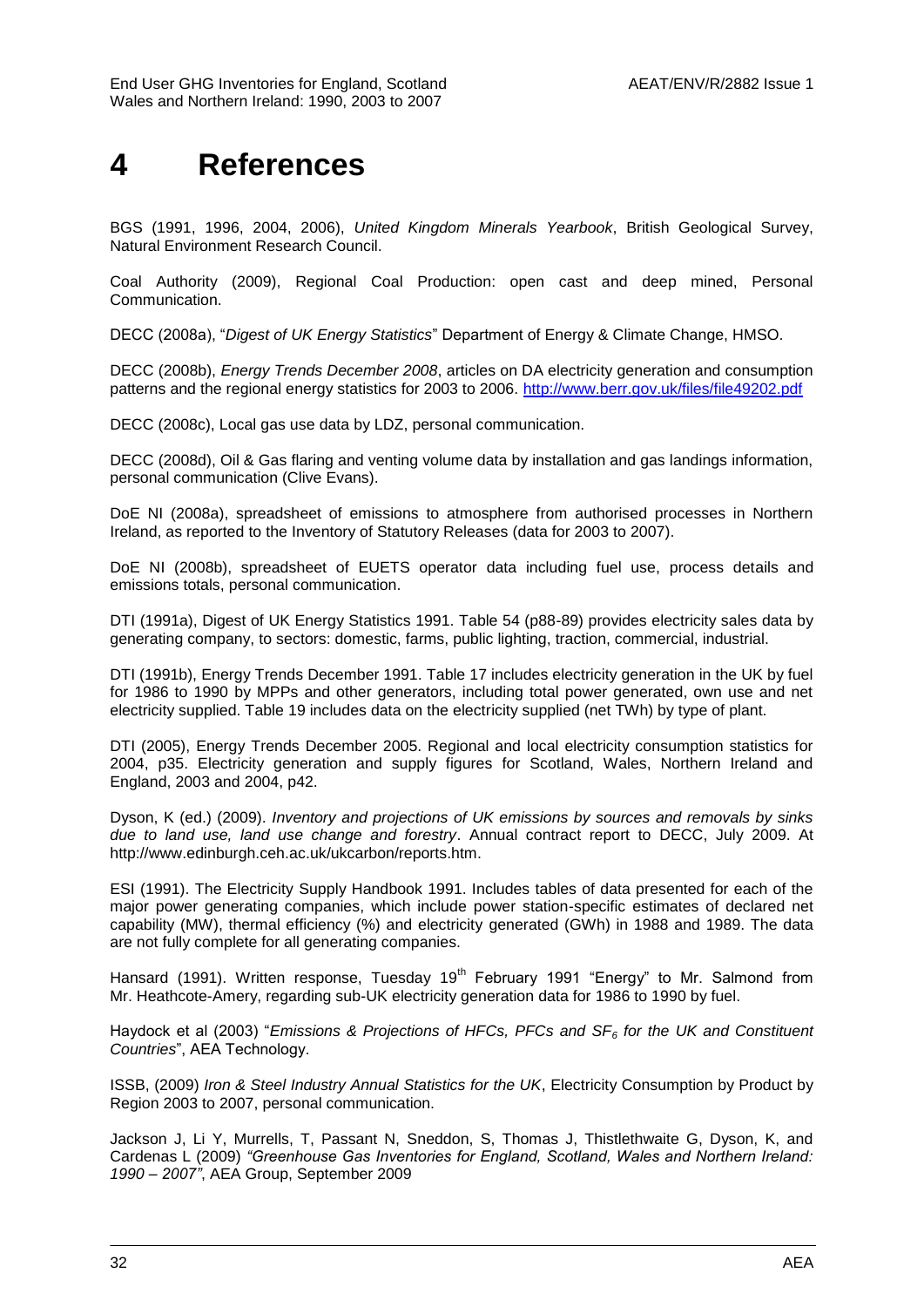Jackson J, Choudrie S, Thistlethwaite G, Passant N, Murrells T, Watterson J, Mobbs D, Cardenas L, Thomson A, Leech A (2009) "*UK Greenhouse Gas Inventory, 1990 to 2007 Annual Report for submission under Framework Convention on Climate Change*." AEA, April 2009.

National Grid (2008), natural gas leakage from high pressure, low-pressure distribution systems and from Above Ground Installations, personal communication.

Northern Gas Networks (2008) Natural Gas leakage from LDZ and AGIs, personal communication

Oil & Gas UK (2008), Environmental Database for annual Emissions and Discharges from Offshore Installations, from the EEMS reporting inventory.

ONS (2008a), Datasets available pertaining to a wide range of industrial and population-related activities via the publications "Annual Abstract of Statistics" and "Regional Trends", Office for National Statistics.

Phoenix Natural Gas (2008), Gas consumption and gas leakage data for 2007, Personal **Communication** 

Sage, PW, (2001), Methane from Abandoned Coal Mines in the UK, AEA Technology, Report AEAT/ENV/R/0500, Harwell

Sajwaj (2009). Personal communication, Todd Sajwaj, AEA Group. Data provided to estimate electricity allocations by DA, by sector in 1990 and 2000, derived from REEIO model development work by AEA Group and Cambridge Econometrics. The estimates are based on Cambridge Econometrics regional GVA data, and AEA estimates of regional electricity grid totals.

Scotia Gas Networks (2008) Natural Gas leakage from LDZ and AGIs, personal communication

SEPA (2008a), Annual atmospheric emissions data for authorised processes in Scotland, from SEPA's Pollution Release Inventory, Personal Communication.

SEPA (2008b), spreadsheet of EUETS operator data including fuel use, process details and emissions totals, personal communication.

Wales & West Utilities (2008) Natural Gas leakage from LDZ and AGIs, personal communication

White Young Green (2005), Methane Emissions from Abandoned Coal Mines, research report: Defra.